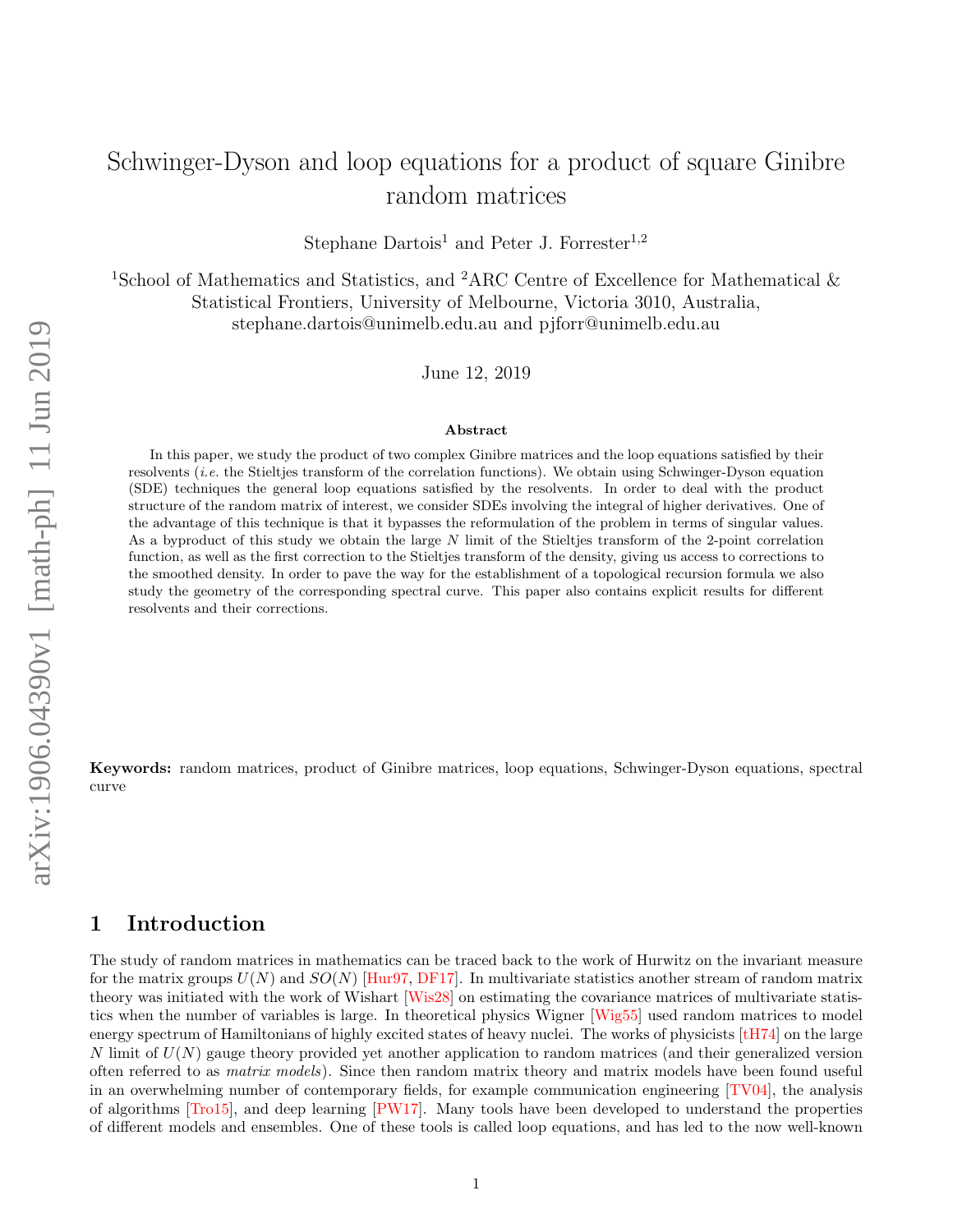<span id="page-1-1"></span>Chekhov-Eynard-Orantin topological recursion formula [\[Eyn04,](#page-25-1) [CEO06,](#page-25-2) [CE06\]](#page-25-3). In the realm of random matrix theory this formula allows for the systematic computation of correlation functions of random matrices, as series in  $1/N$ .

However some random matrix ensembles are, in the existing literature, still out of the scope of these loop equations. These are product ensembles, that is they are random matrices constructed out of a product of several random matrices. In this paper we describe the loop equations for such a product ensemble, specifically considering the case of a random matrix constructed out of the product of two complex Ginibre matrices. Such an ensemble was for instance considered in [\[BLMP07\]](#page-25-4), with applications to the study of financial data, while a closely related product ensemble with applications to low energy QCD, was studied in [\[Osb04\]](#page-26-5) (see also the text book treatment [\[For10,](#page-26-6) §15.11]), allowing for insight into the poorly understood regime of non-zero baryon chemical potential.

More generally the product ensembles are found to have many applications. Some of these applications are described in the thesis [\[Ips15\]](#page-26-7). Among those, one finds applications to telecommunication problems where product ensembles provide a model of communication channels where the signal has to pass through different media [\[Mul02\]](#page-26-8). One also finds applications to the study of spin chains with disorder [\[CPV93\]](#page-25-5), quantum transport [\[Bee97\]](#page-25-6), quantum information and random graph states [\[CNZ10](#page-25-7), [CNZ13](#page-25-8)]. The product ensembles also relate to the study of neural networks. Indeed information about the asymptotic behavior of such ensembles allows one to draw results about stability of gradient in a deep neural network with randomly initialized layers [\[HN18\]](#page-26-9). These product ensembles are also of interest for the study of the stability of large dynamical systems [\[Ben84,](#page-25-9) [IF18\]](#page-26-10). As a consequence, finding mathematical and technical tools for investigating the properties of these ensembles can enable progress in these fields of study.

Yet another problem of importance is the one of Muttalib-Borodin ensembles. These ensembles were first defined as invariant ensembles, via their eigenvalue probability density function (PDF) [\[Mut95\]](#page-26-11), and latter realized in terms of ensembles of random matrices with independent entries [\[Che18,](#page-25-10) [FW17\]](#page-26-12). Their joint PDF is proportional to,

<span id="page-1-0"></span>
$$
\prod_{l=1}^{N} e^{-V(\lambda_l)} \prod_{1 \le i < j \le N} (\lambda_i - \lambda_j)(\lambda_i^{\theta} - \lambda_j^{\theta}),\tag{1}
$$

where  $\theta > 0$  is a parameter and  $V(\lambda_l)$  can be interpreted as a confining potential. For general potential V and  $\theta = 2$ , this model relates to the  $\mathcal{O}(n)$  matrix model with  $n = -2$ , see [\[BE11\]](#page-24-0), and it also relates to a particular model of disordered bosons [\[LSZ06\]](#page-26-13). A key structural interest in the Muttalib-Borodin ensembles is that they are biorthogonal ensembles. That is they admit a family of biorthogonal polynomials and their correlation functions can be expressed in determinantal form, with a kernel that can be expressed in terms of the biorthogonal poly-nomials; see [\[Bor98\]](#page-25-11). Although it is not immediately obvious, the singular values for the product of M complex Ginibre matrices also give rise to biorthogonal ensembles [\[AIK13,](#page-24-1) [KZ14\]](#page-26-14). Moreover, in the asymptotic regime of large separation, the PDF for the squared singular values reduces to [\(1\)](#page-1-0) with  $\theta = 1/M$ , and V having the leading form  $V(x) = -Mx^{1/M}$  [\[FLZJ15\]](#page-25-12).

One attractive feature of both the Muttalib-Borodin ensemble, and the squared singular values of products of complex Ginibre matrices, is that in the global density limit the moments of spectral density are given by the Fuss-Catalan family of combinatorial numbers; see [\[PZ11](#page-26-15), [FW17\]](#page-26-12). Another is the special role played by particular special functions of the Meijer-G and Wright Bessel function class. Underlying these special functions is a linear differential equation of degree  $M+1$ . Less well understood is the nonlinear differential system implied by the correlation kernel based on these special functions. These are relevant to the study of gap probabilities; see [\[WF17,](#page-27-2) [MF18\]](#page-26-16).

Other questions about products of random matrices have been investigated for instance in [\[DP19\]](#page-25-13). In this work, the authors are concerned about the behavior of traces of general words of Ginibre matrices. In particular they show that the limiting square singular values distribution is a Fuss-Catalan distribution for any words. In the work [\[DLN18\]](#page-25-14), the authors study the traces of the general words in an alphabet of random matrices constructed out of the marginals of a random tensor. Using combinatorial techniques it is possible to show freeness of some marginals or to describe entirely the free cumulants when there is no freeness of the different marginals in the limit. One interesting aspect is that using these products of marginals it is possible to find distribution interpolating between the square of a Mar˘cenko-Pastur law and the free multiplicative square of a Mar˘cenko-Pastur law.

However there is in general little technical tools to describe the lower order in  $N$  observables of product ensembles. Indeed free probability provides us with some useful techniques (free additive and multiplicative convolution),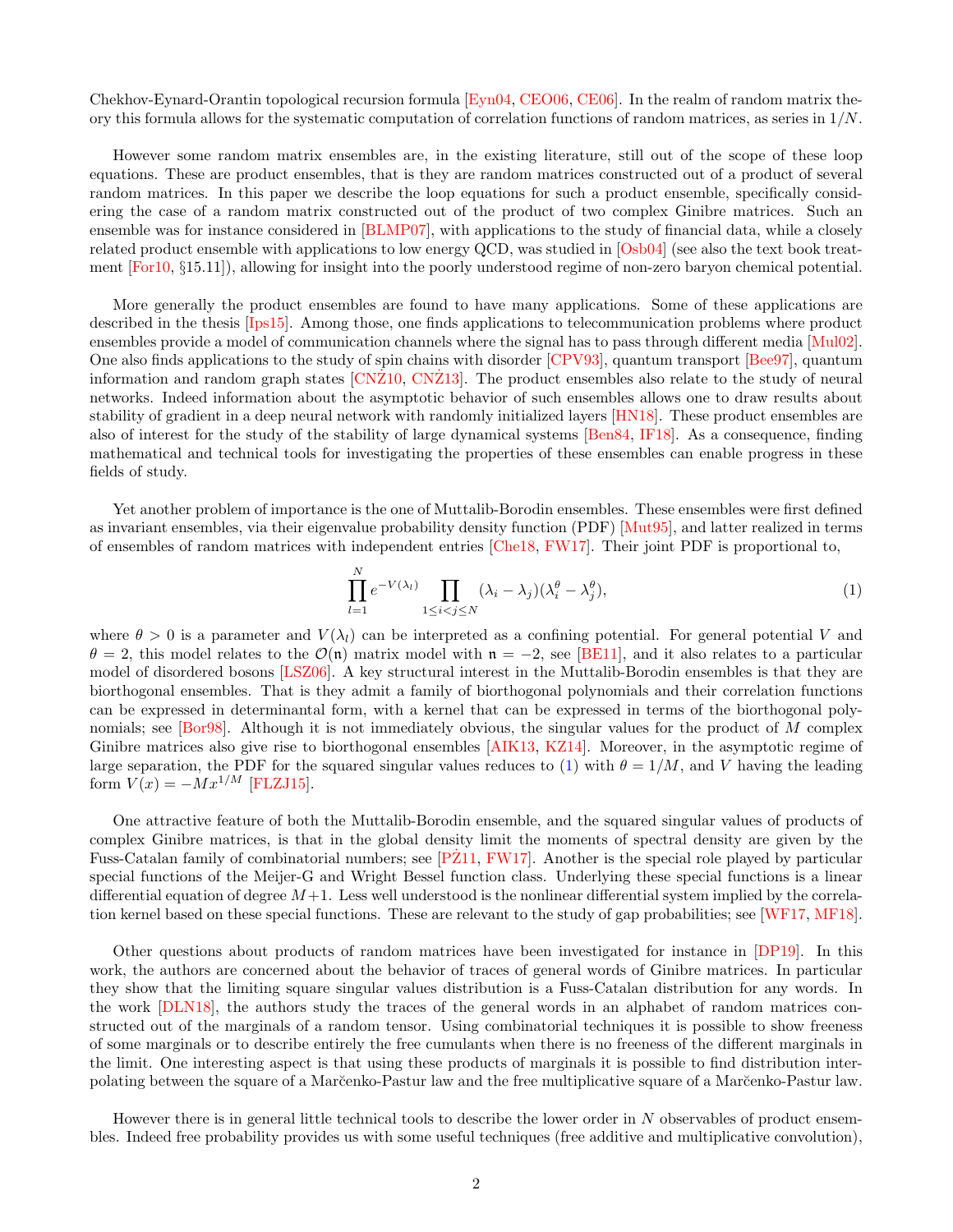<span id="page-2-0"></span>but those are restricted to the large N limit, and comes in handy only for the study of the large N density or the behavior of the large N limit of the moments (with some extension to the fluctuations of the linear statistics via [\[CMSS07\]](#page-25-15)).

In this paper we focus on describing the loop equations for the random matrix  $S_2 = X_1 X_1^{\dagger} X_2^{\dagger} X_2$ , where  $X_1, X_2$ are square complex Ginibre matrices. In order to obtain these loop equations we start with Schwinger-Dyson identities and use them to obtain relations between moments, later translated in terms of equations on the resolvents of  $S_2$ . These equations on the resolvents are the loop equations. One of the new features of the method presented here is that the starting point Schwinger-Dyson identities involve higher order derivatives. This allows us to obtain relations between moments of the matrix  $S_2$  only without having to deal with mixed quantities. Thanks to the combinatorial interpretation of the moments of the matrix  $S_2$  (that we also shortly describe), we show that the (connected) resolvents possess a  $1/N$  expansion, which is the unique additional ingredient we need to be able to solve the loop equations recursively.

Using this data we illustrate the use of the obtained loop equations by computing the large  $N$  limit of the resolvent  $W_{0,1}(x)$ , thus recovering known results relating to the generating function of the moments. We also compute  $W_{0,2}(x_1, x_2)$  (that is the Stieltjes transform of the 2-point correlation function) and show that it takes the expected universal form once expressed in the correct variables, thus relating to the Bergmann kernel on the sphere. We give explicit results for  $W_{1,1}(x), W_{2,1}(x)$  (first and second correction to the large N limit of the resolvent),  $W_{1,2}(x_1, x_2)$  (first correction to  $W_{0,2}(x_1, x_2)$ ), as well as  $W_{0,3}(x_1, x_2, x_3)$ . One interesting aspect of the obtained loop equations are their structural properties, that seem to generalize in a very natural way the usual bilinear loop equations for random matrices or matrix models. In particular, the family of loop equations we obtain for this product of matrices are trilinear in the resolvents  $W_{q,n}$ . This is at the root of the appearance of the double ramification point of  $W_{0,1}(x)$  and we expect that a topological recursion formula similar to the one obtained in [\[BE13\]](#page-24-2) applies. Moreover they contain generalizations of the derivative difference term usually appearing in the bilinear setting, as well as derivatives of first and second order. Motivated by these interesting structural properties, we use the explicit computations to explore the analytical properties of the  $W_{q,n}$  (or rather their analytic continuation on the associated spectral curve). These explorations give further hint that there is a topological recursion formula to compute them systematically. We expect that a similar technique allows to describe the loop equations for the product of  $p \geq 2$  rectangular Ginibre matrices  $S_p = X_1 X_2 \dots X_p (X_1 X_2 \dots X_p)^{\dagger}$ ; we leave this study, as well as the one of a topological recursion formula, to further works. Note that, as a byproduct, we also expect that this technique applies to the interesting matrix models introduced in [\[AC14,](#page-24-3) [AC18\]](#page-24-4) to generate hypergeometric Hurwitz numbers.

Organisation of the paper. The paper is organized as follows. In section [2,](#page-3-0) we use the Wishart case (that is the case of one Ginibre matrix) as a pedagogical example. It is used to sketch the combinatorial arguments allowing to show the existence of the  $1/N$  expansion and to illustrate the Schwinger-Dyson equation technique in a simpler context. The reader already accustomed to Schwinger-Dyson equations obtained using the matrix elements variables and knowledgeable on the associated combinatorics may consider skipping this section.

In section [3,](#page-7-0) we describe the heart of this paper, that is the derivation of the Schwinger-Dyson equations and loop equations for a product matrix of the form  $S_2 = X_1 X_1^{\dagger} X_2^{\dagger} X_2$ . The loop equations take the form of a family of equations on the resolvents, that is the Stieltjes transforms (denoted  $W_n(x_1, \ldots, x_n)$ ) of the *n*-point correlation functions. We present the results step by step to make the method transparent to the reader and the first few special cases that are the loop equations for  $W_1(x)$ ,  $W_2(x_1, x_2)$  and  $W_3(x_1, x_2, x_3)$  are presented in details. This section ends with the main result, that is the loop equations satisfied by any  $W_{q,n}(x_1,\ldots,x_n)$  as shown on equation [\(96\)](#page-16-0), where  $W_{g,n}(x_1,\ldots,x_n)$  is the coefficient of order g of the  $1/N$  expansion of  $W_n(x_1,\ldots,x_n)$ .

In section [4,](#page-16-1) we take on a geometrical point of view in order to compute the  $W_{g,n}$  more effectively from the loop equations. We describe in details the *spectral curve* geometry associated to the problem. We compute after a change of variables,  $W_{0,2}(x_1, x_2)$ ,  $W_{1,1}(x)$ ,  $W_{2,1}(x)$ ,  $W_{1,2}(x_1, x_2)$  and  $W_{0,3}(x_1, x_2, x_3)$  (see equations [\(141\)](#page-23-0), [\(139\)](#page-23-1), [\(140\)](#page-23-2), [\(142\)](#page-23-3), [\(144\)](#page-23-4)). We use these explicit computations to explore the analytic properties of the loop equations. These properties are expected to be of importance to establish a topological recursion formula allowing to systematically compute every  $W_{g,n}$ .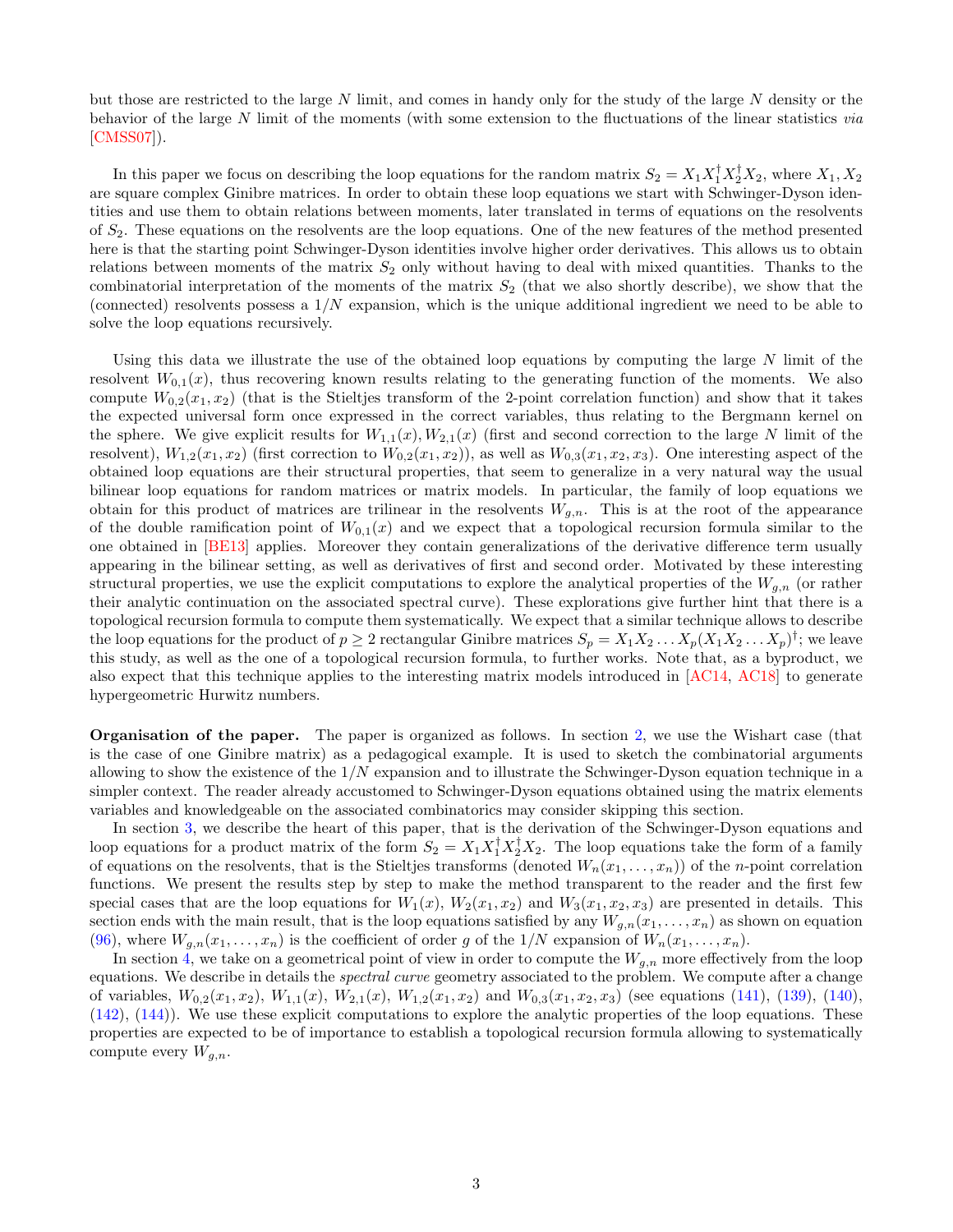## <span id="page-3-2"></span>Acknowledgments

Stephane Dartois would like to thank Valentin Bonzom, Alexandr Garbali, Jesper Ipsen and Paul Zinn-Justin for useful discussions and technical help related to this work as well as for references. This work was supported by the Australian Research Council grant DP170102028.

## <span id="page-3-0"></span>2 One matrix case, Wishart ensemble

In this section, we illustrate the problem that is our interest in this paper on a simpler case, that is the (trivial) product of one matrix. This is the case of a Wishart matrix. We first recall the combinatorial representation of moments of a Wishart ensemble matrix. We then show how we can compute the average resolvent of a Wishart matrix using the Schwinger-Dyson equation method. It is only in the next section that we consider the case of the product of two Ginibre matrices. Thus the technically knowledgeable reader can skip this section and start reading section [3.](#page-7-0)

#### 2.1 Random Wishart matrices

In this paper we always consider square matrices. In the Wishart matrices case it corresponds to setting the asymptotic size ratio parameter c to 1. Let  $X \in \mathcal{M}_{N \times N}(\mathbb{C})$  be a Ginibre random matrix. More concretely, X is a random matrix whose entries are i.i.d. complex Gaussian with zero mean, or more formally, the entries  $X_{i,j}$  are distributed according to the density

$$
\frac{N}{2i\pi}e^{-N|X_{i,j}|^2}\mathrm{d}\bar{X}_{i,j}\mathrm{d}X_{i,j}.\tag{2}
$$

In particular we denote,

$$
dX^{\dagger}dX = \prod_{i,j} d\bar{X}_{i,j}dX_{i,j},\tag{3}
$$

so that  $X$  has the distribution

$$
\mathrm{d}\mu(X) = \frac{N^{N^2}}{(2i\pi)^{N^2}} e^{-N \mathrm{Tr}(XX^\dagger)} \mathrm{d}X^\dagger \mathrm{d}X. \tag{4}
$$

A (complex) Wishart random matrix is the random variable defined as the product  $S_1 = XX^{\dagger}$ .

**Combinatorics of moments.** The moments  $m_k$  of order k of a Wishart random matrix are defined as

$$
m_k = \mathbb{E}\left(\text{Tr}(S_1^k)\right). \tag{5}
$$

Further, for any sequence of positive integers  $k_1, \ldots, k_n$  we can define moments  $m_{k_1,\ldots,k_n}$  of order  $k_1, \ldots, k_n$ . Similarly to the moments of order k they are defined as the expectation of products of traces of powers of  $S_1$ 

$$
m_{k_1,\ldots,k_n} = \mathbb{E}\left(\prod_{i=1}^n \text{Tr}(S_1^{k_i})\right). \tag{6}
$$

As is for instance explained in [\[DLN18\]](#page-25-14), the moments of order k can be computed as a sum over labeled bicolored combinatorial maps  $M$  with one black vertex. This combinatorial representation of moments implies that the moments have a  $1/N$  expansion. That is

<span id="page-3-1"></span>
$$
m_k = \sum_{g \ge 0} N^{1-2g} m_k^{[g]},\tag{7}
$$

where  $m_k^{[g]}$  $\frac{g}{k}$  are the coefficients of this expansion. This is a crucial point that allows one to solve the loop equations recursively. Note also that this expansion is finite, that is here  $g < k/2$ . Let us be a bit more explicit on this point. We recall the definition of labeled bicolored combinatorial maps with possibly more than one black vertex.

**Definition 1.** A labeled bicolored combinatorial map is a triplet  $\mathcal{M} = (E, \sigma_{\bullet}, \sigma_{\circ})$  where,

- E is the set of edges of M
- $\sigma_{\bullet}, \sigma_{\circ}$  are permutations on E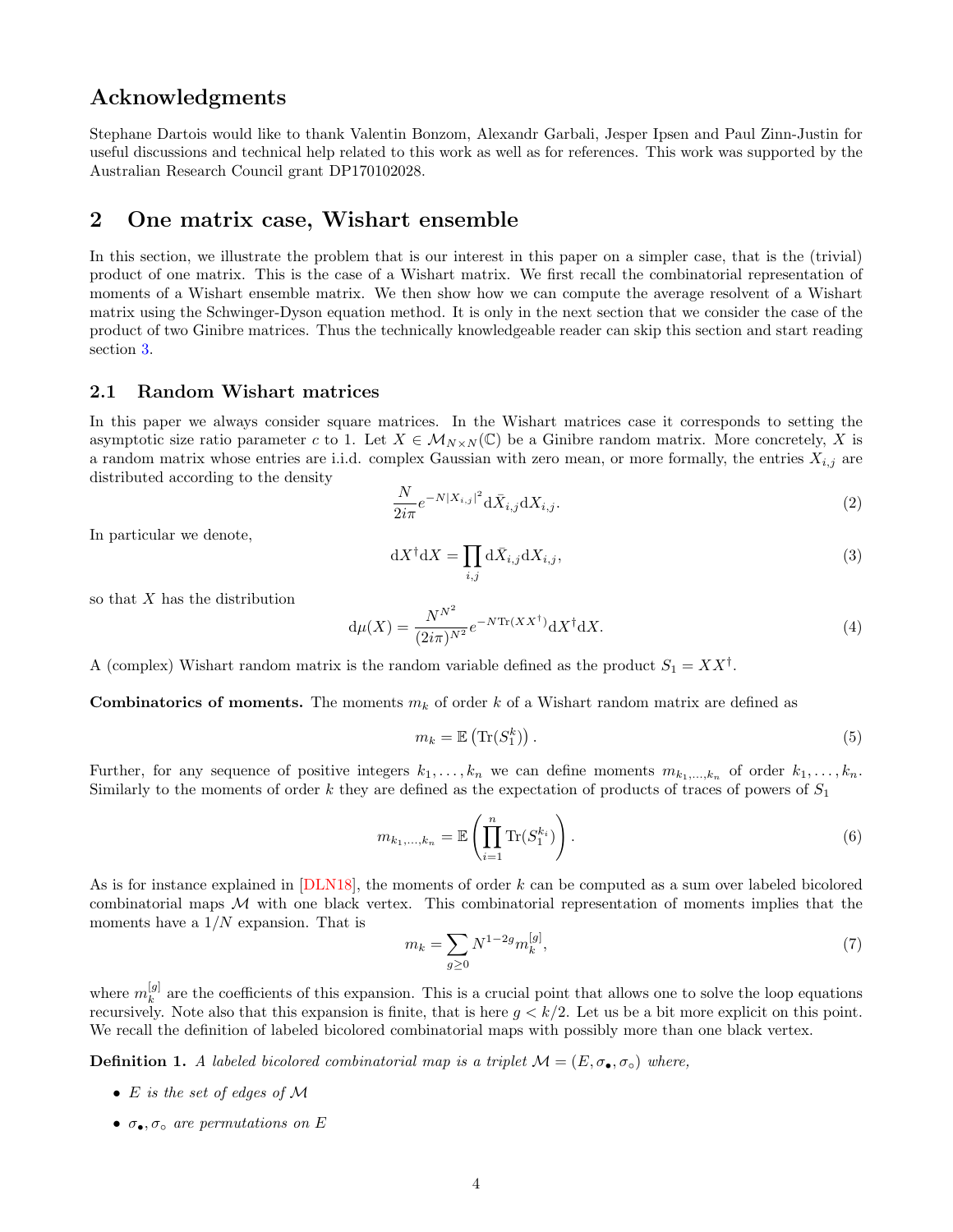<span id="page-4-4"></span>

<span id="page-4-0"></span>Figure 1: Left: Map of genus 1 contributing to the computation of  $m_7$ . Center: Connected map of genus 0 contributing to the computation of  $c_{4,5}$  and also to  $m_{4,5}$ . Left: Disconnected map with two genus 0 components. Contribute to the computation of  $m_{2,2}$ .

#### • M is said to be connected if and only if the group  $\langle \sigma_{\bullet}, \sigma_{\circ} \rangle$  acts transitively on E.

The cycles of  $\sigma_{\rm o}$  are called white vertices, the cycles of  $\sigma_{\rm o}$  are called black vertices, and the cycles of  $\sigma_{\rm o}\sigma_{\rm o}$  are called faces. Combinatorial maps can be represented graphically [\[DLN18,](#page-25-14) [Eyn16\]](#page-25-16) as they encode embeddings of graphs on surfaces. We give a few examples in Fig. [1.](#page-4-0)

We define the set of combinatorial maps  $\mathbb{M}_p = \{ \mathcal{M} = (E, \sigma_{\bullet}, \sigma_{\circ}) \mid E = \{1, \ldots, p\}, \sigma_{\bullet} = \gamma = (123 \ldots p)\}.$ One shows, using Wick-Isserlis theorem  $[Wic50, Is18]$ , that the moments of order k can be written as a sum over combinatorial maps  $\mathcal{M} \in M_p$  (see [\[DLN18\]](#page-25-14) for details)

$$
m_k = \sum_{\mathcal{M} \in \mathbb{M}_k} N^{V_{\circ}(\mathcal{M}) - k + F(\mathcal{M})},\tag{8}
$$

where  $V_{\circ}(M)$  is the number of white vertices of M and  $F(M)$  is the number of faces of M. Using the fact that  $V_{\bullet} + V_{\circ}(M) - k + F(M) = 2 - 2g(M)$ , where  $g(M)$  is the genus of the combinatorial map (that is the genus of the surface in which the corresponding graph embedds), one can show equation [\(7\)](#page-3-1).

**Remark 1.** Note that elements of  $\mathbb{M}_p$  are necessarily connected as  $\gamma$  acts transitively of  $\{1,\ldots,p\}$ .

We now define the relevant set of maps for studying the moments of order  $k_1, \ldots, k_n$ . In this case we denote  $p = \sum_{i=1}^{n} k_i, E = \{1, \ldots, p\}$  and  $\gamma_{k_1, \ldots, k_n} = (12 \ldots k_1)(k_1 + 1 \ldots k_2) \ldots (k_{n-1} + 1 \ldots k_n)$ 

$$
\mathbb{M}_{k_1,\ldots,k_n} = \{ \mathcal{M} = (E, \sigma_{\bullet}, \sigma_{\circ}) \mid \sigma_{\bullet} = \gamma_{k_1,\ldots,k_n} \}.
$$
\n
$$
(9)
$$

The maps in  $\mathbb{M}_{k_1,\ldots,k_n}$  are possibly non-connected as  $\gamma_{k_1,\ldots,k_n}$  does not act transitively on the set of edges. Consequently we define the corresponding set of connected maps

$$
\mathbb{M}_{k_1,\dots,k_n}^c = \{ \mathcal{M} = (E,\sigma_\bullet,\sigma_\circ) \mid \sigma_\bullet = \gamma_{k_1,\dots,k_n}, \langle \sigma_\bullet, \sigma_\circ \rangle \text{ acts transitively on } E \}. \tag{10}
$$

We state without  $\text{proof}^1$  $\text{proof}^1$  that

$$
m_{k_1,\ldots,k_n} = \sum_{\mathcal{M} \in \mathbb{M}_{k_1,\ldots,k_n}} N^{V_{\circ}(\mathcal{M}) - p + F(\mathcal{M})},\tag{11}
$$

where  $p = \sum_{i} k_i$ . We can define the associated cumulants  $c_{k_1,...,k_n}$  of the moments, through their relation to moments

<span id="page-4-3"></span>
$$
m_{k_1,\dots,k_n} = \sum_{K \vdash \{k_1,\dots,k_n\}} \prod_{\kappa_i \in K} c_{\kappa_i}.
$$
\n(12)

This relation is just the moment-cumulant relation for the family of random variables  $\{R_{k_i} := \text{Tr}(S_1^{k_i})\}$ . These cumulants can be expressed as sums over connected combinatorial maps

<span id="page-4-2"></span>
$$
c_{k_1,\ldots,k_n} = \sum_{\mathcal{M} \in \mathbb{M}_{k_1,\ldots,k_n}^c} N^{V_0(\mathcal{M}) - p + F(\mathcal{M})}.
$$
\n
$$
(13)
$$

<span id="page-4-1"></span><sup>&</sup>lt;sup>1</sup>The proof is very similar to the one black vertex case, already appearing in [\[DLN18\]](#page-25-14).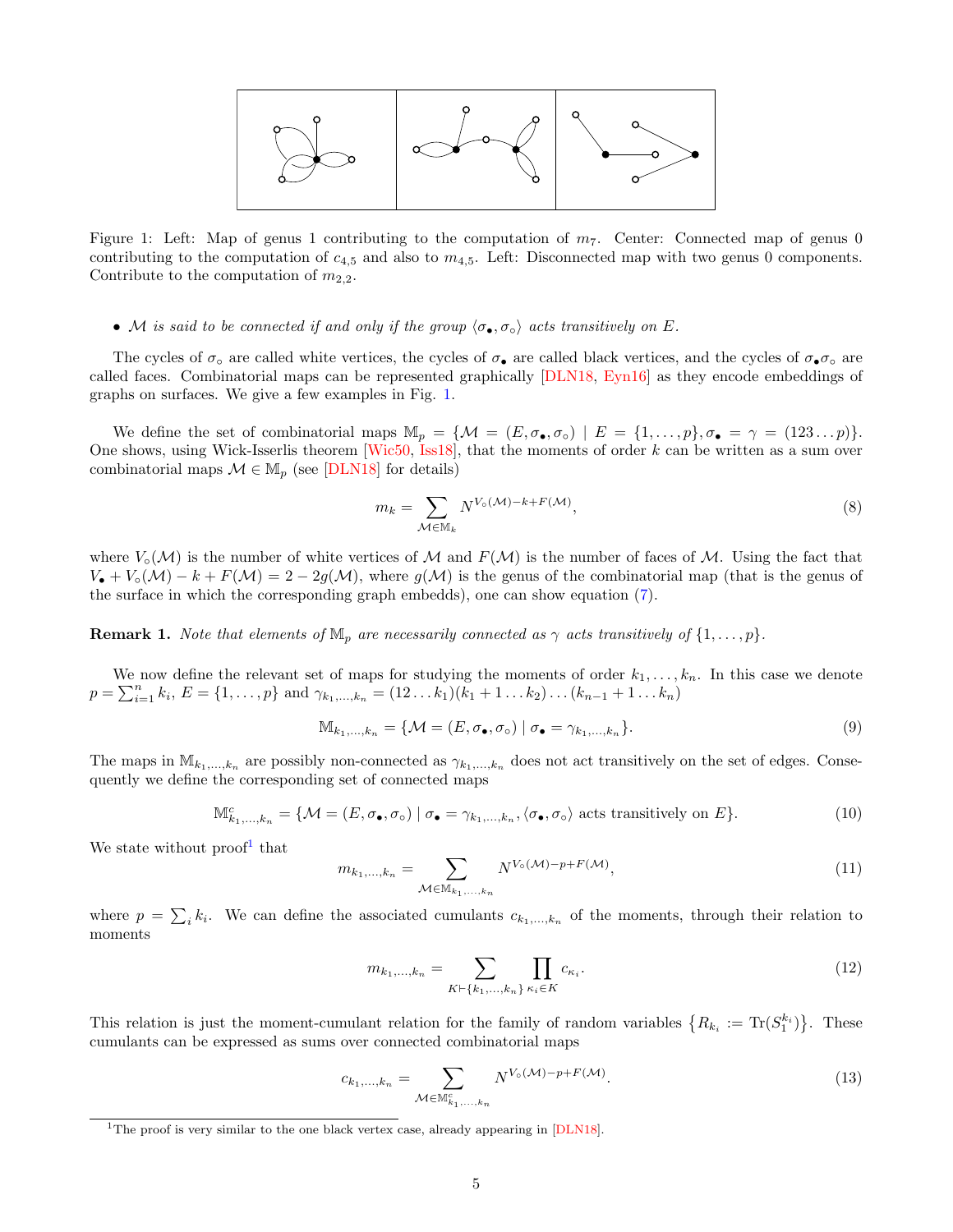<span id="page-5-4"></span>Thanks to the connected condition, this sum is a polynomial in  $1/N$  as long as  $n > 1$ . That is to say we have

$$
c_{k_1,\dots,k_n} = \sum_{g\geq 0} N^{2-n-2g} c_{k_1,\dots,k_n}^{[g]}.
$$
\n(14)

This last equation is shown starting from [\(13\)](#page-4-2) and again using  $V_{\bullet} + V_{\circ}(\mathcal{M}) - k + F(\mathcal{M}) = 2 - 2g(\mathcal{M})$  with  $V_{\bullet} = n$ .

**Large** N limit of moments of a Wishart matrix. Using  $(7)$ , one can study the large N limit of the moments of order k of a Wishart matrix, that is one can compute the limit

$$
\lim_{N \to \infty} \frac{1}{N} m_k = m_k^{[0]}.\tag{15}
$$

This limit is given by the number of planar, labeled, bicolored combinatorial maps with one black vertex and k edges. The number of such maps is given by the Catalan number<sup>[2](#page-5-0)</sup>  $C_k$  so that  $m_k^{[0]} = C_k = \frac{1}{k+1} {2k \choose k}$ . This allows to compute the large N limit  $W_{0,1}(x)$  of the moment generating function of the Wishart matrix

<span id="page-5-2"></span>
$$
W_{0,1}(x) := \lim_{N \to \infty} \frac{1}{N} \mathbb{E} \left( \text{Tr} \left( (x - W)^{-1} \right) \right) = \sum_{p \ge 0} \frac{m_p^{[0]}}{x^{p+1}} = \frac{x - \sqrt{x^2 - 4x}}{2x}.
$$
 (16)

This last quantity is the Stieltjes transform of the limiting eigenvalues density of the Wishart matrix. The knowledge of  $W_{0,1}(x)$  allows in principle<sup>[3](#page-5-1)</sup> to recover the limiting eigenvalues density via the inverse transformation.

**Schwinger-Dyson equation method.** In this part we use an alternative method to compute  $W_{0,1}(x)$ . We use the Wishart case as a pedagogical example. The Schwinger-Dyson equation method relies on the use of the simple identity

$$
\sum_{a,b=1}^{N} \int \frac{N^{N^2}}{(2i\pi)^{N^2}} dX^{\dagger} dX \partial_{X_{ab}^{\dagger}} \left( (X^{\dagger} S_1^k)_{ab} e^{-N \text{Tr}(XX^{\dagger})} \right) = 0, \tag{17}
$$

after computing the derivatives explicitly we obtain the following set of relations between moments

$$
\sum_{\substack{p_1, p_2 \ge 0 \\ p_1 + p_2 = k}} m_{p_1, p_2} - N m_{k+1} = 0.
$$
\n(18)

In order to continue this computation we define the *n*-points resolvents  $\overline{W}_n(x_1, \ldots, x_n)$  and their connected counterpart  $W_n(x_1, \ldots, x_n)$ 

$$
\overline{W}_n(x_1,\ldots,x_n) := \mathbb{E}\left(\prod_{i=1}^n \text{Tr}\left((x_i - S_1)^{-1}\right)\right) = \sum_{p_1,\ldots,p_n \ge 0} \frac{m_{p_1,\ldots,p_n}}{x_1^{p_1+1}\ldots x_n^{p_n+1}}\tag{19}
$$

$$
W_n(x_1, \ldots, x_n) = \sum_{p_1, \ldots, p_n \ge 0} \frac{c_{p_1, \ldots, p_n}}{x_1^{p_1 + 1} \ldots x_n^{p_n + 1}}.
$$
\n(20)

Note that we will often name the *n*-points resolvents and their connected counterpart simply resolvents, unless the context makes it unclear which object we are discussing.  $W_{0,1}(x)$  is (up to normalization) the large N limit of  $W_1(x)$ . We have the relation

<span id="page-5-3"></span>
$$
\overline{W}_n(x_1, \dots, x_n) = \sum_{K \vdash \{1, \dots, n\}} \prod_{K_i \in K} W_{|K_i|}(x_{K_i}),
$$
\n(21)

where we used the notation  $x_{K_i} = \{x_j\}_{j \in K_i}$ . The above relation is inherited from the moment-cumulant relation of equation [\(12\)](#page-4-3).

<span id="page-5-0"></span><sup>&</sup>lt;sup>2</sup>Note that one obtains Catalan numbers when the ratio parameter is set to  $c = 1$ , however for general values of c one obtains the Narayana statistics on trees, that is polynomials in c whose coefficients are Narayana numbers [\[DR03\]](#page-25-17).

<span id="page-5-1"></span><sup>&</sup>lt;sup>3</sup>In this specific case one can recover explicitly the limiting eigenvalue density via the inverse transformation. However in general it can be more tedious to compute the inverse transform. In the cases where the equation determining  $W_{0,1}$  is an algebraic equation, one can deduce a system of polynomial equations on two quantities  $u(x), v(x)$ , one of them being (proportional to) the large N limit of the eigenvalue density  $\rho_{0,1}(x)$ . We illustrate this fact in the later Remarks [3,](#page-6-0) [4.](#page-10-0)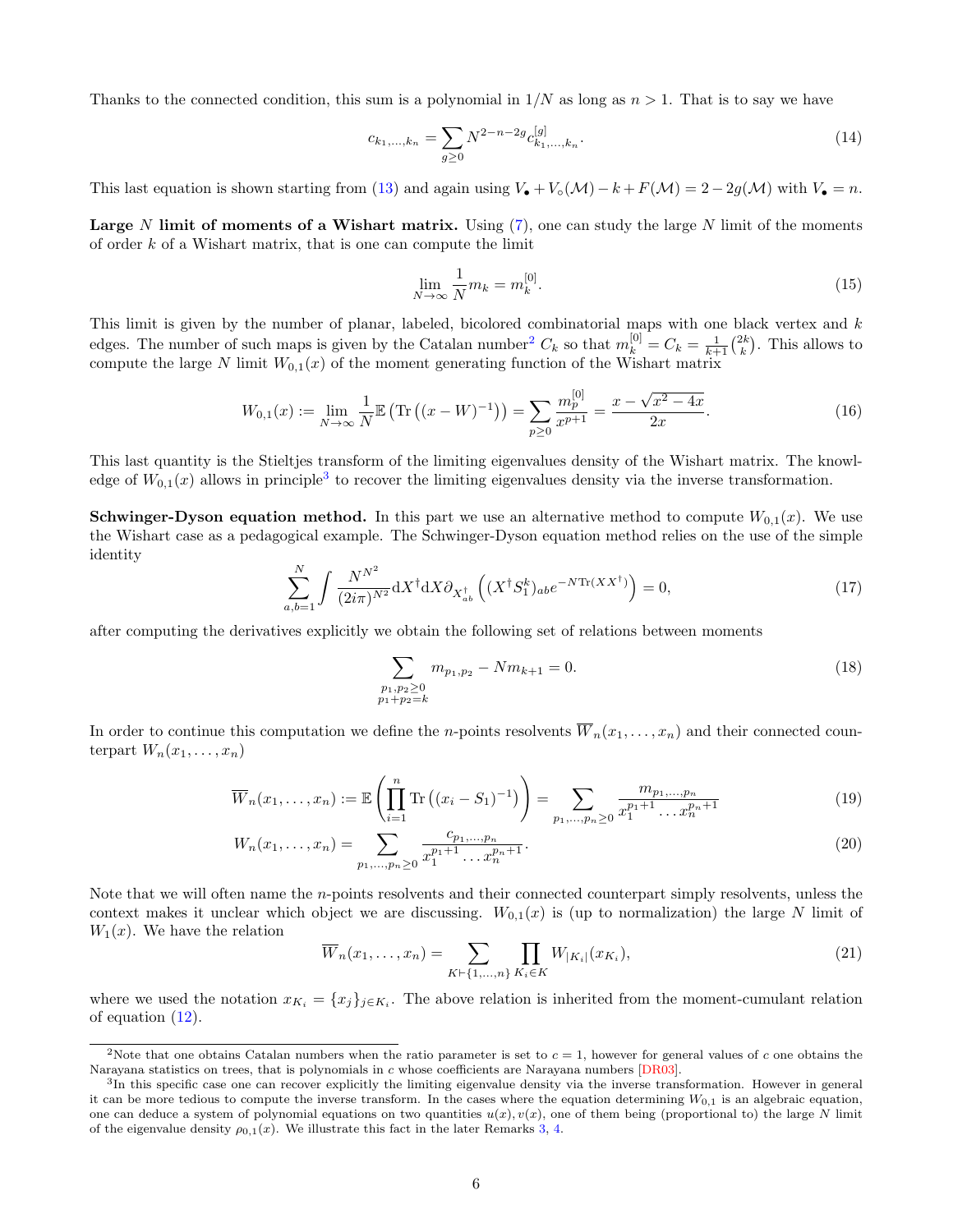**Remark 2.** Note that  $\overline{W}_1(x) = W_1(x)$ .

With these definitions in mind, one considers the equality

$$
\sum_{k\geq 0} \frac{1}{x^{k+1}} \left( \sum_{\substack{p_1, p_2 \geq 0 \\ p_1 + p_2 = k}} m_{p_1, p_2} - N m_{k+1} \right) = 0, \tag{22}
$$

leading after some rewriting to

<span id="page-6-4"></span>
$$
\overline{W}_2(x,x) - NW_1(x) + N^2/x = 0,
$$
\n(23)

or only in terms of the connected resolvents

<span id="page-6-1"></span>
$$
W_1(x)^2 + W_2(x, x) - NW_1(x) + N^2/x = 0.
$$
\n(24)

The (connected) resolvents inherit a  $1/N$  expansion from the expansion of the cumulants,

<span id="page-6-3"></span>
$$
W_n(x_1, x_2, \dots, x_n) = \sum_{g \ge 0} N^{2-2g-n} W_{g,n}(x_1, x_2, \dots, x_n)
$$
\n(25)

and thus we have

$$
W_1(x) = \sum_{g \ge 0} N^{1-2g} W_{g,1}(x), \quad W_2(x,x) = \sum_{g \ge 0} N^{-2g} W_{g,2}(x,x). \tag{26}
$$

In the large N limit equation [\(24\)](#page-6-1) reduces to an equation on  $W_{0,1}(x)$ ,

<span id="page-6-2"></span>
$$
xW_{0,1}(x)^2 - xW_{0,1}(x) + 1 = 0.
$$
\n(27)

From which we select the solution which is analytic at infinity thus recovering expression [\(16\)](#page-5-2).

<span id="page-6-0"></span>**Remark 3.** From this last equation we can obtain a polynomial equation on  $\rho_{0,1}(x)$ , that is the corresponding limiting eigenvalue density. To this aim, one introduces the two following operators acting on functions,

$$
\delta f(x) = \lim_{\epsilon \to 0^+} f(x + i\epsilon) - f(x - i\epsilon)
$$
\n(28)

$$
sf(x) = \lim_{\epsilon \to 0^+} f(x + i\epsilon) + f(x - i\epsilon).
$$
\n(29)

We have the following polarization property, that is for two functions  $f_1, f_2$ , we have

$$
\delta(f_1 f_2)(x) = \frac{1}{2} (\delta f_1(x) s f_2(x) + s f_1(x) \delta f_2(x))
$$
\n(30)

$$
s(f_1f_2)(x) = \frac{1}{2}(\delta f_1(x)\delta f_2(x) + sf_1(x)s f_2(x))
$$
\n(31)

Starting from equation [\(27\)](#page-6-2) one deduces the two equalities

$$
\delta(xW_{0,1}(x)^2 - xW_{0,1}(x) + 1) = 0\tag{32}
$$

$$
s(xW_{0,1}(x)^2 - xW_{0,1}(x) + 1) = 0.
$$
\n(33)

After using the polarization formula, these equations boil down to the system on  $u(x) := sW_{0,1}(x)$  and  $v(x) :=$  $\delta W_{0,1}(x)$ 

$$
xu(x) - x = 0 \tag{34}
$$

$$
\frac{x}{2}(u(x)^2 + v(x)^2) - xu(x) + 2 = 0.
$$
\n(35)

This in turn leads to  $\rho_{0,1}(x) = \frac{1}{2i\pi}v(x) = \frac{1}{2\pi}\sqrt{\frac{x-4}{x}}$ , where we choose the solution  $v(x)$  that leads to a positive and normalized density.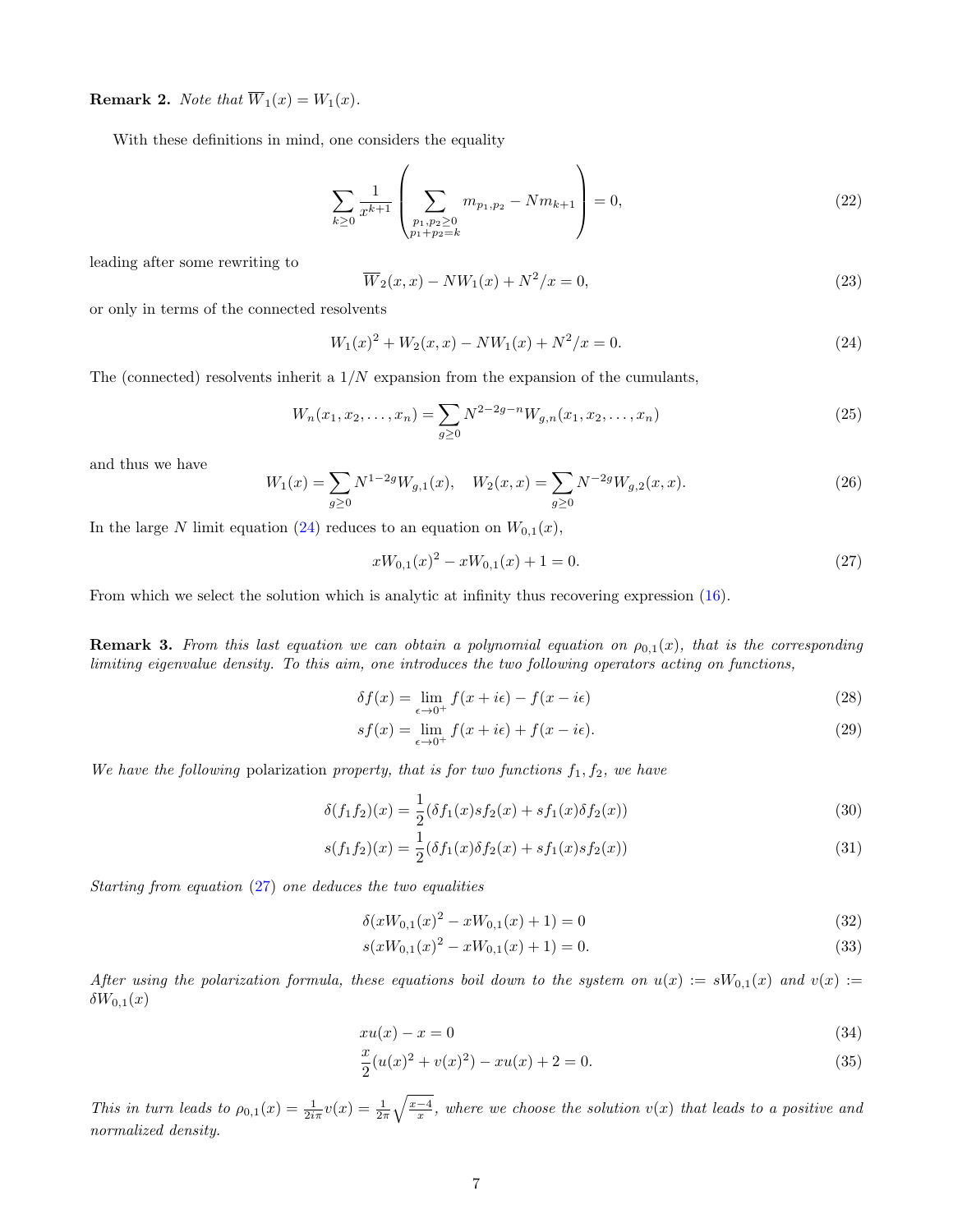

<span id="page-7-2"></span><span id="page-7-1"></span>Figure 2: Left: Example of a map with two types of edge contributing to the computation of  $m_4$ . Right: Example of a map with two types of edge contributing to the computation of  $m_{2,1}$  and  $c_{2,1}$ .

## <span id="page-7-0"></span>3 Loop equations for the product of two Ginibre matrices

In this section we consider the problem of computing  $W_{0,1}(x)$ ,  $W_{0,2}(x_1, x_2)$  and  $W_{1,1}(x)$  for a matrix  $S_2 =$  $X_1 X_1^{\dagger} X_2^{\dagger} X_2$  with  $X_1, X_2$  two random  $N \times N$  complex matrices with normal entries of mean zero. We compute these quantities by exclusive use of Schwinger-Dyson equation techniques. More generally, we obtain the general equations satisfied by any  $W_{q,n}$  for  $(g, n) \geq (0, 1)$ .

In the first subsection, we briefly explain the combinatorics underlying the computation of the moments of the matrix  $S_2$  that justifies the existence of a  $1/N$  expansion for the  $W_{q,n}$ . In the second subsection we study in details the corresponding Schwinger-Dyson equations and obtain the loop equations satisfied by  $W_{0,1}(x)$ ,  $W_{0,2}(x_1, x_2)$  and  $W_{1,1}(x)$  in this context. We show in particular that the loop equation satisfied by  $W_{0,1}(x)$  is an algebraic equation of degree 3 in  $W_{0,1}$ . Finally we describe the loop equations satisfied by any  $W_{g,n}$ .

#### 3.1 Combinatorics of the moments of  $S_2$  and existence of  $1/N$  expansion

We describe here the combinatorics of the moments of the matrix  $S_2$ . This is a crucial point as this underlying combinatorics allows us to show that the cumulants of the random variables  $\left\{Tr(S_2^i)\right\}_{i=0}^{\infty}$  have a  $1/N$  expansion. In the subsequent developments, we keep the same notation for the moments  $m_k, m_{k_1,\dots,k_n}$  but it should be clear that in this section and the following, the moments we consider are the moments of the matrix  $S_2$ , and that is so, in both the one trace case, and the multiple traces case. We have

$$
m_k = \mathbb{E}\left(\text{Tr}(S_2^k)\right), \quad m_{k_1,\dots,k_n} = \mathbb{E}\left(\prod_{i=1}^n \text{Tr}(S_2^{k_i})\right),\tag{36}
$$

where the expectation is taken with respect to the density

$$
d\mu(X_1, X_2) = \left(\frac{N^{N^2}}{(2i\pi)^{N^2}}\right)^2 e^{-N \text{Tr}(X_1 X_1^\dagger)} e^{-N \text{Tr}(X_2 X_2^\dagger)} dX_1^\dagger dX_1 dX_2^\dagger dX_2.
$$
 (37)

By using the Wick-Isserlis theorem, it is possible to give a combinatorial interpretation to the moments of  $S<sub>2</sub>$  (see for instance [\[DLN18\]](#page-25-14)). The moments  $m_k$  of  $S_2$  write as a sum over combinatorial maps with one black vertex,  $2k$  edges of two different types, type I and type II, such that there are k edges of type I and k edges of type II. Moreover the type of the edge alternates when going around the black vertex. Finally the white vertices can only be incident to edges of one given type. See Fig. [2](#page-7-1) for examples.

We denote the set made of these maps by  $\mathbb{M}_{2k}(2)$ . In terms of permutations, these maps are such that  $\sigma_{\bullet} =$  $(12 \ldots 2k)$  and the action of  $\sigma_{\circ}$  on the set of edges  $E = \{1, 2, 3, 4, \ldots, 2k\}$  factorizes over the odd and even subsets  $E_o = \{1, 3, 5, \ldots, 2k-1\}, E_e = \{2, 4, 6, \ldots, 2k\}.$  More formally we have the decomposition

$$
\sum_{\mathcal{M}\in\mathbb{M}_{2k}(2)} N^{V_{\circ}(\mathcal{M})-2k+F(\mathcal{M})}.
$$
\n(38)

Similarly, for moments of order  $k_1, \ldots, k_n$ , we have the set of maps  $M_{2k_1, 2k_2, \ldots, 2k_n}(2)$ , such that there are n black vertices with degree distribution  $2k_1, 2k_2, \ldots, 2k_n$  and a total of  $p = 2\sum_i k_i$  edges. Types of edge alternate around each black vertex, and white vertices can only be incident to edges of the same type see Fig. [2](#page-7-1) for examples. We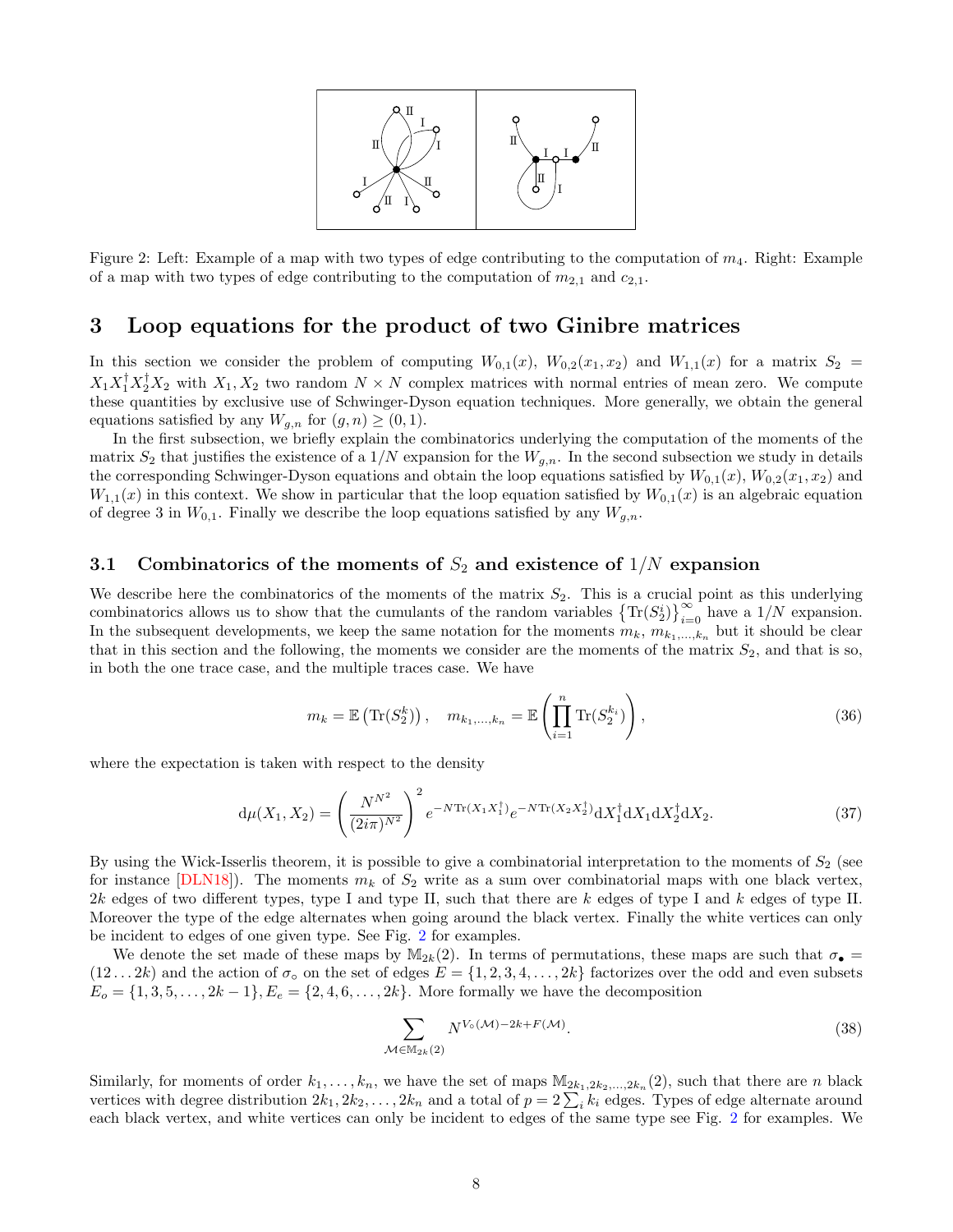then have the decomposition

$$
m_{k_1,\dots,k_n} = \sum_{\mathcal{M} \in \mathbb{M}_{2k_1,2k_2,\dots,2k_n}(2)} N^{V_{\circ}(\mathcal{M}) - p + F(\mathcal{M})}.
$$
\n(39)

Similarly we can express the cumulants  $c_{k_1,\,\ldots,k_n}$  for the family of random variables  $\left\{Tr(S_2^i)\right\}_{i=0}^{\infty}$  as a sum over the set of connected maps  $\mathbb{M}^c_{2k_1,2k_2,\ldots,2k_n}(2)$ 

<span id="page-8-2"></span>
$$
c_{k_1,\dots,k_n} = \sum_{\mathcal{M} \in \mathbb{M}_{2k_1,2k_2,\dots,2k_n}^c(2)} N^{V_o(\mathcal{M}) - p + F(\mathcal{M})}.
$$
 (40)

The connected condition ensures that the  $c_{k_1,...,k_n}$  have a  $1/N$  expansion for  $n \ge 1$ . This  $1/N$  expansion as well as the definition of  $c_{k_1,\dots,k_n}$  as the cumulants of the family  $\left\{Tr(S_2^i)\right\}_{i=0}^\infty$  ensure that the resolvents for the matrix  $S_2$ have the same structural properties than the resolvents of the Wishart matrix in equations [\(21\)](#page-5-3), [\(25\)](#page-6-3), that is we also have for the matrix  $S_2$ 

$$
\overline{W}_n(x_1, \dots, x_n) = \sum_{K \vdash \{1, \dots, n\}} \prod_{K_i \in K} W_{|K_i|}(x_{K_i}),\tag{41}
$$

<span id="page-8-3"></span><span id="page-8-0"></span>
$$
W_n(x_1, x_2, \dots, x_n) = \sum_{g \ge 0} N^{2-2g-n} W_{g,n}(x_1, x_2, \dots, x_n).
$$
 (42)

#### 3.2 Equation on  $W_1$  and  $W_{0,1}$

 $\overline{a}$ 

We now want to write Schwinger-Dyson equations for the moments of the matrix  $S_2$  in order to obtain the loop equations for the resolvents. We start with the set of identities

$$
\sum_{a,b=1}^{N} \int dX_1 dX_1^{\dagger} dX_2 dX_2^{\dagger} \frac{\partial}{\partial X_{1,ab}^{\dagger}} \left( \left[ X_1^{\dagger} X_2^{\dagger} X_2 S_2^k \right]_{ab} e^{-N \text{Tr}(X_1 X_1^{\dagger})} e^{-N \text{Tr}(X_2 X_2^{\dagger})} \right) = 0 \tag{43}
$$

$$
\sum_{a,b=1}^{N} \int dX_1 dX_1^{\dagger} dX_2 dX_2^{\dagger} \frac{\partial}{\partial X_{2,ab}^{\dagger}} \left( \left[ S_2^k X_1 X_1^{\dagger} X_2^{\dagger} \right]_{ab} e^{-N \text{Tr}(X_1 X_1^{\dagger})} e^{-N \text{Tr}(X_2 X_2^{\dagger})} \right) = 0. \tag{44}
$$

After evaluating explicitly the action of the derivatives, we obtain relations,

$$
\sum_{\substack{p_1+p_2=k \ p_1,p_2 \ge 0}} \mathbb{E}\left(\text{Tr}(S_2^{p_1}) \text{Tr}(S_2^{p_2} X_2^{\dagger} X_2)\right) - N \mathbb{E}\left(\text{Tr}(S_2^{k+1})\right) = 0 \tag{45}
$$

<span id="page-8-1"></span>
$$
\sum_{\substack{p_1+p_2=k \ p_1,p_2\geq 0}} \mathbb{E}\left(\text{Tr}(S_2^{p_1}X_1X_1^{\dagger})\text{Tr}(S_2^{p_2})\right) - N \mathbb{E}\left(\text{Tr}(S_2^{k+1})\right) = 0,\tag{46}
$$

where for both equation, the first term comes from the evaluation of the derivative on the monomial, while the second term comes from the evaluation of the derivative on the exponential factor. Note however that these equations contain mixed terms of the form  $\mathbb{E}(\text{Tr}(S_2^{p_1})\text{Tr}(S_2^{p_2}X_2^*X_2))$  and  $\mathbb{E}(\text{Tr}(S_2^{p_1}X_1X_1^*)\text{Tr}(S_2^{p_2}))$  that cannot be expressed in terms of the moments of  $S_2$ . Thus these two equations do not close on the set of moments of  $S_2$ . In order to obtain a set of relations that closes over the set of moments of  $S_2$ , we consider another identity involving higher derivatives. This is,

$$
\int dX_1 dX_1^{\dagger} dX_2 dX_2^{\dagger} \frac{\partial}{\partial X_{1,ab}^{\dagger}} \frac{\partial}{\partial X_{2,bc}^{\dagger}} \left( \left[ X_1^{\dagger} X_2^{\dagger} X_2 S_2^k X_1 X_1^{\dagger} X_2^{\dagger} \right]_{ac} e^{-N \text{Tr}(X_1 X_1^{\dagger})} e^{-N \text{Tr}(X_2 X_2^{\dagger})} \right) = 0, \tag{47}
$$

where we sum over repeated indices. After some additional algebra to evaluate the action of both derivative operators, one gets relations between moments and additional mixed quantities

$$
\sum_{\substack{p_1+p_2+p_3=k+1 \ p_1, p_2, p_3 \ge 0}} \mathbb{E}\left(\text{Tr}(S_2^{p_1})\text{Tr}(S_2^{p_2})\text{Tr}(S_2^{p_2})\right) + \frac{(k+1)(k+2)}{2} \mathbb{E}\left(\text{Tr}(S_2^{k+1})\right)
$$
\n
$$
- N \sum_{\substack{p_1+p_2=k+1 \ p_1, p_2 \ge 0}} \left[\mathbb{E}\left(\text{Tr}(S_2^{p_1})\text{Tr}(S_2^{p_2}X_2^*X_2)\right) + \mathbb{E}\left(\text{Tr}(S_2^{p_1}X_1X_1^*)\text{Tr}(S_2^{p_2})\right)\right]
$$
\n
$$
+ N^2 \mathbb{E}\left(\text{Tr}(S_2^{k+2})\right) = 0, \quad (48)
$$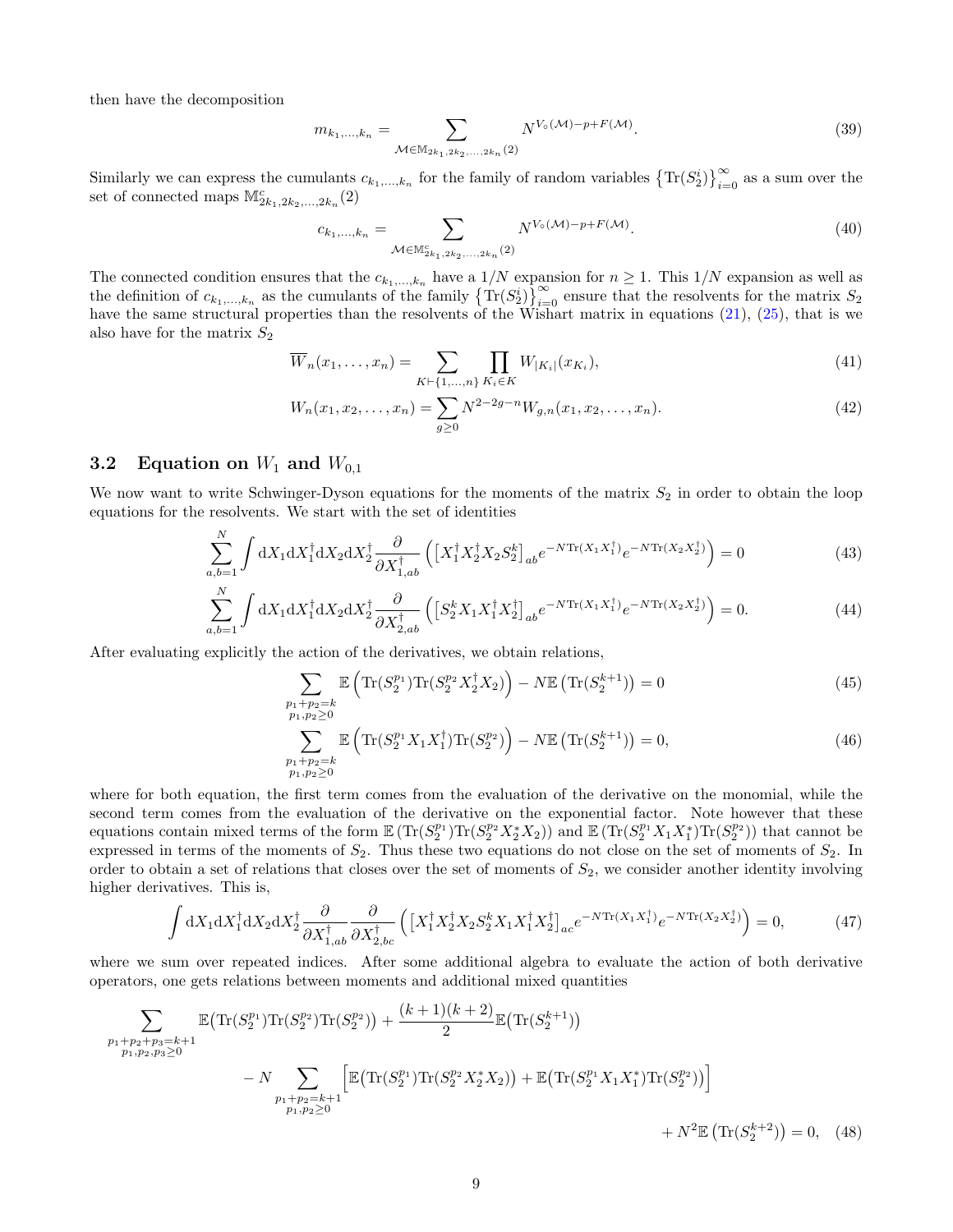<span id="page-9-2"></span>where the first and second terms are obtained from the action of both derivatives operators on the monomial  $\left[X_1^{\dagger}X_2^{\dagger}X_2S_2^kX_1X_1^{\dagger}X_2^{\dagger}\right]_{ac}$ . The third term that involves mixed quantities is obtained by acting with one derivative operator on the monomial, while acting with the other derivative operator on the exponential factor. The last term is obtained from the action of both derivative operator on the exponential factor. These equations contain the mixed quantities already present in  $(43)$ . Thus we can use  $(43)$  to get rid of these terms in  $(48)$ . This leads to the equations on moments

$$
\sum_{\substack{p_1+p_2+p_3=k+1\\p_1,p_2,p_3\geq 0}} \mathbb{E}\left(\text{Tr}(S_2^{p_1})\text{Tr}(S_2^{p_2})\text{Tr}(S_2^{p_2})\right) + \frac{(k+1)(k+2)}{2} \mathbb{E}\left(\text{Tr}(S_2^{k+1})\right) - N^2 \mathbb{E}\left(\text{Tr}(S_2^{k+2})\right) = 0,\tag{49}
$$

which is trilinear in the traces of  $S_2$ . Notice that this family of equations extends to the value " $k = -1$ " by replacing the monomial  $\left[X_1^{\dagger} X_2^{\dagger} X_2 S_2^k X_1 X_1^{\dagger} X_2^{\dagger}\right]_{ac}$  by  $\left[X_1^{\dagger} X_2^{\dagger}\right]_{ac}$ . Therefore we allow ourselves to set  $k = k - 1$  and to use our moments notation to get

$$
\sum_{\substack{p_1+p_2+p_3=k \ p_1, p_2, p_3 \ge 0}} m_{p_1, p_2, p_3} + \frac{k(k+1)}{2} m_k - N^2 m_{k+1} = 0.
$$
 (50)

We then multiply the above equation by  $\frac{1}{x^{k+1}}$  and sum over  $k \geq 0$  in order to get an equation on the resolvents

$$
\sum_{k\geq 0} \sum_{\substack{p_1+p_2+p_3=k\\p_1,p_2,p_3\geq 0}} \frac{m_{p_1,p_2,p_3}}{x^{k+1}} + \sum_{k\geq 0} \frac{k(k+1)}{2} \frac{m_k}{x^{k+1}} - N^2 \frac{m_{k+1}}{x^{k+1}} = 0,
$$
\n<sup>(51)</sup>

which after a few manipulations rewrites

<span id="page-9-1"></span>
$$
x^{2}\overline{W}_{3}(x,x,x)+x\partial_{x}W_{1}(x)+\frac{1}{2}x^{2}\partial_{x}^{2}W_{1}(x)-N^{2}xW_{1}(x)+N^{3}=0.
$$
\n(52)

Note the interesting structural replacement of  $\overline{W}_2(x,x)$  appearing in [\(23\)](#page-6-4) by  $\overline{W}_3(x,x,x)$  and the appearance of a derivative term. Then we know from [\(41\)](#page-8-2), [\(42\)](#page-8-3) that  $\overline{W}_3(x,x,x) = N^3W_{0,1}(x)^3 + O(N)$  and  $W_1(x) =$  $NW_{0,1}(x) + O(1/N)$ . Therefore we obtain the equation on  $W_{0,1}(x)$ 

<span id="page-9-0"></span>
$$
x^2W_{0,1}(x)^3 - xW_{0,1}(x) + 1 = 0.
$$
\n(53)

This last equation relates to the equation satisfied by the generating function  $G(u)$  of particular Fuss-Catalan numbers [\[Fus91,](#page-26-18) [Mlo10,](#page-26-19) [Riv18\]](#page-26-20),  $uG(u)^3 - G(u) + 1 = 0$  through the change of variables  $W_{0,1}(x) = \frac{1}{x}G(1/x)$ . Consequently we have

$$
W_{0,1}(x) = \sum_{p \ge 0} \frac{C_p[3]}{x^{p+1}},\tag{54}
$$

where  $C_p[D]$  are the Fuss-Catalan numbers of order D, the usual Catalan numbers  $C_p$  being the Fuss-Catalan numbers of order 2, that is  $C_p = C_p[2]$ , and have the binomial coefficient form

$$
C_p[D] = \frac{1}{(D-1)p+1} \binom{Dp}{p}.
$$
\n(55)

An explicit form of  $W_{0,1}(x)$  can be written as follows. First define

$$
K_{\pm}(u) = (\sqrt{1+u} \pm \sqrt{u})^{1/3},\tag{56}
$$

then  $G(u)$  writes

$$
G(u) = \frac{K_+ \left(-\frac{27u}{4}\right) - K_- \left(-\frac{27u}{4}\right)}{\sqrt{-3u}}.
$$
\n
$$
(57)
$$

Finally one has

$$
W_{0,1}(x) = \frac{1}{x}G\left(\frac{1}{x}\right). \tag{58}
$$

We study the solutions and the structure of  $(53)$  from a geometric perspective in the next sections.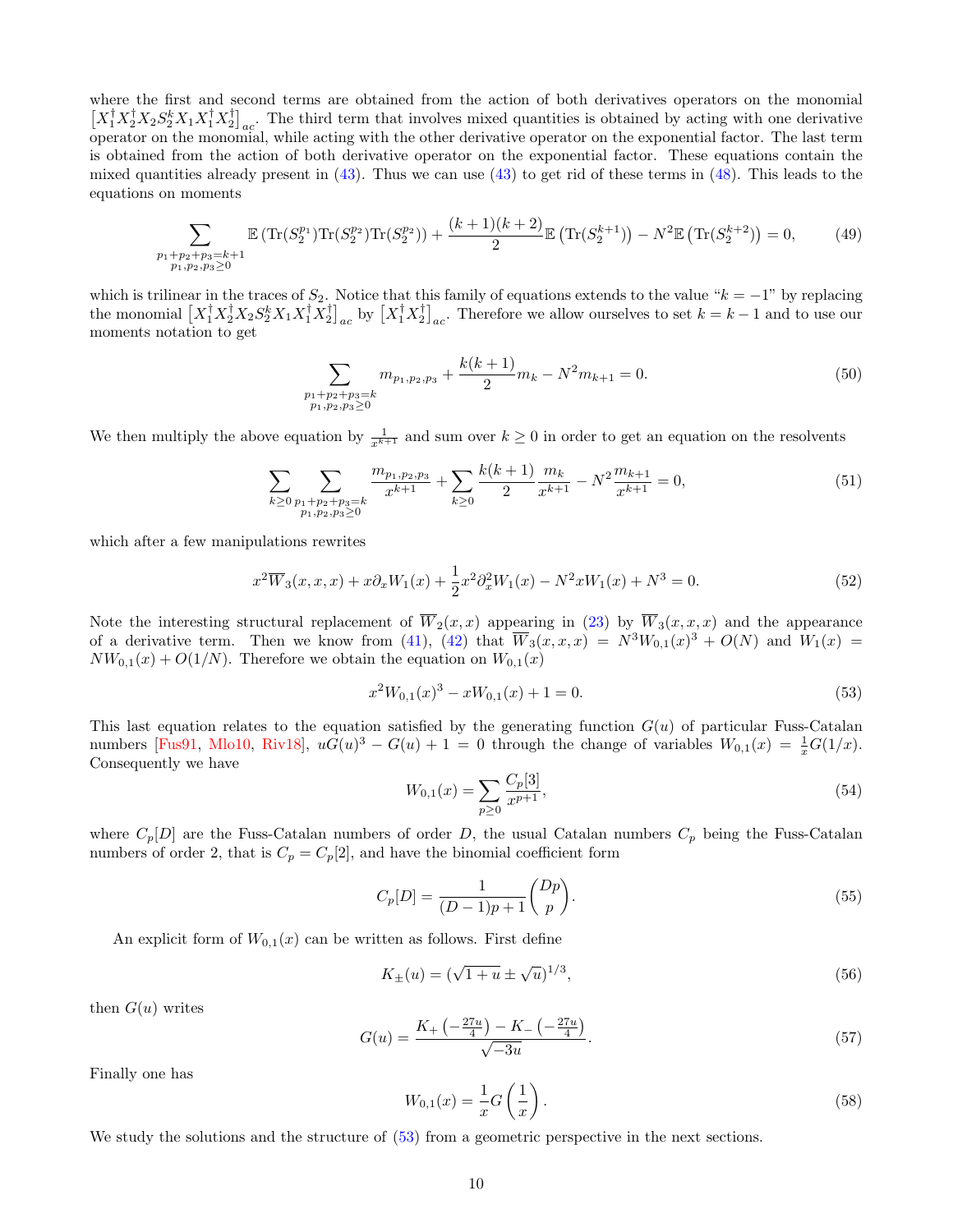<span id="page-10-4"></span>

<span id="page-10-1"></span>Figure 3: Plot of the eigenvalue density of the matrix  $S_2$  in the large N regime.

<span id="page-10-0"></span>**Remark 4.** Though in principle we need to first focus on the cut structure of  $W_{0,1}$  to use the arguments that follow, we will in this remark content ourselves with a formal computation. Starting from equation [\(53\)](#page-9-0) we can also obtain a polynomial equation satisfied by the corresponding density by using the  $\delta$ , s operators along the cut. Indeed with a similar method to that in Remark [3](#page-6-0) we have the equalities

$$
\delta(x^2W_{0,1}(x)^3 - xW_{0,1}(x) + 1) = 0\tag{59}
$$

$$
s(x^2W_{0,1}(x)^3 - xW_{0,1}(x) + 1) = 0.
$$
\n<sup>(60)</sup>

This leads, using the same previously used notations, to the system

$$
\frac{x^2}{4}(3u(x)^2 + v(x)^2) - x = 0\tag{61}
$$

<span id="page-10-3"></span>
$$
\frac{x^2}{4}(u(x)^3 + 3v(x)^2u(x)) - xu(x) + 2 = 0
$$
\n(62)

which can be solved and leads to

<span id="page-10-2"></span>
$$
\rho_{0,1}(x) = \frac{1}{2i\pi}v(x) = \frac{1}{2\pi}\sqrt{\frac{\left(\sqrt{81 - 12x} + 9\right)^{2/3}}{2^{2/3}\sqrt[3]{3}x^{4/3}} + \frac{2^{2/3}\sqrt[3]{3}}{\left(\left(\sqrt{81 - 12x} + 9\right)x\right)^{2/3}} - \frac{2}{x}},\tag{63}
$$

which is supported on  $(0, 27/4]$ , see the plot of the distribution on Fig. [3.](#page-10-1) Notice that this result can also be obtained by computing the free multiplicative product of two Marčenko-Pastur distribution of parameters  $c_{1,2} = 1$ . A functional form equivalent to  $(63)$  is given in [P $\ddot{Z}11$ ].

Equation [\(52\)](#page-9-1) possesses a  $\frac{1}{N}$  expansion. This expansion results in a set of relations between  $W_{g,1}(x)$ ,  $W_{g',2}(x,x)$ and  $W_{g'',3}(x,x,x)$ . Indeed we have

$$
0 = x^{2} \Big[ \frac{1}{N} \sum_{g \ge 0} N^{-2g} W_{g,3}(x, x, x) + 3N \sum_{g_1, g_2 \ge 0} N^{-2(g_1 + g_2)} W_{g_1,1}(x) W_{g_2,2}(x, x) + N^{3} \sum_{g_1, g_2, g_3 \ge 0} N^{-2(g_1 + g_2 + g_3)} W_{g_1,1}(x) W_{g_2,1}(x) W_{g_3,1}(x) \Big] + xN \sum_{g \ge 0} N^{-2g} \partial_x W_{1,g}(x) + \frac{N}{2} x^{2} \sum_{g \ge 0} N^{-2g} \partial_x^{2} W_{1}(x) - N^{3} x \sum_{g \ge 0} N^{-2g} W_{g,1}(x) + N^{3}.
$$
 (64)

By collecting the coefficient of  $N^{3-2g}$ , we obtain the following tower of equations

$$
0 = x^{2} \left( W_{g-2,3}(x, x, x) + 3 \sum_{g_{1}+g_{2}=g-1} W_{g_{1,1}}(x)W_{g_{2,2}}(x, x) + \sum_{g_{1}+g_{2}+g_{3}=g} W_{g_{1,1}}(x)W_{g_{2,1}}(x)W_{g_{3,1}}(x) \right) + x \partial_{x} W_{g-1,1}(x) + \frac{x^{2}}{2} \partial_{x}^{2} W_{g-1,1}(x) - x W_{g,1}(x) + P_{g,1}(x), \quad (65)
$$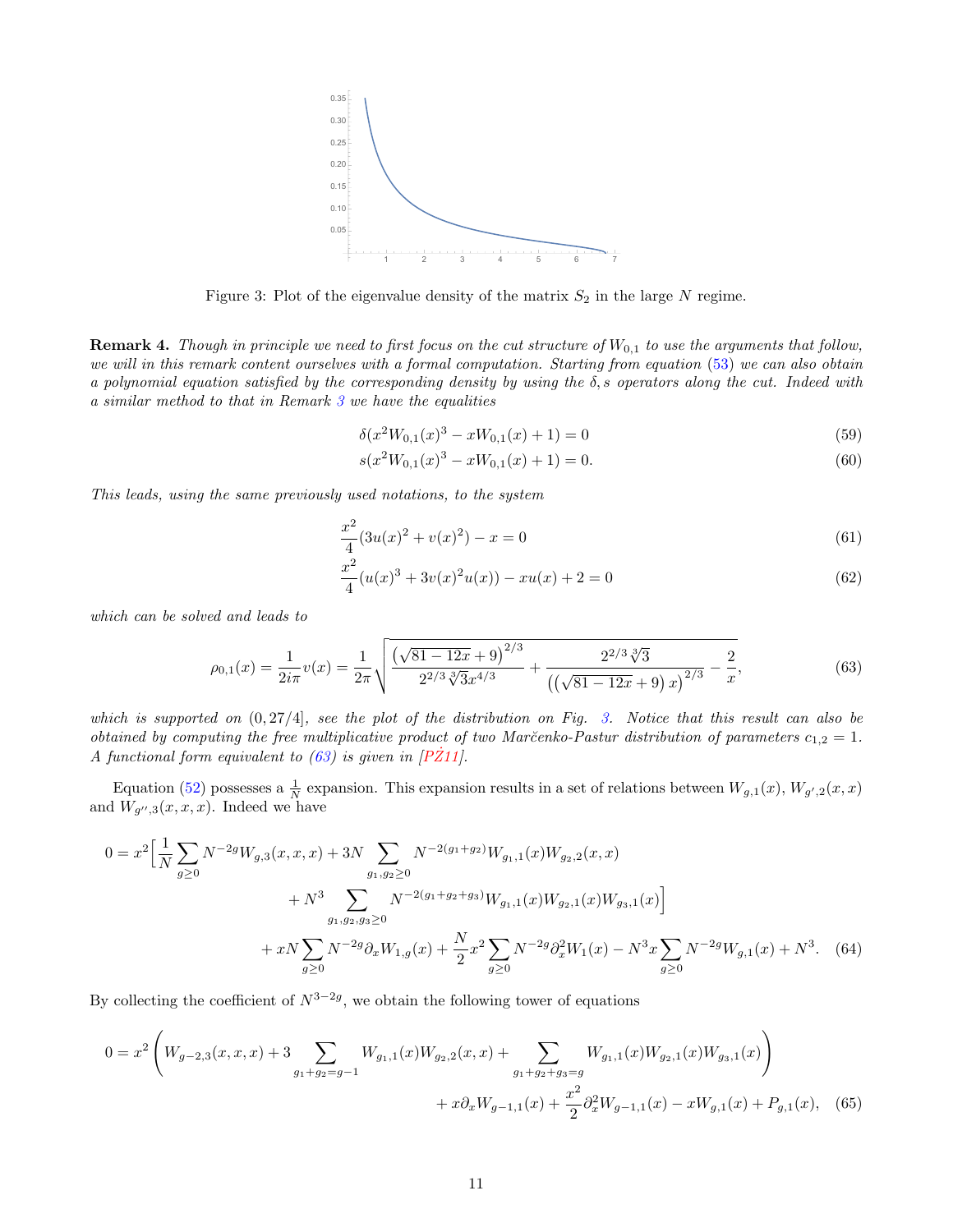where we have  $P_{g,1}(x) = \delta_{g,0}$ . In particular, the coefficient of  $N^3$  of equation [\(65\)](#page-10-3) produces equation [\(53\)](#page-9-0). The coefficient of N produces an equation on the next-to-leading order  $W_{1,1}(x)$  also involving  $W_{0,1}(x)$  and  $W_{0,2}(x, x)$ 

<span id="page-11-6"></span>
$$
3x^{2}W_{0,1}(x)W_{0,2}(x,x) + 3x^{2}W_{0,1}(x)^{2}W_{1,1}(x) + x\partial_{x}W_{0,1}(x) + \frac{x^{2}}{2}\partial_{x}^{2}W_{0,1}(x) - xW_{1,1}(x) = 0.
$$
 (66)

More generally, the coefficient of  $N^{3-2g}$  for a fixed value of g produces the equation for  $W_{g,1}(x)$  in terms of the functions  $W_{g',n'}$  such that  $2 - 2g - 1 < 2 - 2g' - n'$  and  $n' \leq 3$ .

## 3.3 Equation for  $W_2(x_1, x_2)$

In this section we use Schwinger-Dyson equation techniques to obtain a loop equation for  $W_2(x_1, x_2)$ . We start with slightly different identities that involve an additional trace insertion  $\text{Tr}(\tilde{S}_2^q)$ . This allows us to access relations between more general moments.

Schwinger-Dyson equations and loop equation for  $W_2(x_1, x_2)$  and  $W_{0,2}(x_1, x_2)$ . Consider the vanishing integrals of total derivatives

<span id="page-11-0"></span>
$$
\int dX_1 dX_1^{\dagger} dX_2 dX_2^{\dagger} \frac{\partial}{\partial X_{1,ab}^{\dagger}} \left( \left[ X_1^{\dagger} X_2^{\dagger} X_2 S_2^{k+1} \right]_{ab} \text{Tr}(S_2^q) e^{-N \text{Tr}(X_1 X_1^{\dagger})} e^{-N \text{Tr}(X_2 X_2^{\dagger})} \right) = 0 \tag{67}
$$

<span id="page-11-5"></span><span id="page-11-4"></span><span id="page-11-2"></span><span id="page-11-1"></span>
$$
\int dX_1 dX_1^{\dagger} dX_2 dX_2^{\dagger} \frac{\partial}{\partial X_{2,ab}^{\dagger}} \left( \left[ S_2^{k+1} X_1 X_1^{\dagger} X_2^{\dagger} \right]_{ab} \text{Tr}(S_2^q) e^{-N \text{Tr}(X_1 X_1^{\dagger})} e^{-N \text{Tr}(X_2 X_2^{\dagger})} \right) = 0, \tag{68}
$$

and the higher derivative one

$$
\int dX_1 dX_1^{\dagger} dX_2 dX_2^{\dagger} \frac{\partial}{\partial X_{1,ab}^{\dagger}} \frac{\partial}{\partial X_{2,bc}^{\dagger}} \left( \left[ X_1^{\dagger} X_2^{\dagger} X_2 S_2^k X_1 X_1^{\dagger} X_2^{\dagger} \right]_{ac} \text{Tr}(S_2^q) e^{-N \text{Tr}(X_1 X_1^{\dagger})} e^{-N \text{Tr}(X_2 X_2^{\dagger})} \right) = 0, \quad (69)
$$

where repeated indices are summed. After evaluating explicitly the derivatives, the two first equations [\(67\)](#page-11-0) and [\(68\)](#page-11-1) lead to

$$
\sum_{\substack{p_1+p_2=k+1\\p_i\geq 0\\p_i\geq 0}} \mathbb{E}\left(\text{Tr}(S_2^{p_1})\text{Tr}(S_2^{p_2}X_2^{\dagger}X_2)\text{Tr}(S_2^{q})\right) + q\mathbb{E}\left(\text{Tr}(S_2^{k+q+1}X_2^{\dagger}X_2)\right) - N\mathbb{E}\left(\text{Tr}(S_2^{k+2})\text{Tr}(S_2^{q})\right) = 0\tag{70}
$$

$$
\sum_{\substack{p_1+p_2=k+1\\p_i\geq 0\} }^{p_1+p_2=k+1} \mathbb{E}\left( \text{Tr}(S_2^{p_1}X_1X_1^{\dagger})\text{Tr}(S_2^{p_2})\text{Tr}(S_2^{q}) \right) + q \mathbb{E}\left( \text{Tr}(S_2^{k+q+1}X_1X_1^{\dagger}) \right) - N \mathbb{E}\left( \text{Tr}(S_2^{k+2})\text{Tr}(S_2^{q}) \right) = 0, \tag{71}
$$

where the first term of both equations [\(67\)](#page-11-0) and [\(68\)](#page-11-1) is obtained from the action of the derivative operator on the non-traced monomial. The second term is obtained via the action of the derivative operator on the traced monomial term  $\text{Tr}(S_2^q)$ . The third term comes from the action of the derivative operator on the exponential factor. These two equations involve mixed terms and cannot be written solely in terms of the moments of  $S_2$ . Meanwhile, the higher derivative equation  $(69)$  leads to

<span id="page-11-3"></span>
$$
\sum_{\substack{p_1+p_2+p_3=k+1\\p_i\geq 0\\p_1+p_2=k+1}} \mathbb{E} \left( \text{Tr}(S_2^{p_1}) \text{Tr}(S_2^{p_2}) \text{Tr}(S_2^{p_3}) \text{Tr}(S_2^{q}) \right) + \frac{(k+1)(k+2)}{2} \mathbb{E} \left( \text{Tr}(S_2^{k+1}) \text{Tr}(S_2^{q}) \right) \n- N \sum_{\substack{p_1+p_2=k+1\\p_i\geq 0\\p_1,p_2\geq 0\\p_1+p_2=k+1}} \left[ \mathbb{E} \left( \text{Tr}(S_2^{p_1}) \text{Tr}(S_2^{p_2} X_2^{\dagger} X_2) \text{Tr}(S_2^{q}) \right) + \mathbb{E} \left( \text{Tr}(S_2^{p_1} X_1 X_1^{\dagger}) \text{Tr}(S_2^{p_2}) \text{Tr}(S_2^{q}) \right) \right] \n+ N^2 \mathbb{E} \left( \text{Tr}(S_2^{k+2}) \text{Tr}(S_2^{q}) \right) + 2 \sum_{\substack{p_1,p_2\geq 0\\p_1+p_2=k+1}} q \mathbb{E} \left( \text{Tr}(S_2^{p_1}) \text{Tr}(S_2^{p_2+q}) \right) + \sum_{n=1}^{q} q \mathbb{E} \left( \text{Tr}(S_2^{k+1+n}) \text{Tr}(S_2^{n}) \right) \n- N q \left[ \mathbb{E} \left( \text{Tr}(S_2^{q+k+1} X_2^{\dagger} X_2) \right) + \mathbb{E} \left( \text{Tr}(S_2^{q+k+1} X_1 X_1^{\dagger}) \right) \right] = 0, \quad (72)
$$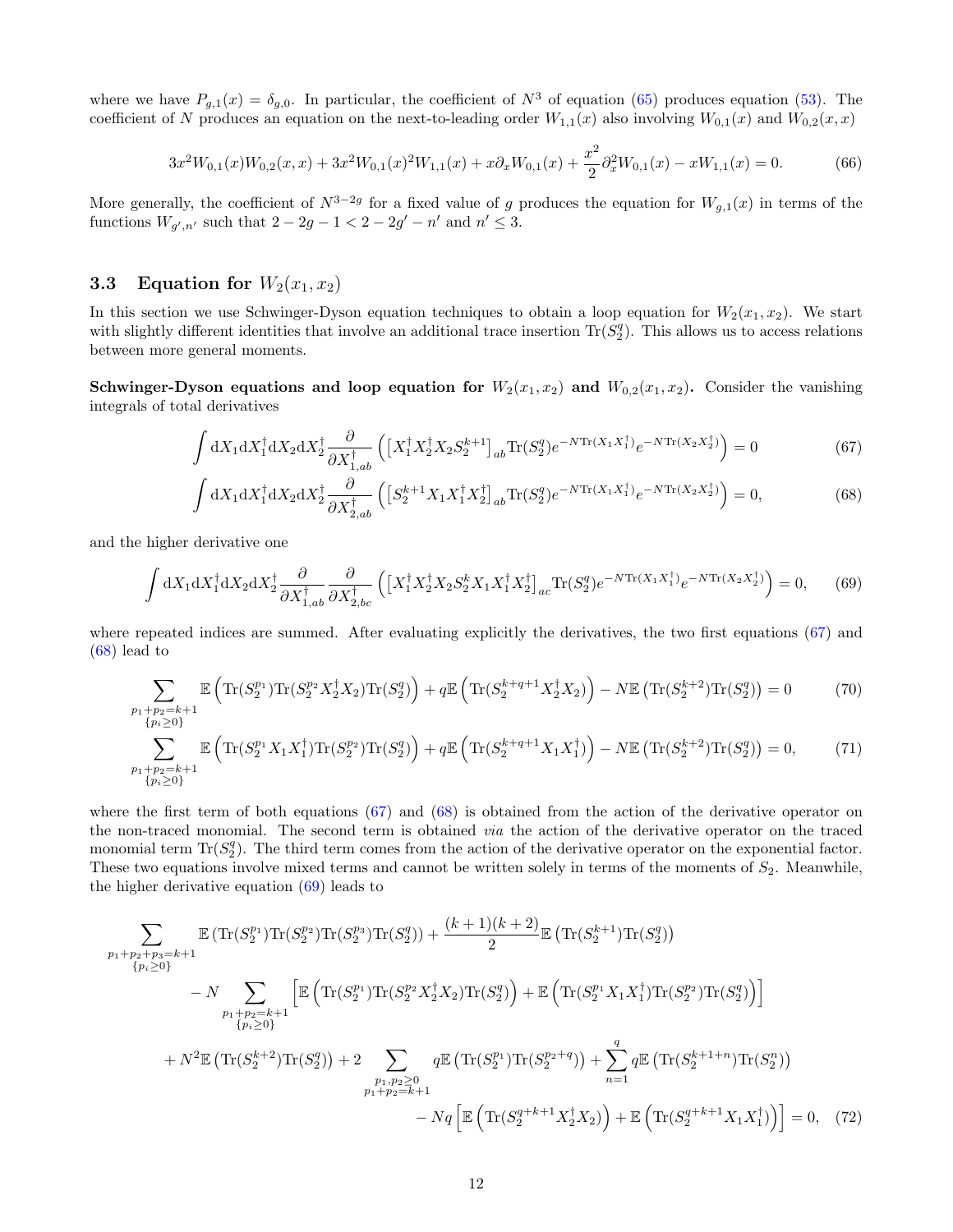where the two first terms come from the action of both derivatives operators on the non-traced monomial. Each term of the second line comes from the action of one of the derivative on the exponential factor and of the other on the non-traced monomial. The first term of the third line of [\(72\)](#page-11-3) comes from the action of both derivatives on the exponential factor. The second term of the third line is obtained as a sum of the action of the  $X_1^{\dagger}$  (resp.  $X_2^{\dagger}$ ) derivative on the non-traced monomial and the action of the  $X_2^{\dagger}$  (resp.  $X_1^{\dagger}$ ) derivative on the traced monomial  $\text{Tr}(S_2^q)$ . The last term of the third line is obtained from the action of both derivative operators on the traced monomial. Finally the two terms of the fourth line of [\(72\)](#page-11-3) are obtained by the action of  $\partial_{X_{1}^{\dagger}{}_{ab}}$  (resp.  $\partial_{X_{2}^{\dagger}{}_{bc}}$ ) on the traced monomial and  $\partial_{X_{2,bc}^{\dagger}}$  (resp.  $\partial_{X_{1,ab}^{\dagger}}$ ) on the exponential factor. Combining equations [\(70\)](#page-11-4), [\(71\)](#page-11-5) and [\(72\)](#page-11-3), rewriting some of the sums in a nicer way and using our moments notation we obtain

$$
\sum_{\substack{p_1+p_2+p_3=k+1\\p_i\geq 0\\p_1+p_2=k+1}} m_{p_1,p_2,p_3,q} + \frac{(k+1)(k+2)}{2} m_{k+1,q} - N^2 m_{k+2,q} + \sum_{\substack{p_1,p_2\geq 0\\p_1+p_2=k+1\\p_1+p_2=k+q+1}} q m_{p_1,p_2+q} + \sum_{\substack{p_1,p_2\geq 0\\p_1+p_2=k+q+1}} q m_{p_1,p_2} = 0. \tag{73}
$$

After performing the shift  $k \to k-1$  in [\(73\)](#page-12-0), we multiply (73) by  $\frac{1}{x_1^{k+1}x_2^{q+1}}$ , and sum over  $k, q \ge 0$ . Doing so we obtain the equation

$$
0 = \overline{W}_4(x_1, x_1, x_1, x_2) + \frac{1}{x_1} \partial_{x_1} \overline{W}_2(x_1, x_2) + \frac{1}{2} \partial_{x_1}^2 \overline{W}_2(x_1, x_2) - \frac{N^2}{x_1} \overline{W}_2(x_1, x_2) - N^2 A_2(x_1, x_2)
$$
(74)

<span id="page-12-0"></span>
$$
+\frac{1}{x_1^2}\partial_{x_2}\left(x_1x_2\frac{\overline{W}_2(x_1,x_1)-\overline{W}_2(x_1,x_2)}{x_1-x_2}\right)+\frac{1}{x_1^2}\partial_{x_2}\left(\frac{x_1x_2\overline{W}_2(x_1,x_1)-x_2^2\overline{W}_2(x_2,x_2)}{x_1-x_2}\right).
$$
(75)

with  $A_2(x_1, x_2) = -\frac{N}{x_1^2} W_1(x_2)$ . We re-express this equation in terms of the connected resolvents to obtain

$$
W_{4}(x_{1}, x_{1}, x_{1}, x_{2}) + 3W_{1}(x_{1})W_{3}(x_{1}, x_{1}, x_{2}) + 3W_{2}(x_{1}, x_{2})W_{2}(x_{1}, x_{1}) + 3W_{1}(x_{1})W_{1}(x_{1})W_{2}(x_{1}, x_{2})
$$
  
+  $\frac{1}{x_{1}}\partial_{x_{1}}W_{2}(x_{1}, x_{2}) + \frac{1}{2}\partial_{x_{1}}^{2}W_{2}(x_{1}, x_{2}) - \frac{N^{2}}{x_{1}}W_{2}(x_{1}, x_{2}) + \frac{1}{x_{1}^{2}}\partial_{x_{2}}\left(x_{1}x_{2} \frac{W_{2}(x_{1}, x_{1}) - W_{2}(x_{1}, x_{2})}{x_{1} - x_{2}}\right)$   
+  $\frac{1}{x_{1}^{2}}\partial_{x_{2}}\left(\frac{x_{1}x_{2}W_{2}(x_{1}, x_{1}) - x_{2}^{2}W_{2}(x_{2}, x_{2})}{x_{1} - x_{2}}\right) + \frac{1}{x_{1}^{2}}\partial_{x_{2}}\left(x_{1}x_{2} \frac{W_{1}(x_{1})W_{1}(x_{1}) - W_{1}(x_{1})W_{1}(x_{2})}{x_{1} - x_{2}}\right)$   
+  $\frac{1}{x_{1}^{2}}\partial_{x_{2}}\left(\frac{x_{1}x_{2}W_{1}(x_{1})W_{1}(x_{1}) - x_{2}^{2}W_{1}(x_{2})W_{1}(x_{2})}{x_{1} - x_{2}}\right) = 0, (76)$ 

where we used the fact that the terms factoring in front of  $W_1(x_2)$  form the first loop equation [\(52\)](#page-9-1). From this equation we can get an equation on  $W_{0,2}$  by inserting the  $1/N$  expansion of the resolvents appearing in [\(76\)](#page-12-1) and collecting the coefficients of  $N^2$ . This equation involves only already computed quantities and can be re-expressed as

$$
\frac{1}{x_1} \left(3x_1W_{0,1}(x_1)^2 - 1\right)W_{0,2}(x_1, x_2) + \frac{1}{x_1^2} \partial_{x_2} \left(x_1x_2 \frac{W_{0,1}(x_1)W_{0,1}(x_1) - W_{0,1}(x_1)W_{0,1}(x_2)}{x_1 - x_2}\right) + \frac{1}{x_1^2} \partial_{x_2} \left(\frac{x_1x_2W_{0,1}(x_1)W_{0,1}(x_1) - x_2^2W_{0,1}(x_2)W_{0,1}(x_2)}{x_1 - x_2}\right) = 0.
$$
\n(77)

First few relations between  $c_k^{[0]}$  $\begin{bmatrix} [0]_k C_{k_1} \end{bmatrix}$  $\mathbf{E}_{k_1,k_2}$ . One can extract relations between the  $c_k^{[0]}$  $_{k}^{[0]},c_{k_{1}}^{[0]}$  $\frac{[0]}{k_1,k_2}$  from equation [\(77\)](#page-12-2). These relations are obtained by expanding the equation at  $x_1, x_2 = \infty$ . The first few examples are

<span id="page-12-2"></span><span id="page-12-1"></span>
$$
3c_0^{[0]}c_1^{[0]} - c_{1,1}^{[0]} = 0,\t\t(78)
$$

$$
2(c_1^{[0]})^2 + 6c_0^{[0]}c_2^{[0]} - c_{1,2}^{[0]} = 0,\t\t(79)
$$

$$
6c_1^{[0]}c_2^{[0]} + 9c_0^{[0]}c_3^{[0]} - c_{1,3}^{[0]} = 0.
$$
\n
$$
(80)
$$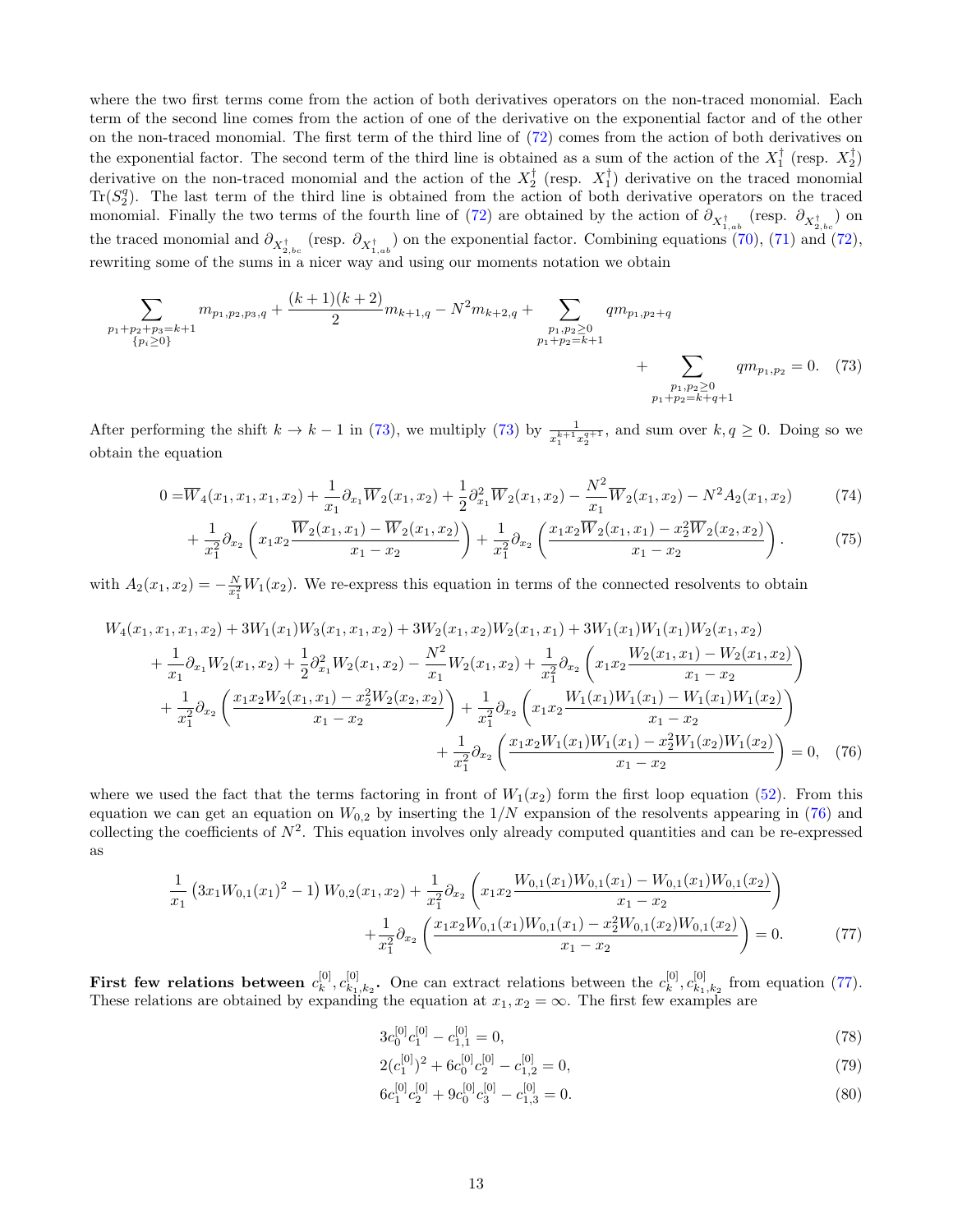These relations allow to obtain the  $c_{k_1}^{[0]}$  ${}_{k_1,k_2}^{[0]}$  recursively knowing that  $c_0^{[0]}$ ,  $c_1^{[0]} = 1$ . We can check these first few relations combinatorially. For illustrative purposes we display the combinatorial maps interpretation of  $3c_0^{[0]}c_1^{[0]}-c_{1,1}^{[0]}=0$ 

$$
3\left(\bullet\ \begin{array}{c}\mathbf{Q} \\ \mathbf{I} \\ \mathbf{A}\end{array}\right) - \left(\bullet\ \begin{array}{c}\mathbf{Q} \\ \mathbf{I} \\ \mathbf{I} \\ \mathbf{I}\end{array}\right) + \left(\bullet\ \begin{array}{c}\mathbf{Q} \\ \mathbf{I} \\ \mathbf{I} \\ \mathbf{I}\end{array}\right) + \left(\bullet\ \begin{array}{c}\mathbf{Q} \\ \mathbf{I} \\ \mathbf{I} \\ \mathbf{A}\end{array}\right) + \left(\bullet\ \begin{array}{c}\mathbf{Q} \\ \mathbf{I} \\ \mathbf{I} \\ \mathbf{A}\end{array}\right) = 0. \tag{81}
$$

More generally, one has

<span id="page-13-3"></span>
$$
0 = 3 \sum_{p_1+p_2+p_3=k-3} c_{p_1}^{[0]} c_{p_2}^{[0]} c_{p_3+1,q}^{[0]} - c_{k-1,q}^{[0]} + \sum_{m=0}^{k+q-2} q c_{k+q-m-2}^{[0]} c_m^{[0]} + \sum_{m=0}^{k-2} q c_{k-m-2}^{[0]} c_{m+q}^{[0]}.
$$
 (82)

#### 3.4 General loop equations

In this section we describe the general loop equations for  $W_n(x_1, \ldots, x_n)$ . Because of the use of higher derivatives for Schwinger-Dyson equations, the case of  $W_3(x_1, x_2, x_3)$  is still special compared to the cases  $W_{n \leq 3}$ . We thus give the corresponding Schwinger-Dyson equations in details before stating the corresponding loop equations. For the  $W_{n>3}$  cases, the situation is very similar to the  $W_3$  case. Therefore we refrain from presenting the detailed derivation, and only state the corresponding loop equations.

**Loop and Schwinger-Dyson equations for**  $W_3(x_1, x_2, x_3)$ . We have to consider the equalities,

$$
\int dX_1 dX_1^{\dagger} dX_2 dX_2^{\dagger} \partial_{X_{1,ab}^{\dagger}} \left( \left[ X_1^{\dagger} X_2^{\dagger} X_2 S_2^{k+1} \right]_{ab} \text{Tr}(S_2^{q_1}) \text{Tr}(S_2^{q_2}) e^{-N \text{Tr}(X_1 X_1^{\dagger})} e^{-N \text{Tr}(X_2 X_2^{\dagger})} \right) = 0 \tag{83}
$$

$$
\int dX_1 dX_1^{\dagger} dX_2 dX_2^{\dagger} \partial_{X_{2,ab}^{\dagger}} \left( \left[ S_2^{k+1} X_1 X_1^{\dagger} X_2^{\dagger} \right]_{ab} \text{Tr}(S_2^{q_1}) \text{Tr}(S_2^{q_2}) e^{-N \text{Tr}(X_1 X_1^{\dagger})} e^{-N \text{Tr}(X_2 X_2^{\dagger})} \right) = 0 \tag{84}
$$

$$
\int dX_1 dX_1^{\dagger} dX_2 dX_2^{\dagger} \partial_{X_{1,ab}^{\dagger}} \partial_{X_{2,bc}^{\dagger}} \left( \left[ X_1^{\dagger} X_2^{\dagger} X_2 S_2^k X_1 X_1^{\dagger} X_2^{\dagger} \right]_{ac} \text{Tr}(S_2^{q_1}) \text{Tr}(S_2^{q_2}) e^{-N \left( \text{Tr}(X_1 X_1^{\dagger}) - \text{Tr}(X_2 X_2^{\dagger}) \right)} \right) = 0. \tag{85}
$$

The inspection of these Schwinger-Dyson equations reveals that the only type of terms that we have not already faced are obtained when both derivatives  $\partial_{X_{1,ab}^{\dagger}}$ ,  $\partial_{X_{2,bc}^{\dagger}}$  distribute over the two traced monomials  $\text{Tr}(S_2^{q_1})$ ,  $\text{Tr}(S_2^{q_2})$ . The distributed action of derivatives on the traced monomial leads to the term

<span id="page-13-2"></span><span id="page-13-1"></span><span id="page-13-0"></span>
$$
2q_1q_2 \mathbb{E}\left(\text{Tr}\left(S_2^{q_1+q_2+k+1}\right)\right) = 2q_1q_2m_{k+q_1+q_2}.\tag{86}
$$

The generating function of this term appearing in the corresponding loop equation will be

$$
\sum_{k,q_1,q_2 \ge 0} \frac{2q_1 q_2 m_{k+q_1+q_2}}{x_1^{k+1} x_2^{q_1+1} x_3^{q_2+1}} = \frac{2}{x_1 \partial x_2 \partial x_3} \left( \frac{(x_2 - x_3)x_1 x_2 x_3 W_1(x_1) - (x_1 - x_3)x_1 x_2 x_3 W_1(x_2) + (x_1 - x_2)x_1 x_2 x_3 W_1(x_3)}{\Delta(\{x_1, x_2, x_3\})} \right)
$$
(87)

where  $\Delta(\lbrace x_1, x_2, x_3 \rbrace) = (x_3 - x_2)(x_3 - x_1)(x_2 - x_1)$  is the Vandermonde determinant of the family of variables  ${x_1, x_2, x_3}$ . The remaining terms of the loop equations can be inferred by realizing that for all terms involved in either [\(83\)](#page-13-0), [\(84\)](#page-13-1), [\(85\)](#page-13-2), one of the two traced monomials plays a spectator role for the action of the derivatives. Consequently, one obtains the loop equation,

$$
0 = \overline{W}_{5}(x_{1}, x_{1}, x_{2}, x_{3}) + \frac{1}{x_{1}} \partial_{x_{1}} \overline{W}_{3}(x_{1}, x_{2}, x_{3}) + \frac{1}{2} \partial_{x_{1}}^{2} \overline{W}_{3}(x_{1}, x_{2}, x_{3}) - \frac{N^{2}}{x_{1}} \overline{W}_{3}(x_{1}, x_{2}, x_{3}) - N^{2} A_{3}(x_{1}, x_{2}, x_{3}) + \frac{1}{x_{1}^{2}} \partial_{x_{2}} \left( x_{1} x_{2} \frac{\overline{W}_{3}(x_{1}, x_{1}, x_{3}) - \overline{W}_{3}(x_{1}, x_{2}, x_{3})}{x_{1} - x_{2}} \right) + \frac{1}{x_{1}^{2}} \partial_{x_{2}} \left( \frac{x_{1} x_{2} \overline{W}_{3}(x_{1}, x_{1}, x_{3}) - x_{2}^{2} \overline{W}_{3}(x_{2}, x_{2}, x_{3})}{x_{1} - x_{2}} \right) + \frac{1}{x_{1}^{2}} \partial_{x_{3}} \left( x_{1} x_{3} \frac{\overline{W}_{3}(x_{1}, x_{1}, x_{2}) - \overline{W}_{3}(x_{1}, x_{2}, x_{3})}{x_{1} - x_{3}} \right) + \frac{1}{x_{1}^{2}} \partial_{x_{3}} \left( \frac{x_{1} x_{3} \overline{W}_{3}(x_{1}, x_{1}, x_{2}) - x_{3}^{2} \overline{W}_{3}(x_{3}, x_{3}, x_{2})}{x_{1} - x_{3}} \right) + \frac{2}{x_{1}^{3}} \frac{\partial^{2}}{\partial x_{2} \partial x_{3}} \left( \frac{(x_{2} - x_{3}) x_{1} x_{2} x_{3} W_{1}(x_{1}) - (x_{1} - x_{3}) x_{1} x_{2} x_{3} W_{1}(x_{2}) + (x_{1} - x_{2}) x_{1} x_{2} x_{3} W_{1}(x_{3})}{\Delta(\{x_{1}, x_{2}, x_{3}\})} \right), \quad (88)
$$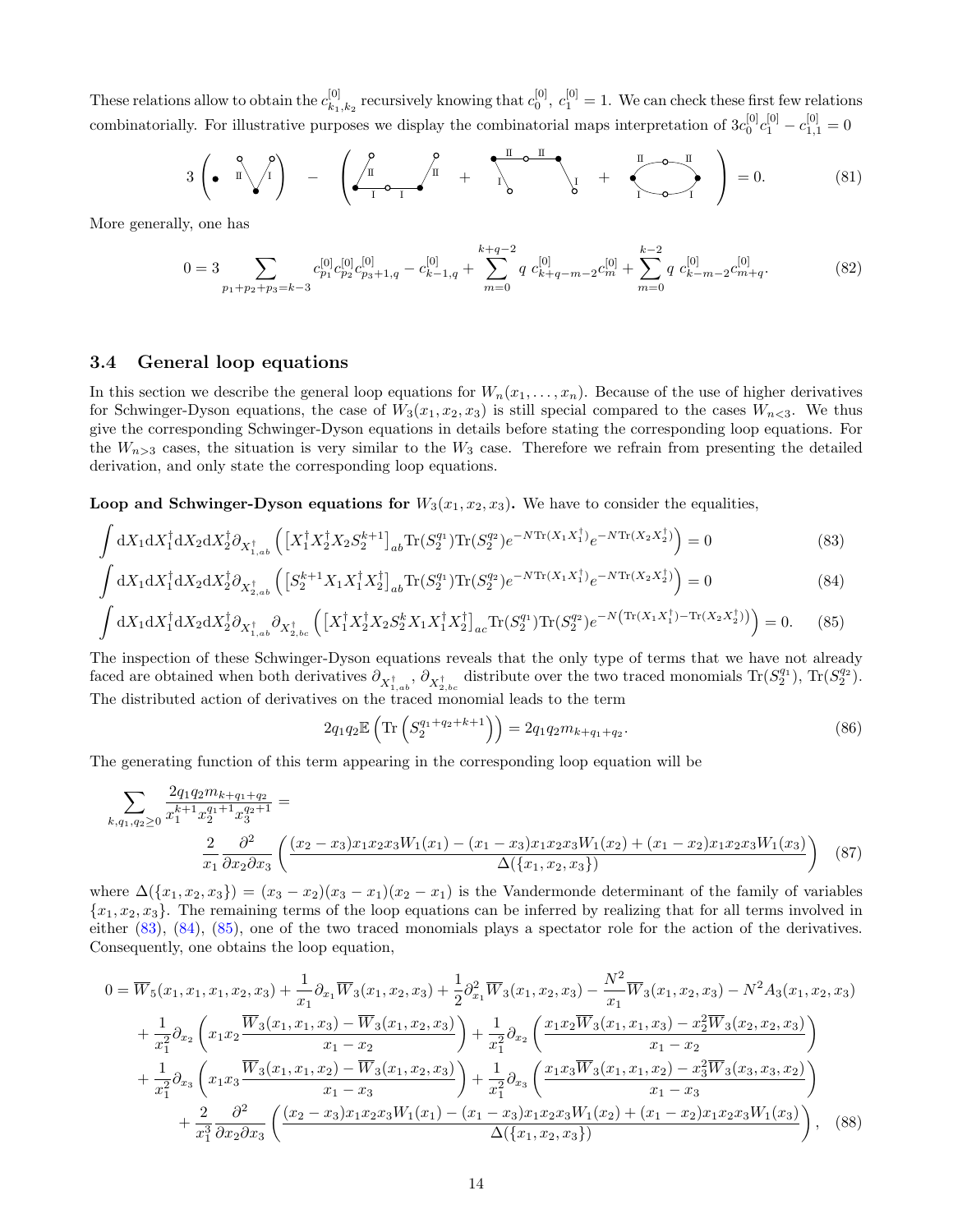<span id="page-14-1"></span>where we have set  $A_3(x_1, x_2, x_3) = -\frac{N}{x_1^2} \overline{W}_2(x_2, x_3)$ .

We now introduce some notations in order to shorten expressions. We denote

$$
\tilde{\mathcal{W}}_{n+2}(x_1, x_1, x_1; x_2, \dots, x_n) = \sum_{\mu \vdash [x_1, x_1, x_1]} \sum_{\bigsqcup_{i=1}^{\mu \vdash} J_i = \{x_2, \dots, x_n\}} \prod_{\mu_i \in \mu} W_{|\mu_i| + |J_i|}(\mu_i, J_i)
$$
\n(89)

$$
\tilde{\mathcal{W}}_{g,n+2}(x_1, x_1, x_1; x_2, \dots, x_n) = \sum_{\substack{\mu \vdash [x_1, x_1, x_1] \\ \sum_{i=1}^{\vert \mu \vert} J_i = \{x_2, \dots, x_n\} \\ \sum_{i=1}^{\vert \mu \vert} g_i = g + \vert \mu \vert - 2}} \prod_{\mu_i \in \mu} W_{g_i, |\mu_i| + |J_i|}(\mu_i, J_i). \tag{90}
$$

The notation  $\mu \vdash [x_1, x_1, x_1]$  needs to be explained. The summation runs over the partitions  $\mu$  of the list  $[x_1, x_1, x_1]$ in the following sense. Firstly, in our notation the object  $[x_a, x_b, x_c, \ldots]$  is a list of elements, that is an ordered multi-set. More concretely the order of appearance of the elements in the list is important and so for example the instances  $[x_1, x_2, x_1, x_1, x_4], [x_1, x_1, x_1, x_2, x_4]$  of lists are different (though they are the same multi-sets). We now come to explain what we mean by partitions of lists. A (denumerable<sup>[4](#page-14-0)</sup>) list of elements can be represented as a set in the following way. We send a list to the set of pairs {(element, position in the list)}. For instance, the list  $[x_1, x_2, x_1, x_1, x_4] \mapsto \{(x_1, 1), (x_2, 2), (x_1, 3), (x_1, 4), (x_4, 5)\}\$ while the second list  $[x_1, x_1, x_1, x_2, x_4] \mapsto$  $\{(x_1, 1), (x_1, 2), (x_1, 3), (x_2, 4), (x_4, 5)\}\$  which are indeed two different sets. The partitions of the list  $\mu$  are the partitions of the corresponding set of pairs (element, position in the list). However, note that the elements of the partitions forget about the position in the list and thanks to the symmetry of the functions  $W_n$  functions should be seen as subsets of the corresponding multi-set. For instance, due to the fact that  $\mu$  is really a partition of a list, the partition  $\mu = {\{x_1, x_1\}, \{x_1\}}$  with  $\mu_1 = {x_1, x_1}, \mu_2 = {x_1}$  of the list  $[x_1, x_1, x_1]$  appears three times in the sum.

Some further notations are also required. The sum over  $\bigsqcup_{i=1}^{|\mu|} J_i = \{x_2, \ldots, x_n\}$  means that we sum over the decompositions into  $|\mu|$  (possibly empty) subsets  $J_i$  of the set  $\{x_2, \ldots, x_n\}$ . For instance, in the case  $n = 3$ , one can consider the term indexed by the partition  $\mu = \{\{x_1, x_1\}, \{x_1\}\}\$ and the decomposition  $J_1 = \emptyset$ ,  $J_2 = \{x_2, x_3\}$ , which correspond to a term of the form  $W_2(x_1, x_1)W_3(x_1, x_2, x_3)$  in the sum. Note that these definitions are very similar to the ones appearing in  $[BE13, Definition 4]$ . We also introduce the notation

$$
O_x = \frac{1}{x_1} \partial_{x_1} + \frac{1}{2} \partial_{x_1}^2.
$$
\n(91)

Using these notations the corresponding equation for connected resolvents writes

$$
0 = \tilde{W}_{5}(x_{1}, x_{1}, x_{1}; x_{2}, x_{3}) + O_{x}W_{3}(x_{1}, x_{2}, x_{3}) - \frac{N^{2}}{x_{1}}W_{3}(x_{1}, x_{2}, x_{3})
$$
\n
$$
+ \frac{2}{x_{1}^{3}} \frac{\partial^{2}}{\partial x_{2} \partial x_{3}} \left( \frac{(x_{2} - x_{3})x_{1}x_{2}x_{3}W_{1}(x_{1}) - (x_{1} - x_{3})x_{1}x_{2}x_{3}W_{1}(x_{2}) + (x_{1} - x_{2})x_{1}x_{2}x_{3}W_{1}(x_{3})}{\Delta(\lbrace x_{1}, x_{2}, x_{3} \rbrace)} \right)
$$
\n
$$
+ \frac{1}{x_{1}^{2}} \partial_{x_{2}} \left( x_{1}x_{2} \left( \sum_{\substack{J \vdash [x_{1}, x_{1}, x_{3}]} \sum_{J \vdash [x_{1}, x_{2}, x_{3}]} \sum_{J \vdash [x_{1}, x_{2}, x_{3}]} \sum_{J \vdash [x_{1}, x_{2}, x_{3}]} \sum_{J \vdash [x_{1}, x_{2}, x_{3}]} \frac{\prod_{J_{i} \in J} W_{|J_{i}|}(J_{i})}{x_{1} - x_{2}} \right)}{x_{1} - x_{2}} \right)
$$
\n
$$
+ \frac{1}{x_{1}^{2}} \partial_{x_{2}} \left( x_{1}x_{2} \sum_{\substack{J \vdash [x_{1}, x_{1}, x_{3}]} \sum_{J \vdash [x_{1}, x_{1}, x_{3}]} \sum_{J \vdash [x_{1}, x_{1}, x_{3}]} \sum_{J \vdash [x_{2}, x_{2}, x_{3}]} \sum_{J \vdash [x_{2}, x_{2}, x_{3}]} \frac{\prod_{J_{i} \in J} W_{|J_{i}|}(J_{i})}{x_{1} - x_{2}} \right)}{x_{1} - x_{2}}
$$
\n
$$
+ \frac{1}{x_{1}^{2}} \partial_{x_{3}} \left( x_{1}x_{3} \left( \sum_{\substack{J \vdash [x_{1}, x_{1}, x_{2}]} \sum_{J \vdash [x_{2}, y_{1}, y_{J_{i}]} \sum_{J \vdash [x_{1}, x_{2}, x_{3}]} \sum_{J \
$$

<span id="page-14-0"></span><sup>4</sup> we will of course consider only the denumerable case since our lists are finite.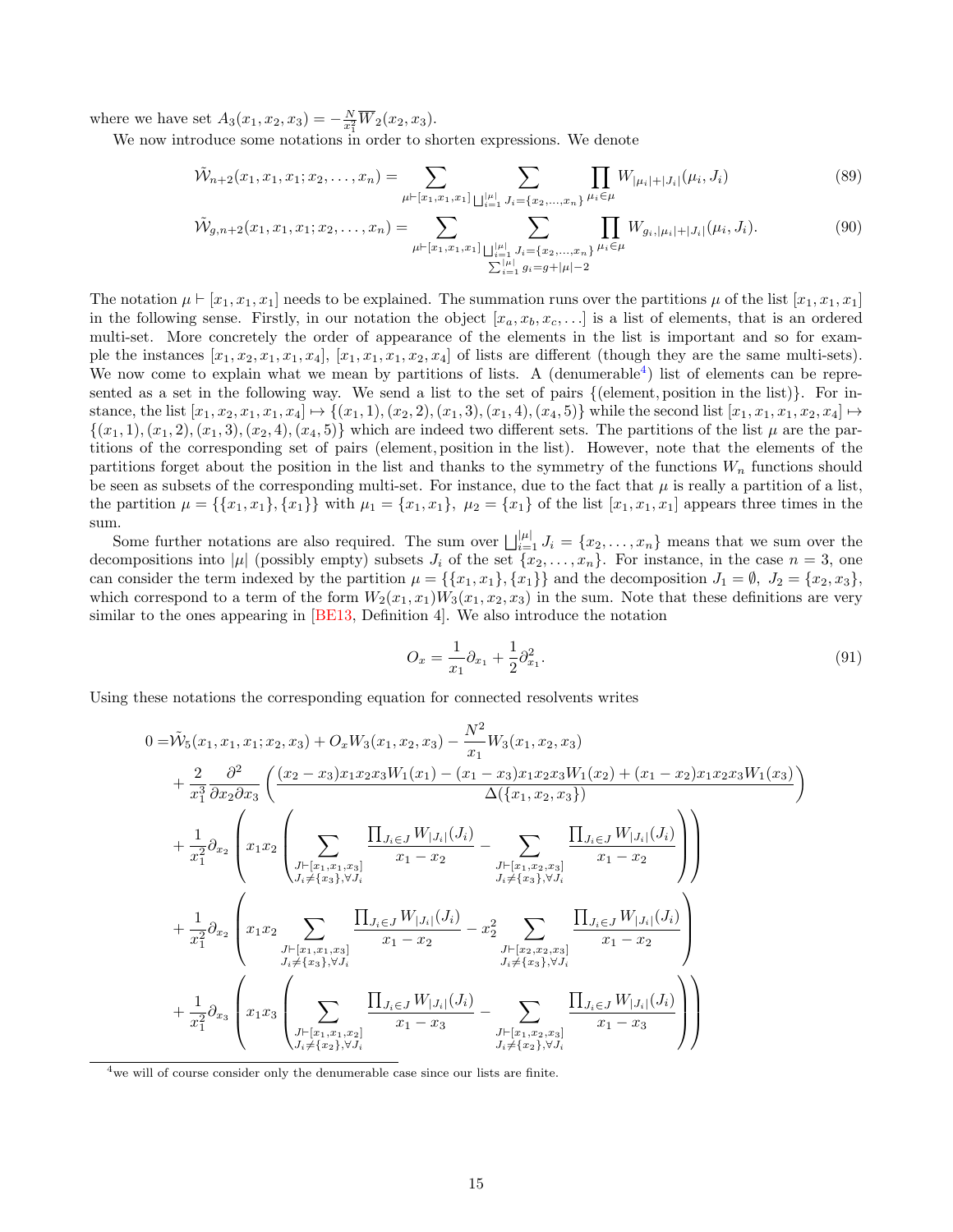<span id="page-15-0"></span>
$$
+\frac{1}{x_1^2}\partial_{x_3}\left(x_1x_3\sum_{\substack{J\vdash [x_1,x_1,x_2] \\ J_i\neq \{x_2\},\forall J_i}}\frac{\prod_{J_i\in J}W_{|J_i|}(J_i)}{x_1-x_3}-x_3^2\sum_{\substack{J\vdash [x_3,x_3,x_2] \\ J_i\neq \{x_2\},\forall J_i}}\frac{\prod_{J_i\in J}W_{|J_i|}(J_i)}{x_1-x_3}\right).
$$
\n(92)

We can now extract the corresponding equation of order g (that is the coefficient of  $N^{-1-2g}$  in the expansion of [\(92\)](#page-15-0)). The corresponding family of equations on  $W_{g,3}$  can then be solved recursively provided that we know the  $W_{g',n'}$  of lower orders,

$$
0 = \tilde{W}_{g,5}(x_1, x_1, x_1; x_2, x_3) + O_x W_{g-1,3}(x_1, x_2, x_3) - \frac{1}{x_1} W_{g,3}(x_1, x_2, x_3)
$$
\n
$$
+ \frac{2}{x_1^3} \frac{\partial^2}{\partial x_2 \partial x_3} \left( \frac{(x_2 - x_3)x_1x_2x_3W_{g,1}(x_1) - (x_1 - x_3)x_1x_2x_3W_{g,1}(x_2) + (x_1 - x_2)x_1x_2x_3W_{g,1}(x_3)}{\Delta(\{x_1, x_2, x_3\})} \right)
$$
\n
$$
+ \frac{1}{x_1^2} \partial_{x_2} \left( x_1 x_2 \left( \sum_{\substack{J \vdash [x_1, x_1, x_3] \\ J \vdash [x_2, x_3], \forall J_i \\ J \vdash [x_2, x_3], \forall J_i \\ J \vdash [x_2, x_3], \forall J_i}} \frac{\prod_{J \in J} W_{g_i, |J_i|}(J_i)}{x_1 - x_2} - \sum_{\substack{J \vdash [x_1, x_2, x_3] \\ J \vdash [x_2, x_3], \forall J_i \\ J \vdash [x_3, x_1], \forall J_i}} \frac{\prod_{J \in J} W_{g_i, |J_i|}(J_i)}{\sum_{J \vdash [x_2, x_2, x_3], \forall J_i \\ J \vdash [x_3, x_3], \forall J_i}} \right)
$$
\n
$$
+ \frac{1}{x_1^2} \partial_{x_2} \left( x_1 x_2 \sum_{\substack{J \vdash [x_1, x_1, x_3] \\ J \vdash [x_2, x_3], \forall J_i \\ J \vdash [x_3, x_3], \forall J_i}} \frac{\prod_{J \in J} W_{g_i, |J_i|}(J_i)}{x_1 - x_2} - \sum_{\substack{J \vdash [x_2, x_2, x_3] \\ J \vdash [x_2, x_3], \forall J_i \\ J \vdash [x_3, x_3], \forall J_i \\ J \vdash [x_3, x_3], \forall J_i}} \frac{\prod_{J \in J} W_{g_i, |J_i|}(J_i)}{x_1 - x_3} - \sum_{
$$

We now state in full generality the loop equations.

General loop equations. We obtain the higher order loop equations in full generality by starting with Schwinger-Dyson equalities of the same type than [\(83\)](#page-13-0), [\(84\)](#page-13-1), [\(85\)](#page-13-2), but we now insert more traces of monomials of the matrix  $S_2$ . Doing so we obtain more relations between moments, and those relations can be translated into relations involving  $W_n$  with higher values of n. As before, this first set of relations cannot be used to compute the  $W_n$  as it does not close. To solve this problem we perform the  $1/N$  expansion which leads to a closed set of equations on  $W_{g,n}$ . We display both the equations on  $W_n$  and the equations on  $W_{g,n}$  for  $(g,n)$  such that  $2g-2+n>0$ . With  $I_{ij} = \{x_1,\ldots,x_n\} \backslash \{x_i,x_j\},\,$ 

$$
0 = \tilde{W}_{n+2}(x_1, x_1, x_1; x_2, \dots, x_n) + O_x W_n(x_1, \dots, x_n) - \frac{N^2}{x_1} W_n(x_1, \dots, x_n)
$$
  
+ 
$$
\frac{2}{x_1^3} \sum_{2 \le i < j \le n} \frac{\partial^2}{\partial x_i \partial x_j} \left( \frac{(x_i - x_j)x_1 x_i x_j W_{n-2}(I_{ij}) - (x_1 - x_j)x_1 x_i x_j W_{n-2}(I_{1j}) + (x_1 - x_i)x_1 x_i x_j W_{n-2}(I_{1i})}{\Delta(\{x_1, x_i, x_j\})} \right)
$$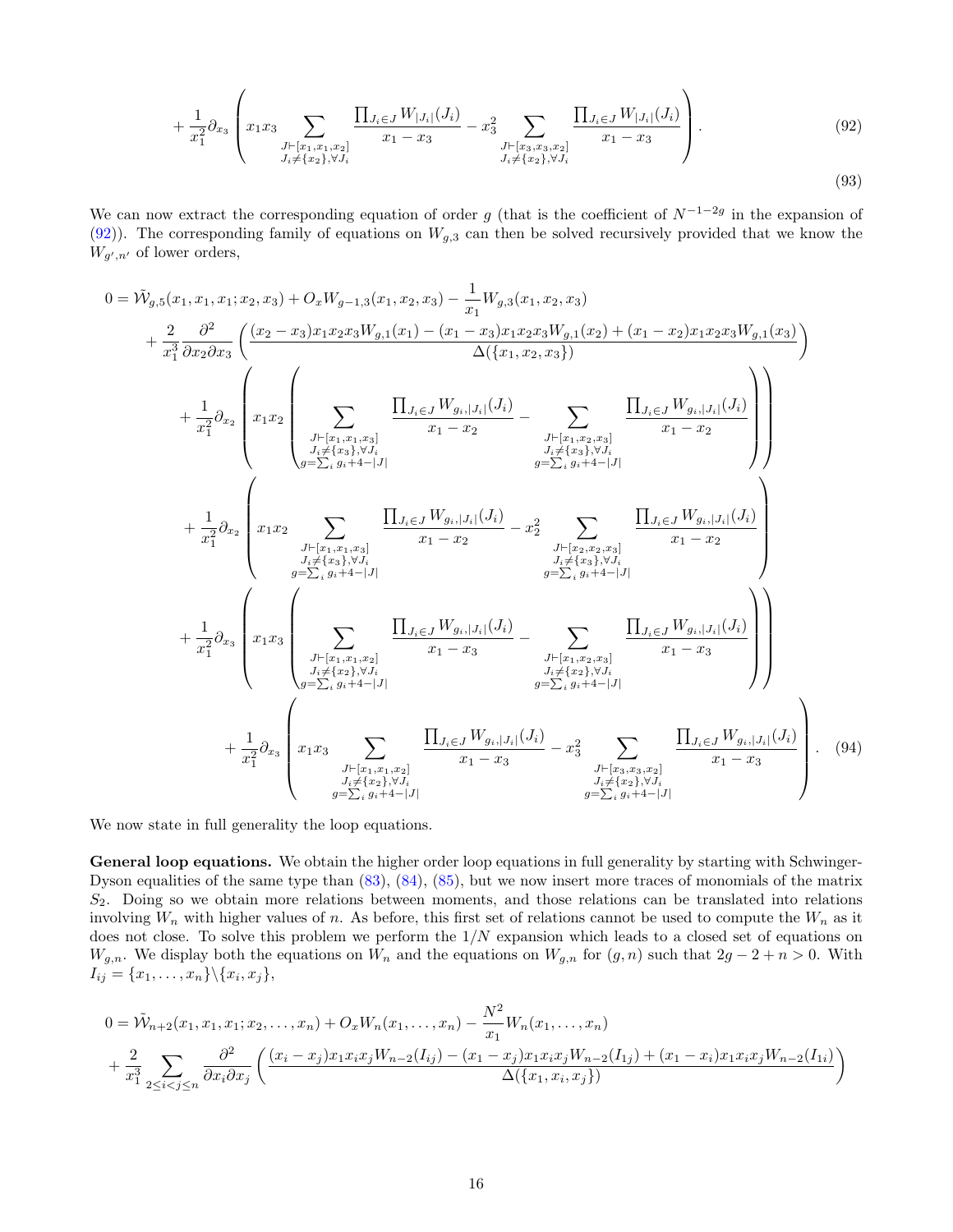<span id="page-16-2"></span>
$$
+\frac{1}{x_1^2} \sum_{i \in [2,n]} \partial_{x_i} \left( x_1 x_i \left( \sum_{\substack{J \vdash \{x_1, x_1\} \\ \bigcup_{k=1}^{|J|} K_k = \{x_2, \dots, x_n\} \setminus \{x_i\}}} \frac{\prod_{J \vdash \{x_1, x_1\}} (J_l, K_l)}{x_1 - x_i} - \sum_{\substack{J \vdash \{x_1, x_i\} \\ \bigcup_{k=1}^{|J|} K_k = \{x_2, \dots, x_n\} \setminus \{x_i\}}} \frac{\prod_{J \vdash \{x_1, x_i\}} (J_l, K_l)}{x_1 - x_i} - \sum_{\substack{J \vdash \{x_1, x_i\} \\ \bigcup_{k=1}^{|J|} K_k = \{x_2, \dots, x_n\} \setminus \{x_i\}}} \frac{\prod_{J \vdash \{x_1, x_i\}} (J_l, K_l)}{x_1 - x_i} - \sum_{\substack{X_i^2 \\ J \vdash \{x_i, x_i\}}} \frac{\prod_{J \vdash \{x_i, x_i\}} (J_l, K_l)}{x_1 - x_i} - \sum_{\substack{J \vdash \{x_i, x_i\} \\ \bigcup_{k=1}^{|J|} K_k = \{x_2, \dots, x_n\} \setminus \{x_i\}}} \frac{\prod_{J \vdash \{x_i, x_i\}} (J_l, K_l)}{x_1 - x_i} - \sum_{\substack{J \vdash \{x_i, x_i\} \\ \bigcup_{k=1}^{|J|} K_k = \{x_2, \dots, x_n\} \setminus \{x_i\}}} \left( (95)
$$

For the equations on  $W_{g,n}$ , write

$$
0 = \tilde{W}_{g,n+2}(x_1, x_1, x_1; x_2, \dots, x_n) + O_x W_{g-1,n}(x_1, \dots, x_n) - \frac{1}{x_1} W_{g,n}(x_1, \dots, x_n)
$$
  
+ 
$$
\frac{2}{x_1^3} \sum_{2 \leq i < j \leq n} \frac{\partial^2}{\partial x_i \partial x_j} \left( \frac{(x_i - x_j)x_1 x_i x_j W_{g,n-2}(I_{ij}) - (x_1 - x_j)x_1 x_i x_j W_{g,n-2}(I_{1j}) + (x_1 - x_i)x_1 x_i x_j W_{g,n-2}(I_{1i})}{\Delta(\{x_1, x_i, x_j\})} \right)
$$
  
+ 
$$
\frac{1}{x_1^2} \sum_{i \in [2,n]} \partial_{x_i} \left( x_1 x_i \left( \sum_{\substack{J \vdash \{x_1, x_1\} \\ \bigcup_{k=1}^{|J|} K_k = \{x_2, \dots, x_n\} \setminus \{x_i\}}} \frac{\prod_{J \in J} W_{g_{l}, |J_{l}| + |K_{l}|}(J_{l}, K_{l})}{x_1 - x_i} - \sum_{\substack{J \vdash \{x_1, x_i\} \\ \bigcup_{k=1}^{|J|} K_k = \{x_2, \dots, x_n\} \setminus \{x_i\}}} \frac{\prod_{J \in J} W_{g_{l}, |J_{l}| + |K_{l}|}(J_{l}, K_{l})}{x_1 - x_i} \right)
$$
  
+ 
$$
\frac{1}{x_1^2} \sum_{i \in [2,n]} \partial_{x_i} \left( x_1 x_i \sum_{\substack{J \vdash \{x_1, x_1\} \\ \bigcup_{k=1}^{|J|} K_k = \{x_2, \dots, x_n\} \setminus \{x_i\}}} \frac{\prod_{J \in J} W_{g_{l}, |J_{l}| + |K_{l}|}(J_{l}, K_{l})}{x_1 - x_i} - x_i^2 \sum_{\substack{J \vdash \{x_i, x_i\} \\ \bigcup_{k=1}^{|J|} K_k = \{x_2, \dots, x_n\} \setminus \{x_i\}}} \frac{\prod_{J \in J} W_{g_{l}, |J_{l}| + |K_{l}|}(J_{l}, K_{l})}{x_1 - x_i} - x_i - x_i
$$

Using the family of equations [\(96\)](#page-16-0) one can recursively compute any  $W_{q,n}$  knowing the initial conditions  $W_{0,1}(x)$ and  $W_{0,2}(x_1, x_2)$ . Moreover, starting from these equations it should be possible to obtain a topological recursion like formula. Such a recursion formula certainly looks like the Bouchard-Eynard topological recursion formula introduced in [\[BHL](#page-25-18)+14, [BE13\]](#page-24-2). Establishing such a formula strongly depends on the analytic properties of the  $W_{g,n}$  as well as the geometric information contained in  $W_{0,1}$  and  $W_{0,2}$ . Thus in the next section we try to make explicit some of these properties. We first focus on the geometry underlying the equation satisfied by  $W_{0,1}$ , and then describe the analytic properties of the higher order terms, by: 1. doing explicit computations and 2. studying the structure of the loop equations. A more detailed and systematic study of the analytical properties of the loop equations is postponed to further work on the product of  $p$  rectangular Ginibre matrices.

#### <span id="page-16-1"></span>4 Spectral curve geometry

Before computing the first few solutions of the loop equations, we focus on studying the equation [\(53\)](#page-9-0) on  $W_{0,1}$ . Indeed, this equation defines an affine algebraic curve  $\mathcal{C}$ , called the spectral curve, where by affine algebraic curve we mean the locus of zero in  $(x, y) \in \hat{C}^2 = (\mathbb{C} \cup {\infty})^2$  of the polynomial

<span id="page-16-0"></span>
$$
P(x, y) = x^2 y^3 - xy + 1.
$$
\n(97)

This set of zeros of P in  $\mathbb{C}^2$  is generically a (complex) codimension 1 subset of  $\mathbb{C}^2$ . In particular it can be given the structure of a Riemann surface. Computing the solutions  $W_{0,1}(x)$  of [\(53\)](#page-9-0) gives a parametrization of the curve away from the ramification points. One of the goals of this section is to introduce a global, nicer parametrization called rational parametrization of the curve. Using this parametrization allows us to simplify the resulting expressions of the solutions. Indeed in the original x variables, the solutions of  $(53)$  are multi-valued. However one can fix that by promoting these solutions to meromorphic functions on the full affine curve defined by equation [\(53\)](#page-9-0), the curve being the Riemann surface of  $W_{0,1}(x)$ .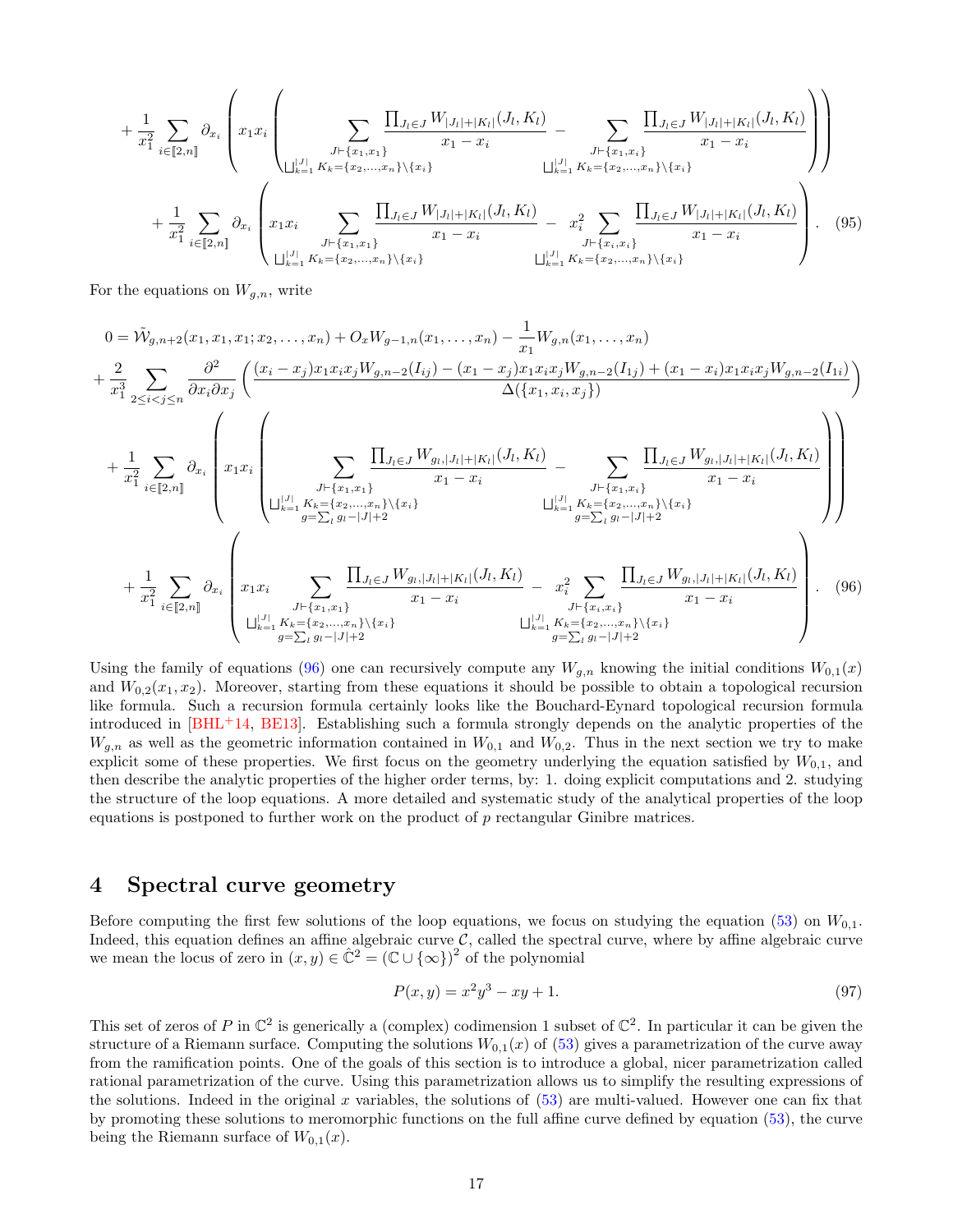<span id="page-17-1"></span>

<span id="page-17-0"></span>Figure 4: Ramification profile of the curve C. We use colors to indicate permutations of sheets around ramification points.

#### 4.1 Basic properties of the curve

There are two finite ramification points in the x-plane, one at  $(x_{r_1}, y_{r_1}) = (27/4, 2/9)$ , which is a simple ramification point and one at  $(x_{r_2}, y_{r_2}) = (0, \infty)$  which is a double ramification point. There is also one ramification point at infinity  $x_{r_{\infty}} = \infty$  which is a simple ramification point. These ramifications are found from the condition that  $P(x, y) = 0$  and  $\partial_y P(x, y) = 0$ . We display the ramification profile in Fig. [4.](#page-17-0) The cut structure is readily described in [\[FLZJ15,](#page-25-12) Section 2.1 & 2.2]. It is pictured in Fig. [5,](#page-18-0) where the lowest sheet of the figure corresponds to the physical sheet that is corresponding to the solution analytic at infinity, whose coefficients of the Laurent expansion are the moments of  $S_2$ . The other two sheets correspond to the two other solutions of  $(53)$  that are not analytic at infinity. Indeed they have a simple ramification point at infinity. From the Fig. [5](#page-18-0) we can infer that the monodromy group is generated by the transposition  $\tau_1 = (12)$  (obtained by going around  $x_{r_1}$  in the physical sheet) and  $\tau_2 = (132)$  (going around  $x_{r_2}$ ). These permutations are represented using colors on Fig. [4.](#page-17-0)

The genus of the curve  $\mathcal C$  can be obtained by considering the Newton polygon of the curve. The number of interior lattice points of the polygon drawn on Fig. [6](#page-19-0) corresponds to the generic genus of the curve, that is the genus of the curve for generic enough coefficients of the polynomial P. However by fine tuning the coefficients of the polynomial one could in principle obtain a curve with smaller genus. The generic genus is the maximal genus the curve can have. In our case,  $P(x, y) = x^2y^3 - xy + 1$ , the number of lattice points in the Newton polygon is zero, thus the genus of the curve is zero. Since the genus of the curve is zero, there exists a rational parametrization. That is there exists two rational functions

$$
x: \hat{\mathbb{C}} \to \hat{\mathbb{C}} \tag{98}
$$

$$
y: \hat{\mathbb{C}} \to \hat{\mathbb{C}},\tag{99}
$$

such that

$$
x(z)^{2}y(z)^{3} - x(z)y(z) + 1 = 0, \quad \forall z \in \hat{\mathbb{C}}.
$$
\n(100)

These two functions can be found by solving the following system on the coefficients of  $Q_x(z)$ ,  $Q_y(z)$  and  $P_x(z)$ ,  $P_y(z)$ ,

$$
Q_x(z)x(z) = P_x(z) \tag{101}
$$

$$
Q_y(z)y(z) = P_y(z) \tag{102}
$$

$$
x(z)^{2}y(z)^{3} - x(z)y(z) + 1 = 0,
$$
\n(103)

where  $Q_x(z)$ ,  $Q_y(z)$  and  $P_x(z)$ ,  $P_y(z)$  are set to be polynomials of degree high enough for a solution to exist. Then one obtains explicitly one possible parametrization

$$
x(z) = \frac{P_x(z)}{Q_x(z)} = \frac{z^3}{1+z}, \quad y(z) = \frac{P_y(z)}{Q_y(z)} = -\frac{1+z}{z^2}.
$$
\n(104)

Note that from this point of view,  $y(z)$  is the analytic continuation of  $W_{0,1}(x(z))$ . The function x can be seen as a cover  $x : C \to \mathbb{C}$  of generic degree 3 (that is there are generically three values of z corresponding to the same value of x). As such, the zeroes of dx corrrespond to the ramifications point of the cover. One can then check that  $dx = 0$  at  $z_{r_1} = 0$  and  $z_{r_2} = -3/2$ , corresponding to the values  $x(0) = 0$  and  $x(-3/2) = 27/4$ . One also notices that the zero of dx at  $z = 0$  is a double zero, thus confirming the fact that  $x_{r_1}$  is a double ramification point. Finally since  $x = 27/4$  is a simple ramification point, there is another pre-image of  $27/4$  in z variable, that is we have  $x(3) = 27/4$ . This leads to the ramification profile shown on Fig[.4.](#page-17-0)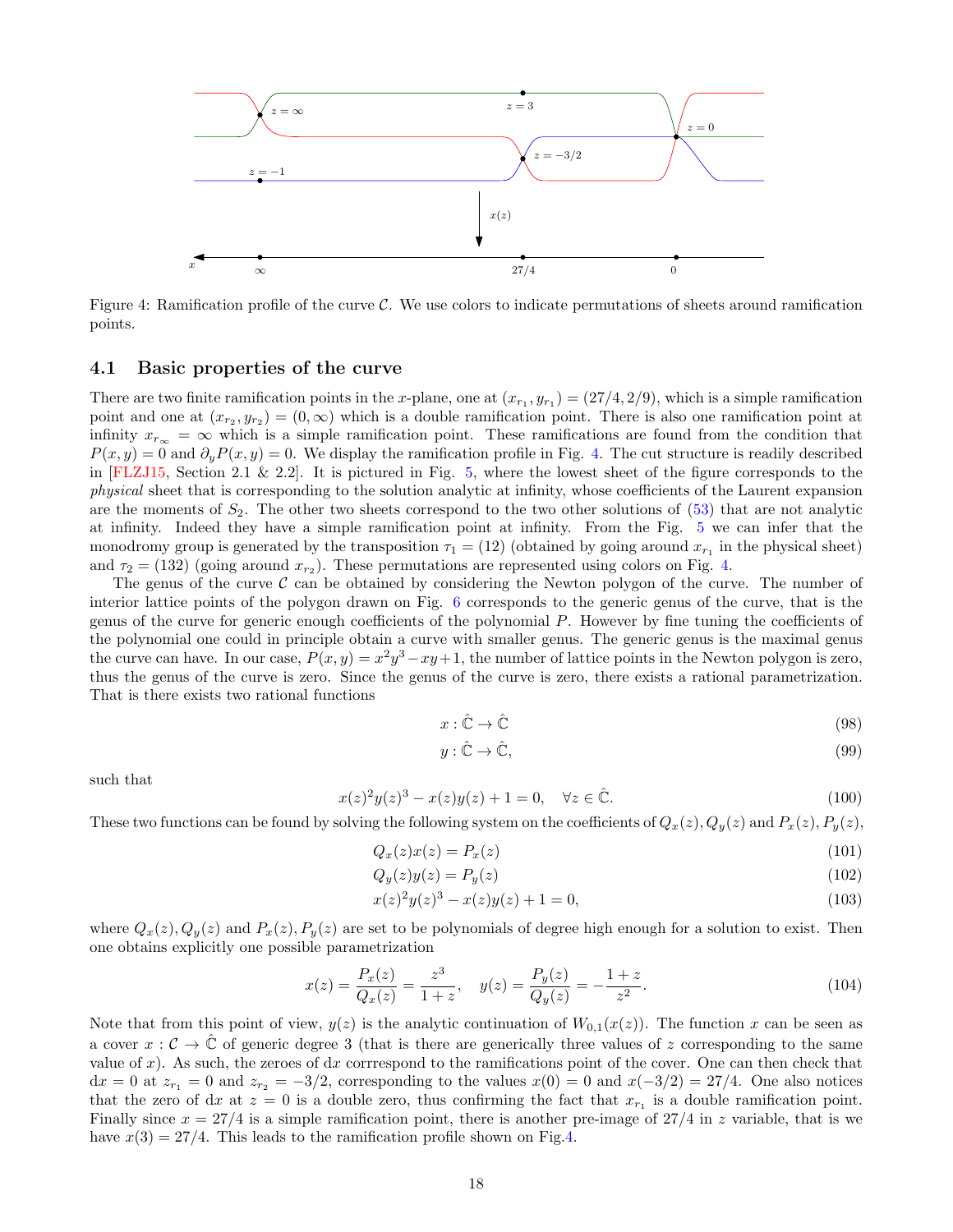

<span id="page-18-0"></span>Figure 5: Cut structure of  $W_{0,1}$ .

#### 4.2 Computation of  $w_{0,1}$  and  $w_{0,2}$

Using this parametrization we compute the functions

<span id="page-18-1"></span>
$$
w_{g,n}(z_1,\ldots,z_n) = W_{g,n}(x(z_1),\ldots,x(z_n))\prod_{i=1}^n x'(z_i) + \frac{\delta_{g,0}\delta_{n,2}x'(z_1)x'(z_2)}{(x(z_1) - x(z_2))^2}.
$$
\n(105)

We also denote  $\tilde{w}_{0,2}(z_1, z_2) = W_{0,2}(x(z_1), x(z_2))x'(z_1)x'(z_2)$ .  $w_{g,n}$  functions are meromorphic functions on  $\mathcal{C}$ , as such they are rational functions of their variables  $z_i$ . Consequently, they are much easier to manipulate than  $W_{g,n}$ and their analytic properties are more transparent. For  $w_{0,1}(z)$  we already know that  $y(z) = W_{0,1}(x(z))$ , thus

$$
w_{0,1}(z) = y(z)x'(z) = -\frac{2z+3}{1+z}.\tag{106}
$$

The original functions  $W_{g,n}$  can be recovered using the inverse function

$$
z(x) = -xW_{0,1}(x) = \infty -1 - \frac{1}{x} - \frac{3}{x^2} - \frac{12}{x^3} - \frac{55}{x^4} + O\left(\frac{1}{x^5}\right). \tag{107}
$$

Indeed one has,

$$
W_{g,n}(x_1, x_2, \dots, x_n) = \frac{w_{g,n}(z_1, z_2, \dots, z_n)}{x'(z_1)x'(z_2)\dots x'(z_n)}\Big|_{z_i=z(x_i)} \text{ for } (g,n) \neq (0,2),\tag{108}
$$

$$
W_{0,2}(x_1, x_2) = \frac{\tilde{w}_{0,2}(z_1, z_2)}{x'(z_1)x'(z_2)}\Big|_{z_1 = z(x_1), z_2 = z(x_2)}.\tag{109}
$$

Note also that the corresponding coefficients of the expansion of  $W_{g,n}$  at infinity, that is the  $c_{k_1}^{[g]}$  $x_{k_1,...,k_n}^{[g]}$ , can be obtained by computing residues

$$
c_{k_1,\dots,k_n}^{[g]} = \operatorname{Res}_{\{x_i \to \infty\}} x_1^{k_1} \dots x_n^{k_n} W_{g,n}(x_1, x_2, \dots, x_n) = \operatorname{Res}_{\{z_i \to -1\}} x(z_1)^{k_1} \dots x(z_n)^{k_n} w_{g,n}(x(z_1), x(z_2), \dots, x(z_n)). \tag{110}
$$

It is also true that the residue in z variables can equivalently be computed at infinity. The passage from the  $W_{g,n}$ to the  $w_{g,n}$  functions takes into account the Jacobian of the change of variables.

For future convenience, we define

$$
\sigma(z) = \frac{1}{x(z)} (1 - 3x(z)y(z)^2),\tag{111}
$$

where  $\sigma$  relates to  $\partial_y P$  since  $\sigma(z) = \frac{1}{x(z)^2} \partial_y P(x(z), y(z))$ . So in particular  $\sigma$  vanishes at the ramification point  $(x_{r_1}, y_{r_1}) = (27/4, 2/9)$  and  $x(z)^2 \sigma(z)$  has a zero of order 2 at  $(x_{r_2}, y_{r_2}) = (0, \infty)$ .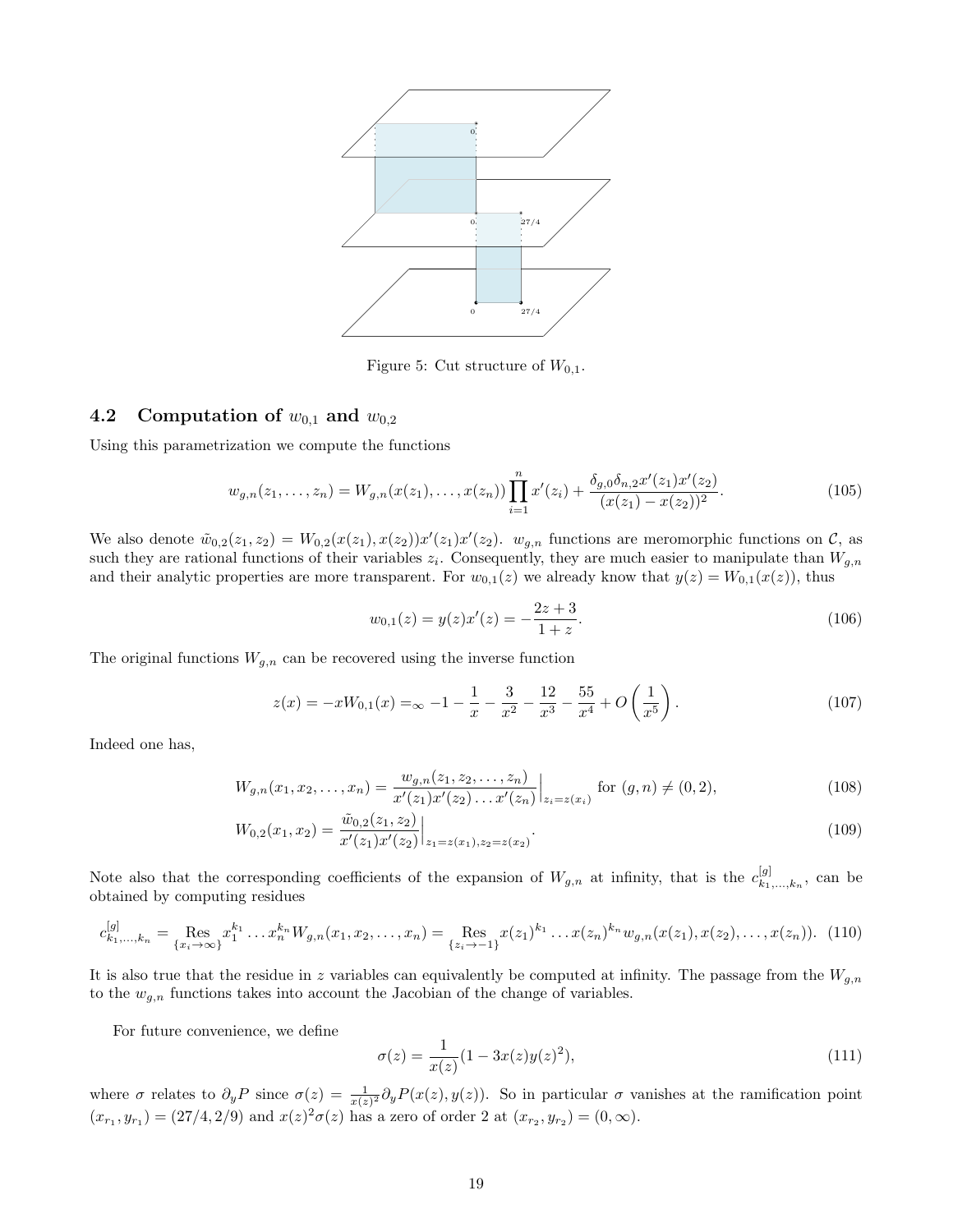

<span id="page-19-0"></span>Figure 6: Newton polygon for the affine curve  $x^2y^3 - xy + 1 = 0$ . The number of  $\mathbb{N}^2$  lattice points inside the polygon gives the generic genus of the curve. Here there is no points inside the polygon so that the generic genus is zero, which implies that the genus is zero.

**Expression of**  $\tilde{w}_{0,2}$ . We have after multiplying [\(77\)](#page-12-2) by  $x'(z_1)x'(z_2)$  and performing a few additional manipulations

$$
\sigma(z_1)\tilde{w}_{0,2}(z_1,z_2) = \frac{x'(z_1)}{x(z_1)^2} \partial_{z_2} \left( x(z_1)x(z_2) \frac{y(z_1)^2 - y(z_1)y(z_2)}{x(z_1) - x(z_2)} \right) + \frac{x'(z_1)}{x(z_1)^2} \partial_{z_2} \left( \frac{x(z_1)x(z_2)y(z_1)^2 - x(z_2)^2 y(z_2)^2}{x(z_1) - x(z_2)} \right). \tag{112}
$$

From this equation  $\tilde{w}_{0,2}(z_1, z_2)$  can be computed in the variables  $z_1, z_2$ , so that one obtains

<span id="page-19-3"></span>
$$
\tilde{w}_{0,2}(z_1, z_2) = \frac{z_2^2 z_1^2 + 2(z_2 z_1^2 + z_2^2 z_1) + z_1^2 + z_2^2 + 4z_2 z_1}{(z_2 z_1^2 + z_2^2 z_1 + z_1^2 + z_2^2 + z_2 z_1)^2}.
$$
\n(113)

From this expression we can recover the limiting cumulants of the product of traces,

$$
c_{i,j}^{[0]} = \operatorname*{Res}_{z_1, z_2 \to \infty} x(z_1)^i x(z_2)^j \tilde{w}_{0,2}(z_1, z_2).
$$
\n(114)

We provide the reader with the first few orders on Table [1.](#page-20-0) These numbers can be obtained easily *via* symbolic computation softwares.

<span id="page-19-4"></span>**Remark 5.** Using a table of coefficients  $c_{i,j}^{[0]}$  for i, j running from 1 to 20 it is possible to make an experimental guess for the explicit form of these coefficients. This is

<span id="page-19-2"></span>
$$
c_{i,j}^{[0]} = \frac{2ij}{3(i+j)} \binom{3i}{i} \binom{3j}{j}.
$$
\n(115)

In particular we have checked that these numbers satisfy the recurrence equation [\(82\)](#page-13-3) for the first few orders. It would be interesting to prove or disprove this guess via, for instance, combinatorial means.

Universality for  $w_{0,2}$ . In this paragraph we explain in detail and a posteriori<sup>[5](#page-19-1)</sup> the analytic properties of  $\tilde{w}_{0,2}$ and  $w_{0,2}$ . We first argue that  $\tilde{w}_{0,2}$  does not have poles at the ramification points that is  $z = -3/2, 0$ . We then consider the situation when  $x(z_1) \to x(z_2)$ . First starting from the above remark that  $x(z)^2 \sigma(z) = \partial_y P(x(z), y(z))$ , we know that  $x(z)^2 \sigma(z)$  has a double zero at  $z = 0$  and a simple zero at  $z = -3/2$ , which makes it a source of poles as this factor appears in the denominator in front of the two terms of [\(116\)](#page-19-2), see below

$$
\tilde{w}_{0,2}(z_1, z_2) = \frac{x'(z_1)}{x(z_1)^2 \sigma(z_1)} \partial_{z_2} \left( x(z_1) x(z_2) \frac{y(z_1)^2 - y(z_1) y(z_2)}{x(z_1) - x(z_2)} \right) + \frac{x'(z_1)}{x(z_1)^2 \sigma(z_1)} \partial_{z_2} \left( \frac{x(z_1) x(z_2) y(z_1)^2 - x(z_2)^2 y(z_2)^2}{x(z_1) - x(z_2)} \right). \tag{116}
$$

<span id="page-19-1"></span> $5$ Since they can already easily be inferred from the explicit result of equation [\(113\)](#page-19-3).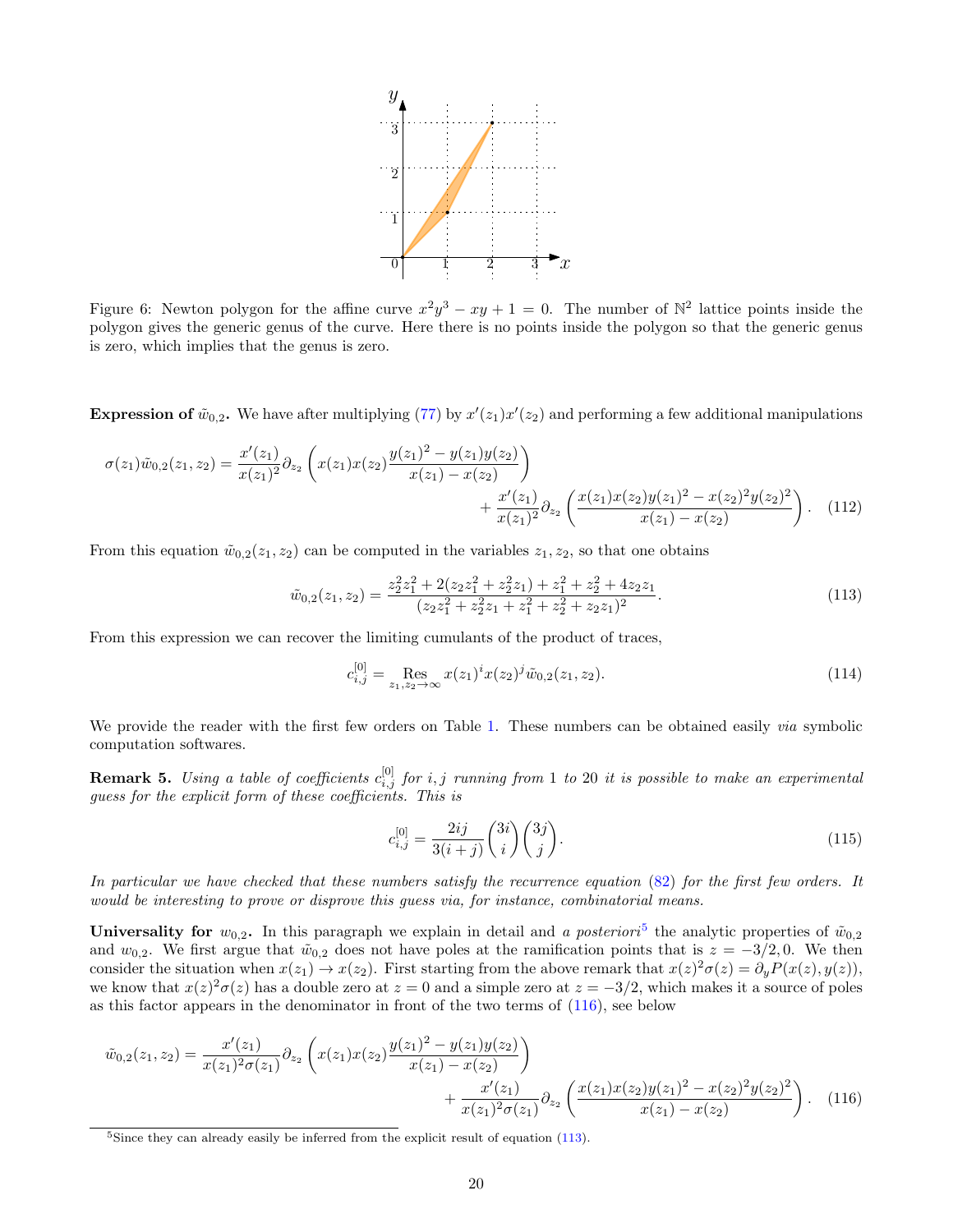| i              |      | $\overline{2}$ | 3    | 4      | 5        | 6         |             |
|----------------|------|----------------|------|--------|----------|-----------|-------------|
|                | 3    | 20             | 126  | 792    | 5005     | 31824     | 203490      |
| $\overline{2}$ | $**$ | 150            | 1008 | 6600   | 42900    | 278460    | 1808800     |
| 3              | $**$ | $**$           | 7056 | 47520  | 315315   | 2079168   | 13674528    |
| $\overline{4}$ | $**$ | $**$           | $**$ | 326700 | 2202200  | 14702688  | 97675200    |
| 5              | $**$ | $**$           | $**$ | $**$   | 15030015 | 101359440 | 678978300   |
| 6              | $**$ | $**$           | $**$ | $**$   | $**$     | 689244192 | 4649339520  |
| $\mathbf{r}$   | $**$ | $**$           | $**$ | $**$   | $**$     | $***$     | 31549089600 |

<span id="page-20-0"></span>Table 1: Table of the first few cumulants  $c_{i,j}^{[0]} = \lim_{N \to \infty} \mathbb{E} \left( \text{Tr}(S_2^i) \text{Tr}(S_2^j) \right) - \frac{1}{N^2} \mathbb{E} (\text{Tr}(S_2^i)) \mathbb{E} (\text{Tr}(S_2^j)).$ 

We start by focusing on poles at the simple ramification point  $z = -3/2$ . We remind ourselves that dx vanishes at the ramification points, and so  $x'(z)$  has a simple zero at  $z = -3/2$ . Therefore  $\frac{x'(z_1)}{x(z_1)^2 \sigma(z_1)}$  $\frac{x(z_1)}{x(z_1)^2 \sigma(z_1)}$  is holomorphic at  $z_1 = -3/2$ . Moreover,  $x(z_1)$  and  $y(z_1)$  are holomorphic at  $z_1 = -3/2$ . As a consequence  $\tilde{w}_{0,2}$  is holomorphic at  $z = -3/2$  in both  $z_1$  and  $z_2$  (thanks to the symmetry  $z_1 \leftrightarrow z_2$ ).

We now come back to the ratio  $\frac{x'(z_1)}{x(z_1)^2 \sigma(z)}$  $\frac{x'(z_1)}{x(z_1)^2 \sigma(z_1)}$  for  $z_1 = 0$ . A similar argument is valid at  $z_1 = 0$ . Indeed  $x'(z_1)$  has a double zero at  $z_1 = 0$  and this cancels the double zero of  $x(z_1)^2 \sigma(z_1)$  at  $z_1 = 0$ . In fact one can explicitly compute the ratio and find

$$
\frac{x'(z_1)}{x(z_1)^2 \sigma(z_1)} = \frac{1}{1+z_1} \tag{117}
$$

which confirms our argument.  $x(z)$  is holomorphic at  $z = 0$ , but  $y(z)$  is not, indeed it has a double pole at  $z = 0$ . So the terms  $x(z_1)x(z_2)y(z_1)^2$  could bring a simple pole at  $z_1 = 0$ . However, using the fact that  $\tilde{w}_{0,2}(z_1, z_2)$  is symmetric in its arguments, if such a simple pole exists at  $z_1 = 0$  then one should have a simple pole at  $z_2 = 0$ . Using the fact that  $x(z_2)$  has a third order zero at  $z_2 = 0$ , and  $y(z_2)$  has a double pole at  $z_2 = 0$  one can show that  $\tilde{w}_{0,2}(z_1, z_2)$  is holomorphic at  $z_2 = 0$ , therefore the apparent singularity at  $z_1 = 0$  is a removable singularity. Consequently, we have just shown that  $\tilde{w}_{0,2}(z_1, z_2)$  is holomorphic at the ramification points  $z = -3/2, 0$  in both its variables.

Other possible singularities may occur at the singularities of  $x(z)$  which possesses a simple pole at  $z = -1$  and when  $x(z_1) \rightarrow x(z_2)$ . First note that

$$
\frac{y(z_1)^2 - y(z_1)y(z_2)}{x(z_1) - x(z_2)},
$$
\n(118)

has a double zero when  $z_1 \rightarrow -1$ , thus

$$
\frac{x'(z_1)}{x(z_1)^2 \sigma(z_1)} \partial_{z_2} \left( x(z_1) x(z_2) \frac{y(z_1)^2 - y(z_1) y(z_2)}{x(z_1) - x(z_2)} \right)
$$
\n(119)

is holomorphic when  $z_1 \rightarrow -1$  since  $\frac{x(z_1)x'(z_1)}{x(z_1)^2 \sigma(z_1)}$  $\frac{x(z_1)x'(z_1)}{x(z_1)^2\sigma(z_1)}$  has a double pole at  $z_1 = -1$ . A similar argument applies to the term

$$
\frac{x'(z_1)}{x(z_1)^2 \sigma(z_1)} \partial_{z_2} \left( \frac{x(z_1)x(z_2)y(z_1)^2 - x(z_2)^2 y(z_2)^2}{x(z_1) - x(z_2)} \right),\tag{120}
$$

thus showing that  $\tilde{w}_{0,2}(z_1, z_2)$  is holomorphic at  $z_1 = -1$ , and by symmetry at  $z_2 = -1$ .

We are now left with the situation  $x(z_1) \to x(z_2)$ . A first possibility is  $z_1 \to z_2$ . In this case both ratios

<span id="page-20-1"></span>
$$
\frac{y(z_1)^2 - y(z_1)y(z_2)}{x(z_1) - x(z_2)}, \quad \frac{x(z_1)x(z_2)y(z_1)^2 - x(z_2)^2y(z_2)^2}{x(z_1) - x(z_2)},\tag{121}
$$

are holomorphic since the denominators and numerators have simultaneous simple zeroes. So  $\tilde{w}_{0,2}(z_1, z_2)$  is holomorphic when  $z_1 \to z_2$ . However, since  $x(z)$  is a covering of degree three, there exists two (not globally defined) functions,  $d_1(z)$ ,  $d_2(z)$  that leaves x invariant, that is  $x \circ d_i = x$ ,  $i \in \{1, 2\}$ . These functions are the (non-trivial) solutions of the equation

<span id="page-20-2"></span>
$$
\frac{d(z)^3}{1+d(z)} = \frac{z^3}{1+z}.\tag{122}
$$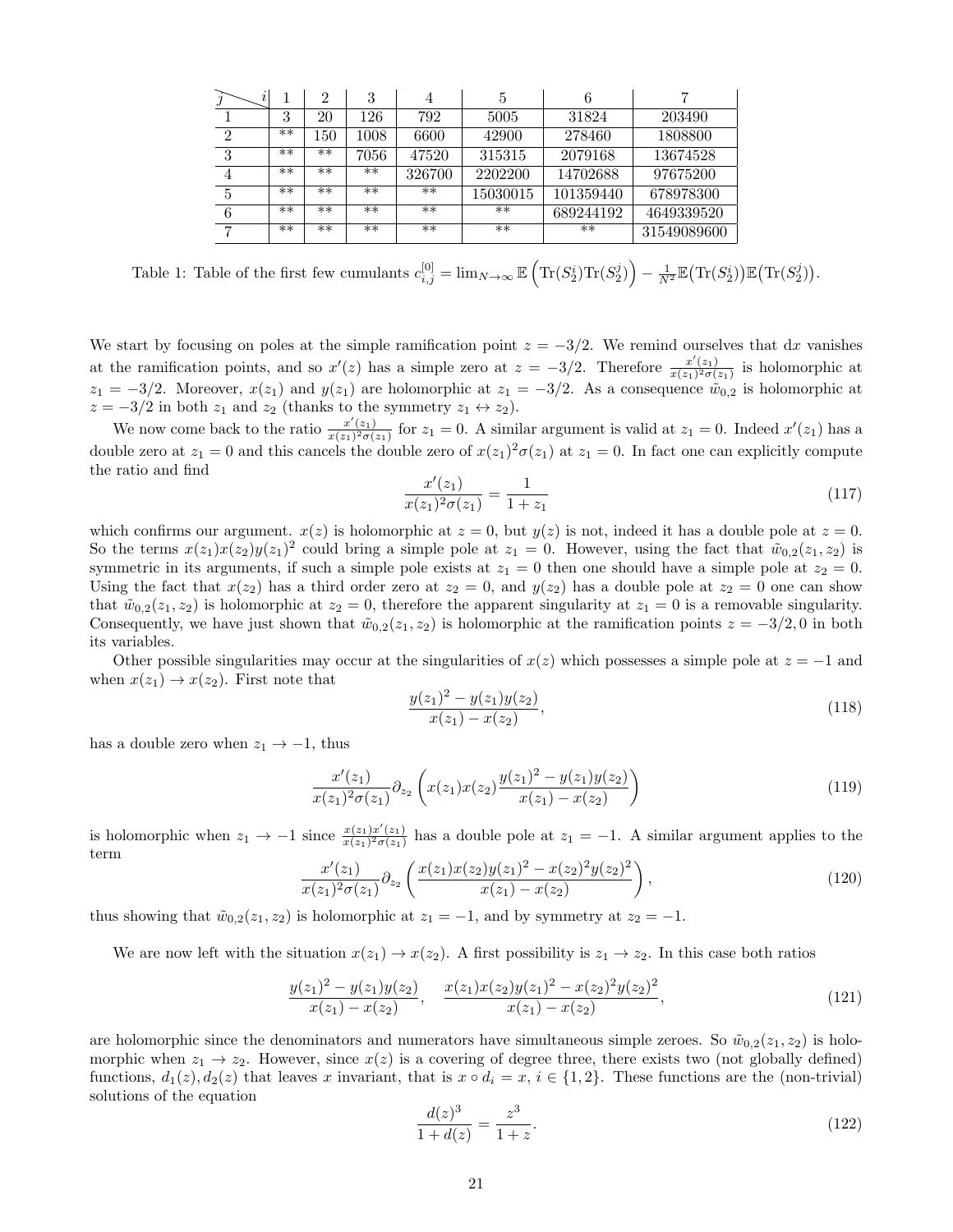<span id="page-21-0"></span>This leads to the expressions

$$
d_1(z) = -\frac{1}{2} \frac{z^2 + z + z\sqrt{(z-3)(1+z)}}{1+z},\tag{123}
$$

$$
d_2(z) = -\frac{1}{2} \frac{z^2 + z - z\sqrt{(z-3)(1+z)}}{1+z}.
$$
\n(124)

One can check that  $x(d_1(z)) = x(d_2(z)) = x(z)$ . In order to understand the pole structure of  $\tilde{w}_{0,2}(z_1, z_2)$ , one also needs to know how does  $y(z)$  changes when composed with one of the  $d_i$ . One has the simple identities for  $i \in \{1,2\}$ 

$$
y(d_i(z)) = \frac{d_i(z)}{z}y(z).
$$
 (125)

Using these identities, one expects poles when  $z_1 \to d_{1,2}(z_2)$ . Indeed, in this limit the numerators of [\(121\)](#page-20-1) does not have zeroes anymore, while the denominators have simple zeroes. Thus  $\tilde{w}_{0,2}(z_1, z_2)$  should have double poles when  $z_1 \rightarrow d_{1,2}(z_2)$ . This is indeed what we find by requiring that the denominator of [\(113\)](#page-19-3) vanishes.

**Remark 6.** The functions  $d_i$  have interesting properties. Indeed they permute the sheets of the covering  $x : C \to \mathbb{C}$ . Their behavior in a small neighborhood around a ramification point relates to the local deck transformation group of the cover.

Let us first focus on the double ramification point  $z = 0$ . It is a fixed point of both  $d_1$  and  $d_2$  and around  $z = 0$ , we have  $d_1(z) \sim_0 e^{-\frac{2i\pi}{3}} z$  and  $d_2(z) \sim_0 e^{\frac{2i\pi}{3}} z$  thus they are inverse of each other locally, and generate the cyclic group  $\mathbb{Z}_3$ . This cyclic group is the group generated by the permutation of the sheets  $\tau_2 = (132)$ . This group is the local deck transformation group around the ramification point at  $z = 0$ .

We now consider the behavior of  $d_1, d_2$  at  $z = -3/2$ . In this case, only  $d_1$  fixes  $z = -3/2$ , while  $d_2(-3/2) =$  $3, d_2(3) = -3/2$ , that is  $d_2$  exchanges the ramification point with the point above it (see Fig. [4\)](#page-17-0). Note however that one has  $d_1(3) = d_2(3) = -3/2$  as the two solutions  $d_1, d_2$  of equation [\(122\)](#page-20-2) merge at  $z = 3$  (as they also do at  $z = 1$ ). This merging has the following interpretation. At  $z = -3/2$  two of the three sheets of the covering coincide. Therefore, there remains effectively only two sheets to be permuted, that is why  $d_1$  fixes  $z = -3/2$  while  $d_2$  permutes  $z = -3/2$  with  $z = 3$ . The action of the local deck transformation group at  $z = -3/2$  relates to the action of  $d_1$  in a small neighborhood of  $z = -3/2$ . Since  $d_1(-3/2 + \epsilon) - d_1(-3/2) \sim_0 -\epsilon$ ,  $d_1$  locally generates the cyclic group  $\mathbb{Z}_2$ corresponding to the group generated by the permutation  $\tau_1 = (12)$ . Similar arguments can be used to describe the local deck transformation group at the ramification point  $z = \infty$ .

We now come to the universality statement. Indeed, we expect that a slightly different object than  $\tilde{w}_{0,2}(z_1, z_2)$ takes a universal form. This is the reason for the shift introduced in [\(105\)](#page-18-1). The statement is that  $w_{0,2}(z_1, z_2)$  should have a universal form, that is it should be the unique meromorphic function on the sphere with a double pole of order 2 on the diagonal with coefficient 1 and otherwise regular. Indeed if we compute  $w_{0,2}(z_1, z_2)$  we obtain

$$
w_{0,2}(z_1, z_2) = \tilde{w}_{0,2}(z_1, z_2) + \frac{x'(z_1)x'(z_2)}{(x(z_1) - x(z_2))^2} = \frac{1}{(z_1 - z_2)^2}.
$$
\n(126)

We find exactly the expected universal form for a genus zero spectral curve.

Comment on probabilistic interpretation of  $W_{0,1}(x)$ ,  $W_{1,1}(x)$  and  $W_{0,2}(x_1, x_2)$ . As stated earlier,  $W_1(x)$  is the Stieltjes transform of the eigenvalues density of the matrix  $S_2$ , that is

$$
W_1(x) = \int_{-\infty}^{\infty} du \frac{\rho_1(u)}{x - u}.
$$
\n(127)

In particular in the large  $N$  limit we have that

$$
W_{0,1}(x) = \int_{-\infty}^{\infty} du \frac{\rho_{0,1}(u)}{x - u},
$$
\n(128)

and the computation of  $W_{0,1}(x)$  uniquely determines  $\rho_{0,1}(x)$ . The same property is also true for the exact density, *i.e.*  $W_1(x)$  uniquely determines  $\rho_1(x)$ . This can be traced back to the Carlemann condition [\[Akh65\]](#page-24-5). Indeed the Stieltjes transform  $W_1(x)$ , (resp.  $W_{0,1}(x)$ ) contains the information on the whole moment sequence of  $\rho_1(x)$ (resp.  $\rho_{0,1}(x)$ ). The sequence of moments of both distributions can be shown to satisfy the Carlemann condition,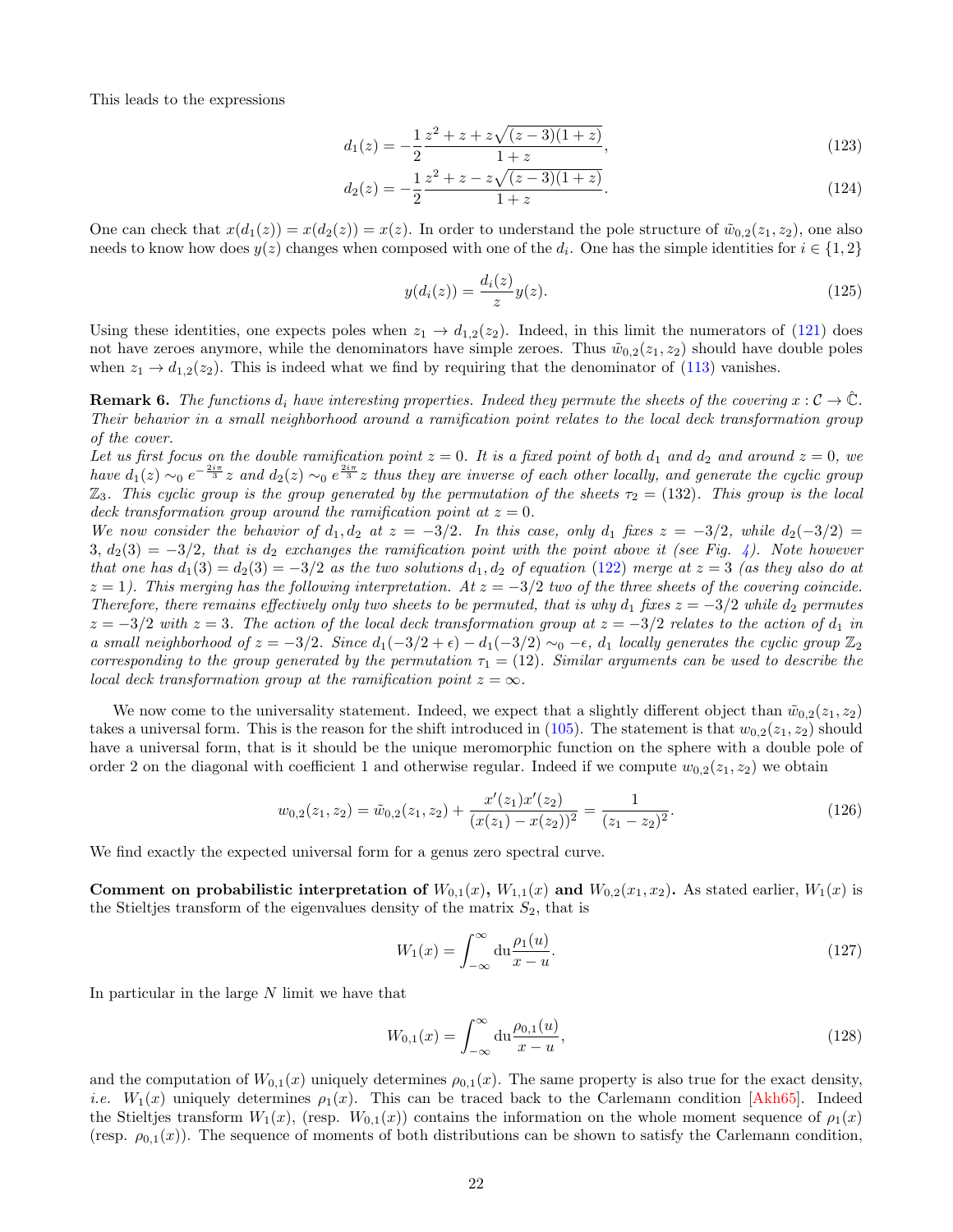<span id="page-22-2"></span>and thus one expects that the knowledge of the Stieltjes transform is sufficient to reconstruct the densities  $\rho_1(x)$ ,  $\rho_{0,1}(x)$ . However it is known [\[FFG06\]](#page-25-19) that in general the truncation of the  $1/N$  expansion of the resolvent does not determine a unique truncated density. Indeed, there exists,  $a$  priori, multiple densities truncated at order  $p$ ,  $\rho_1^{(p)}(x) = \sum_{g\geq 0}^p N^{-2g} \rho_{g,1}(x)$  with the same truncated resolvent

$$
\sum_{g\geq 0}^{p} N^{-2g} W_{g,1}(x) = \int_{-\infty}^{\infty} du \frac{\rho^{(p)}(u)}{x - u}.
$$
\n(129)

That is the computation of the corrections to  $W_{0,1}(x)$  only determines Stieltjes class of densities<sup>[6](#page-22-0)</sup>, often referred to as a *smoothed* density. This is sufficient however to compute the corrections to the average  $\mathbb{E}(\phi(x))$  where  $\phi(x)$  is any function analytic on the support of  $\rho_{0,1}(x)$ . In particular, our later computation of the first few corrections to the large N resolvent does not determine corrections  $\rho_{1,1}(x), \rho_{2,1}(x), \ldots$ 

The probabilistic interpretation of  $W_{0,2}$  goes as follows.  $W_2$  is the Stieltjes transform of the connected part of the eigenvalue correlation function

$$
W_2(x_1, x_2) = \int_{-\infty}^{\infty} du dv \frac{\rho_2(u, v)}{(x_1 - u)(x_2 - v)},
$$
\n(130)

and

$$
\rho_2(x_1, x_2) = \mathbb{E}\left(\sum_{i=1}^N \delta(x_1 - \lambda_i) \sum_{j=1}^N \delta(x_2 - \lambda_j)\right) - \rho_1(x_1)\rho_1(x_2),\tag{131}
$$

where the  $\lambda_i$  are the eigenvalues of the matrix  $S_2$ . In the large N limit, the centered random vector whose components are the traces of successive powers of the matrix  $S_2$ ,  $\left(\text{Tr}(S_2^i) - \mathbb{E}(\text{Tr}(S_2^i))\right)_{i=1}^k$  converges to a normal random vector of zero mean and variance  $\mathrm{Var}_{m,n}$ 

$$
\text{Var}_{m,n} = c_{m,n}^{[0]} = \underset{z_1 \to -1}{\text{Res}} \underset{z_2 \to -1}{\text{Res}} x(z_1)^m x(z_2)^n w_{0,2}(z_1, z_2),\tag{132}
$$

where the normality of this *centered* random vector at large N follows from the fact that  $W_n(x_1, \ldots, x_n)$  $O(1/N^{n-2})$ , that is the higher cumulants of the limiting distribution of the family  $\{Tr(S_2^i)\}\)$  vanish at large N. This statement extends to the large N limit of any linear statistics A of the eigenvalues of the form

$$
A = \sum_{i=1}^{N} a(\lambda_i),\tag{133}
$$

where  $a$  is a sufficiently smooth function (analytic for instance), as we have

$$
Var(A) = \oint_{\Gamma} \oint_{\Gamma} \frac{dx_1 dx_2}{(2i\pi)^2} a(x_1) a(x_2) W_{0,2}(x_1, x_2),
$$
\n(134)

with  $\Gamma$  a contour encircling the cut  $(0, 27/4]$  of  $W_{0,1}(x)$ .

#### 4.3 Computation of  $w_{1,1}$  and higher correlation functions.

From these data one can access the first correction to the resolvent which allows in turn to access a first correction to the large N density. The equation for  $w_{1,1}(z)$  can be easily obtained from the equation [\(66\)](#page-11-6) on  $W_{1,1}(x)$ . It reads

<span id="page-22-1"></span>
$$
w_{1,1}(z) = \frac{3x(z)^2}{x'(z)\partial_y P(x(z), y(z))} y(z)\tilde{w}_{0,2}(z, z) + \frac{x(z)^2}{\partial_y P(x(z), y(z))} \left(\partial_z y(z) - \frac{x''(z)}{2x'(z)^2} \partial_z y(z) + \frac{1}{2x'(z)} \partial_z^2 y(z)\right). \tag{135}
$$

This leads to the result of the next paragraph.

<span id="page-22-0"></span> $6$ Though this is not a rigorous justification, one can look at the truncated Carlemann criterion, for instance in the GUE case, and see that the Carlemann criterion is indeed not satisfied order-by-order in  $1/N$ . Only the large N and the exact criterion are satisfied.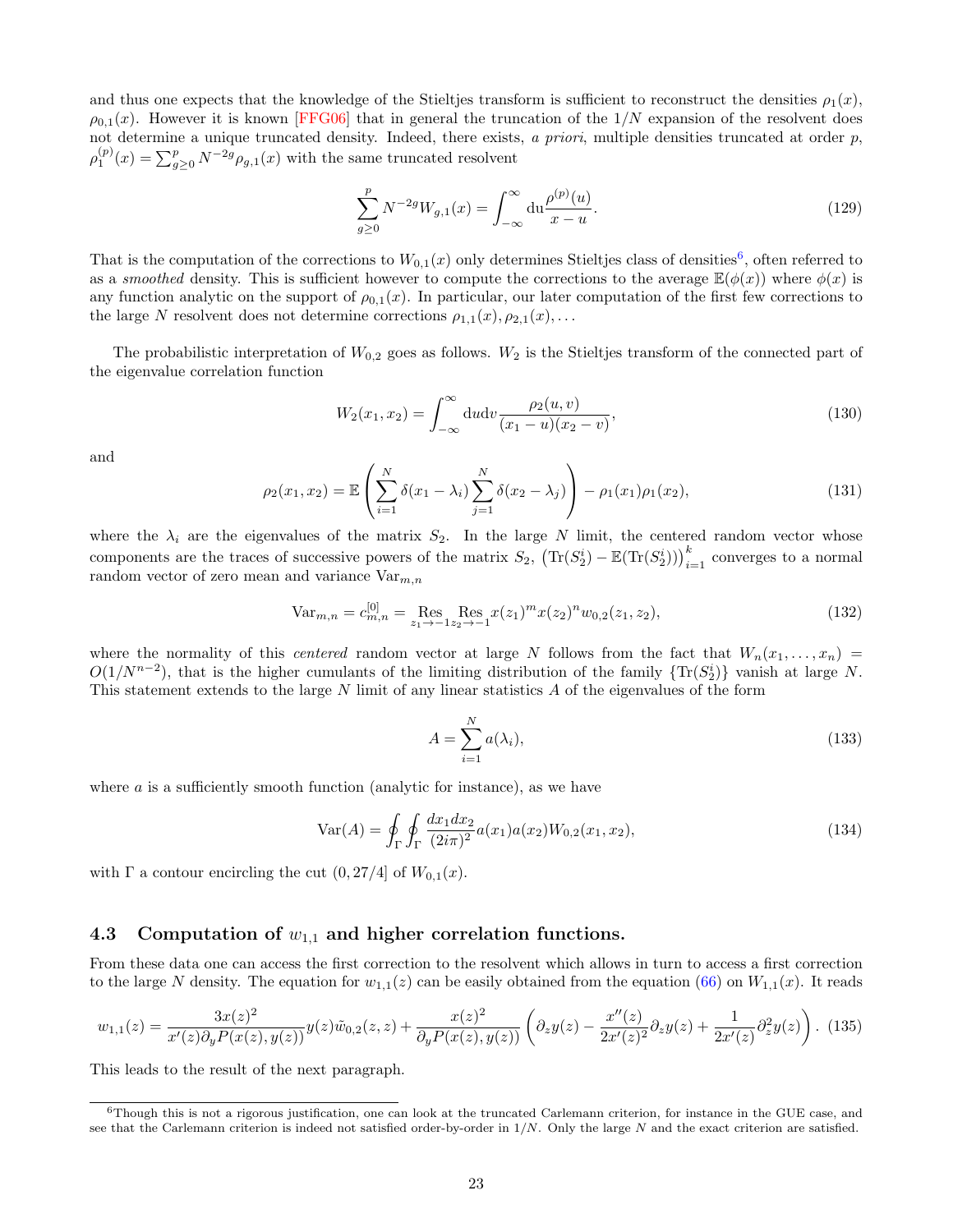Expression of  $w_{1,1}(z)$  and analytic properties of [\(135\)](#page-22-1). We obtain,

$$
w_{1,1}(z) = \frac{z^4 + 7z^3 + 21z^2 + 24z + 9}{z^2(2z + 3)^4}.
$$
\n(136)

We notice that the poles are located at  $z = 0$  and  $z = -3/2$ , which are the zeroes of dx. However, starting from [\(135\)](#page-22-1) one can only infer that the poles of  $w_{1,1}(z)$  can be located at  $z = 0, -3/2, -1$ . Indeed, one can easily obtain from the analytic properties of  $x(z)$ ,  $y(z)$  and  $\tilde{w}_{0,2}(z, z)$  that the first term of the right hand side of [\(135\)](#page-22-1) can have poles only at  $z = 0, -3/2$ , and rule out singularities at  $z = -1, \infty$ . However when considering the derivatives term, that is the second term of equation [\(135\)](#page-22-1), one can not rule out poles at  $z = -1$ . The explicit computation shows that the coefficient of these poles is zero.

**Remark 7.** Note that we can also produce a guess for the coefficients  $c_n^{[1]}$ . We need however to prove our first guess of Remark [5](#page-19-4) for  $c_{i,j}^{[0]}$  to be able to prove this guess using the Schwinger-Dyson equations. We provide our guess for purely informative purposes,

<span id="page-23-2"></span><span id="page-23-1"></span><span id="page-23-0"></span>
$$
c_n^{[1]} = \frac{(n-1)^2 n}{6(3n-1)} \binom{3n}{n}.
$$
\n(137)

**Expression for higher correlations.** Using the loop equations  $(96)$  we can compute any *n*-point resolvents recursively at any order. We illustrate this claim by providing the first few resolvents of higher order. One point case.

$$
w_{0,1}(z) = -\frac{2z+3}{z+1} \tag{138}
$$

$$
w_{1,1}(z) = \frac{z^4 + 7z^3 + 21z^2 + 24z + 9}{z^2(2z + 3)^4}
$$
\n
$$
(139)
$$

$$
w_{2,1}(z) = \frac{9z^9 + 153z^8 + 1284z^7 + 4227z^6 + 7626z^5 + 9246z^4 + 8280z^3 + 5220z^2 + 1971z + 324}{z^3(2z+3)^{10}}.\tag{140}
$$

Two points case.

<span id="page-23-3"></span>
$$
\tilde{w}_{0,2}(z_1, z_2) = \frac{z_2^2 z_1^2 + 2(z_2 z_1^2 + z_2^2 z_1) + z_1^2 + z_2^2 + 4z_2 z_1}{(z_2 z_1^2 + z_2^2 z_1 + z_1^2 + z_2^2 + z_2 z_1)^2}
$$
\n(141)

$$
w_{1,2}(z_1, z_2) = \frac{pol(z_1, z_2)}{z_1^2 (2z_1 + 3)^6 z_2^2 (2z_2 + 3)^6},
$$
\n(142)

with  $pol(z_1, z_2)$  a symmetric polynomial of  $z_1, z_2$  of degree 12,

 $pol(z_1,z_2)=128z_2^6z_1^6+1280z_2^5z_1^6+6144z_2^4z_1^6+12288z_2^3z_1^6+12480z_2^2z_1^6+6912z_2z_1^6+1728z_1^6+1280z_2^6z_1^5+12800z_2^5z_1^5$  $+\ 55680z_{2}^{4}z_{1}^{5}+108672z_{2}^{3}z_{1}^{5}+111168z_{2}^{2}z_{1}^{5}+62208z_{2}z_{1}^{5}+15552z_{1}^{5}+6144z_{2}^{6}z_{1}^{4}+55680z_{2}^{5}z_{1}^{4}+215352z_{2}^{4}z_{1}^{4}+405000z_{2}^{3}z_{1}^{4}$  $+414234z_{2}^2z_{1}^4+233280z_{2}z_{1}^4+58320z_{1}^4+12288z_{2}^6z_{1}^3+108672z_{2}^5z_{1}^3+405000z_{2}^4z_{1}^3+768312z_{2}^3z_{1}^3+809838z_{2}^2z_{1}^3+466560z_{2}z_{1}^3$  $+116640z_1^3 + 12480z_2^6z_1^2 + 111168z_2^5z_1^2 + 414234z_2^4z_1^2 + 809838z_2^3z_1^2 + 888165z_2^2z_1^2 + 524880z_2z_1^2 + 131220z_1^2 + 6912z_2^6z_1$  $+\ 62208 z_2^5 z_1+233280 z_2^4 z_1+466560 z_2^3 z_1+524880 z_2^2 z_1+314928 z_2 z_1+78732 z_1+1728 z_2^6+15552 z_2^5+58320 z_2^4$  $+ 116640z_2^3 + 131220z_2^2 + 78732z_2 + 19683.$  (143)

Three points case.

<span id="page-23-4"></span>
$$
w_{0,3}(z_1, z_2, z_3) = \frac{24}{(2z_1 + 3)^2 (2z_2 + 3)^2 (2z_3 + 3)^2}.
$$
\n(144)

For all these computed  $w_{g,n}$ ,  $(g,n) \neq (0,1)$ ,  $(0,2)$  the poles are located at  $z = 0$  and  $z = -3/2$ . Therefore we can expect that the poles of  $w_{g,n}$ , for  $2g - 2 + n > 0$ , are always located at  $z = 0$  and  $z = -3/2$ , however this remains to be proven.

**Remark 8.** The computed  $w_{q,n}$  are rational functions of the  $z_i$ . We notice that the numerator of these rational functions seems to be a polynomial with positive integer coefficients. If this property is true for every  $w_{q,n}$ , it would be interesting to understand if these positive integers have an enumerative (combinatorics or geometry) meaning.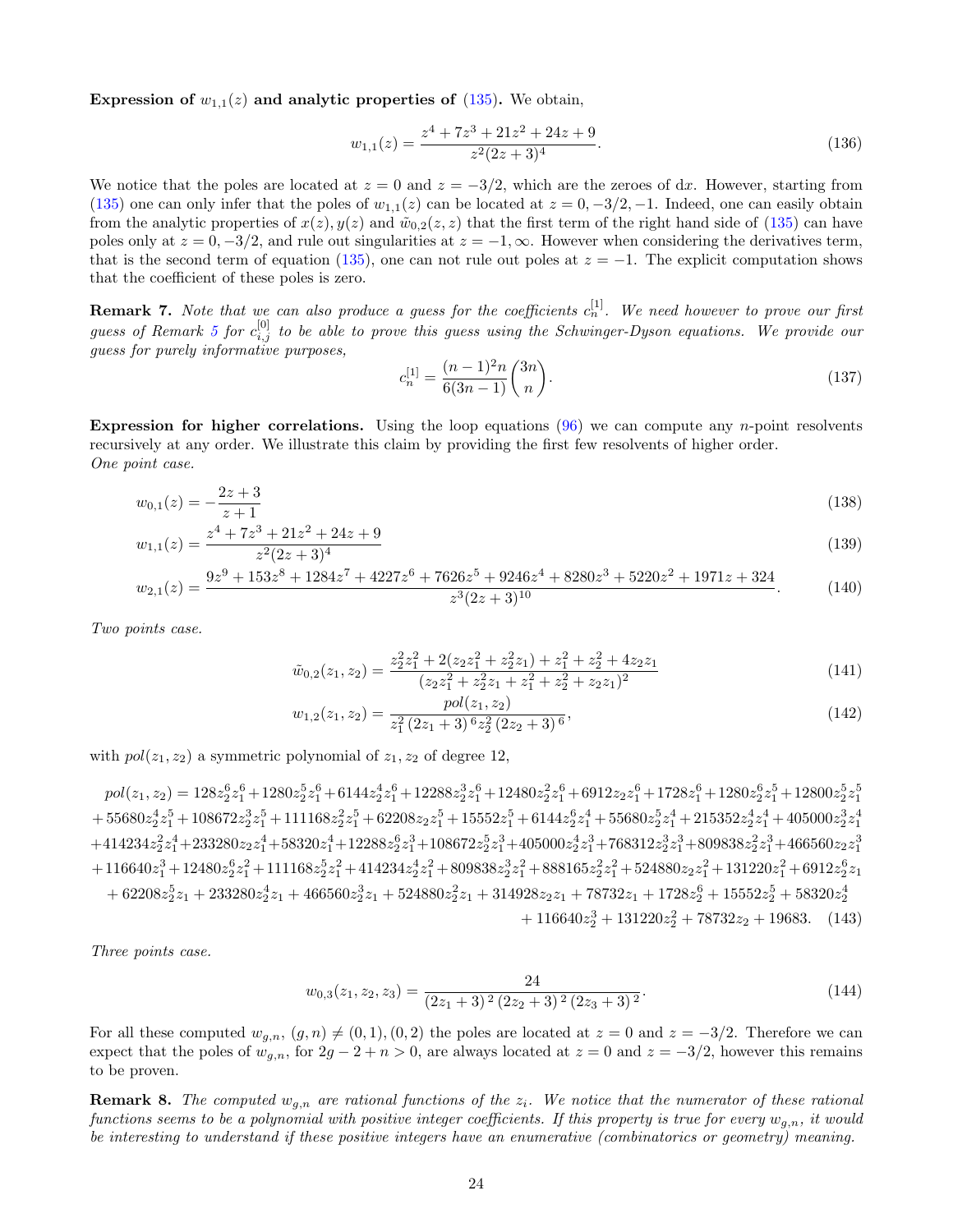## <span id="page-24-6"></span>5 Conclusion

In this first paper on loop equations for matrix product ensembles, we have shown how to obtain loop equations for any resolvents for a random matrix defined as a product of two square complex Ginibre matrices without resorting to an eigenvalues or singular values reformulation of the problem. Indeed, the eigenvalues reformulation is yet to access these observable quantities. We used these loop equations to compute several terms of the expansion of the any resolvents  $W_n$ . In particular we accessed  $W_{0,2}$ , giving us information on the fluctuations of linear statistics, as well as the first correction  $W_{1,1}$  to  $W_{0,1}$ . We expect a similar technique to apply to the more general case of the product of  $p \geq 2$  rectangular Ginibre (complex or real) as well as to some other product ensembles, for instance the ensembles introduced in [\[FIL18\]](#page-25-20) that are closely related to the Hermite Muttalib-Borodin ensemble.

Several questions are suggested by this work. The most straightforward one concerns the establishment of a topological recursion formula for the  $w_{g,n}$ . In the present case this topological recursion formula is certainly similar to the one devised in [\[BHL](#page-25-18)+14, [BE13\]](#page-24-2) by Bouchard and al. and Bouchard and Eynard. We postpone the construction of such formula to further works. Another interesting question oriented towards enumerative geometry concerns the application of the same technical means to the matrix model introduced by Ambjørn and Chekhov in [\[AC14,](#page-24-3) [AC18\]](#page-24-4) which generates hypergeometric Hurwitz numbers. In these works the spectral curve is obtained, however this is done *via* a matrix-chain approach that requires  $p - 1$  of the p matrices to be invertible, thus ruling out the fully general case of rectangular matrices. We hope this fully general case can be tackled using our higher derivatives technique.

Yet another related question is the following. Free probability provides us with tools to determine the equation satisfied by the large N limit of the resolvent of a product of matrices knowing the large N limit of the resolvents of the members of the product. These tools have been generalized to some extent to the 2-point resolvent in the works of Collins and al. [\[CMSS07\]](#page-25-15) in order to more systematically access the fluctuations of linear statistics. One question is then the following. Can we devise similar tools that would allow to construct the full set of loop equations for a product matrix knowing the loop equations satisfied by the member of the product (or, more realistically, the large N sector of the loop equations)?

Finally, the loop equations can be interpreted as Tutte equations [\[Eyn16,](#page-25-16) [Tut62,](#page-26-21) [Tut68\]](#page-26-22). The loop equations described in this paper can also be interpreted combinatorially, and it would be interesting to understand the more general case of maps with an arbitrary number of black vertices in such a combinatorial setting. Moreover, one would also like to understand if it is possible to merge two sets of Tutte equations together for two independent sets of maps with one type of edge in order to obtain Tutte equations for maps with two types of edges. The combinatorial interpretation of the free multiplicative convolution described in [\[DLN18,](#page-25-14) section 3.3] may be a useful starting point.

### References

- <span id="page-24-3"></span>[AC14] J. Ambjørn and L. O. Chekhov. A matrix model for hypergeometric hurwitz numbers. Theoretical and Mathematical Physics, 181(3):1486–1498, Dec 2014. [3,](#page-2-0) [25](#page-24-6)
- <span id="page-24-4"></span>[AC18] J. Ambjørn and L.O. Chekhov. Spectral curves for hypergeometric hurwitz numbers. Journal of Geometry and Physics, 132:382 – 392, 2018. [3,](#page-2-0) [25](#page-24-6)
- <span id="page-24-1"></span>[AIK13] G. Akemann, J.R Ipsen, and M. Kieburg. Products of rectangular random matrices: Singular values and progressive scattering. Statist. Prob. Letters, 88:052118, 2013. [2](#page-1-1)
- <span id="page-24-5"></span>[Akh65] N.I. Akhiezer. The classical moment problem: and some related questions in analysis. University mathematical monographs. Oliver & Boyd, 1965. [22](#page-21-0)
- <span id="page-24-0"></span>[BE11] G. Borot and B. Eynard. Enumeration of maps with self-avoiding loops and the  $\mathcal{O}(n)$  model on random lattices of all topologies. Journal of Statistical Mechanics: Theory and Experiment, 2011(1):01010, Jan 2011. [2](#page-1-1)
- <span id="page-24-2"></span>[BE13] Vincent Bouchard and Bertrand Eynard. Think globally, compute locally. JHEP, 02:143, 2013. [3,](#page-2-0) [15,](#page-14-1) [17,](#page-16-2) [25](#page-24-6)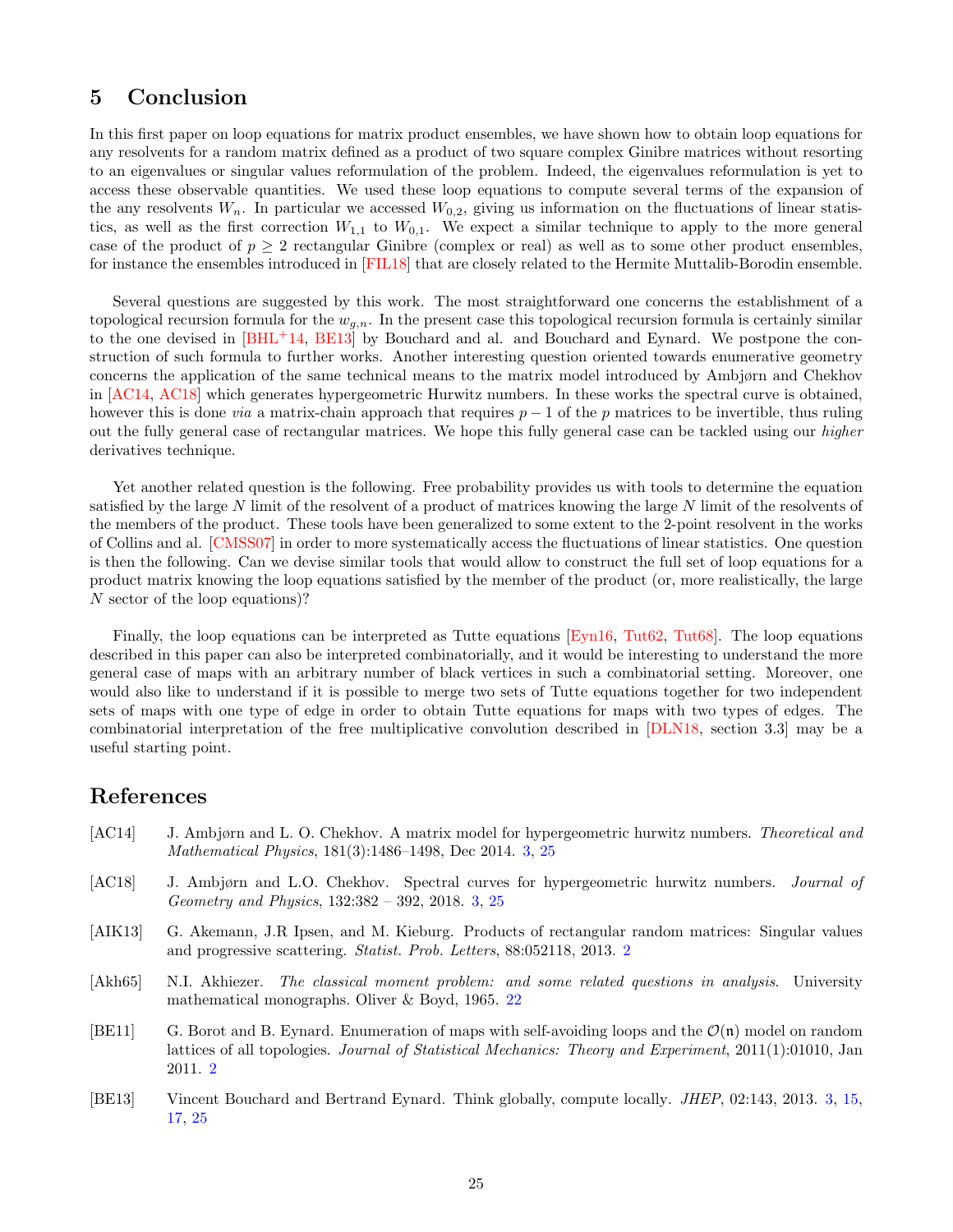- <span id="page-25-6"></span>[Bee97] C.W.J. Beenakker. Random-matrix theory of quantum transport. Rev. Mod. Phys., 69:731–808, Jul 1997. [2](#page-1-1)
- <span id="page-25-9"></span>[Ben84] Giancarlo Benettin. Power-law behavior of lyapunov exponents in some conservative dynamical systems. *Physica D: Nonlinear Phenomena*,  $13(1):211 - 220$  $13(1):211 - 220$  $13(1):211 - 220$ ,  $1984.2$
- <span id="page-25-18"></span>[BHL+14] Vincent Bouchard, Joel Hutchinson, Prachi Loliencar, Michael Meiers, and Matthew Rupert. A generalized topological recursion for arbitrary ramification. Annales Henri Poincare, 15:143–169, 2014. [17,](#page-16-2) [25](#page-24-6)
- <span id="page-25-4"></span>[BLMP07] J.-P. Bouchaud, L. Laloux, M. A. Miceli, and M. Potters. Large dimension forecasting models and random singular value spectra. The European Physical Journal B, 55(2):201–207, Jan 2007. [2](#page-1-1)
- <span id="page-25-11"></span>[Bor98] Alexei Borodin. Biorthogonal ensembles. Nuclear Physics B, 536(3):704–732, 1998. [2](#page-1-1)
- <span id="page-25-3"></span>[CE06] Leonid Chekhov and Bertrand Eynard. Hermitian matrix model free energy: Feynman graph technique for all genera. Journal of High Energy Physics, 2006(03):014, 2006. [2](#page-1-1)
- <span id="page-25-2"></span>[CEO06] Leonid Chekhov, Bertrand Eynard, and Nicolas Orantin. Free energy topological expansion for the 2-matrix model. Journal of High Energy Physics, 2006(12):053, 2006. [2](#page-1-1)
- <span id="page-25-10"></span>[Che18] D. Cheliotis. Triangular random matrices and biothogonal ensembles. Statist. Prob. Letters, 134:36–44, 2018. [2](#page-1-1)
- <span id="page-25-15"></span>[CMSS07] Benoıt Collins, James A Mingo, Piotr Sniady, and Roland Speicher. Second order freeness and fluctuations of random matrices. III. higher order freeness and free cumulants. Doc. Math, 12:1–70, 2007. [3,](#page-2-0) [25](#page-24-6)
- <span id="page-25-7"></span>[CNZ10] Eenoît Collins, Ion Nechita, and Karol Zyczkowski. Random graph states, maximal flow and fuss– catalan distributions. Journal of Physics A: Mathematical and Theoretical, 43(27):275303, 2010. [2](#page-1-1)
- <span id="page-25-8"></span>[CNZ13] Eenoît Collins, Ion Nechita, and Karol Zyczkowski. Area law for random graph states. *Journal of* Physics A: Mathematical and Theoretical, 46(30):305302, 2013. [2](#page-1-1)
- <span id="page-25-5"></span>[CPV93] A. Crisanti, G. Paladin, and A. Vulpiani. Product of Random Matrices. Springer-Verlag Berlin Heidelberg, 1993. [2](#page-1-1)
- <span id="page-25-0"></span>[DF17] P. Diaconis and P.J. Forrester. Hurwitz and the origin of random matrix theory in mathematics. Random Matrix Th. Appl., 6:1730001, 2017. [1](#page-0-0)
- <span id="page-25-14"></span>[DLN18] Stephane Dartois, Luca Lionni, and Ion Nechita. On the joint distribution of the marginals of multi-partite random quantum states. Random Matrices: Theory and Applications, 0:null, Aug 2018. [2,](#page-1-1) [4,](#page-3-2) [5,](#page-4-4) [8,](#page-7-2) [25](#page-24-6)
- <span id="page-25-13"></span>[DP19] G. Dubach and Y. Peled. On Words of non-Hermitian random matrices. arXiv e-prints, April 2019. [2](#page-1-1)
- <span id="page-25-17"></span>[DR03] Ioana Dumitriu and Etienne Rassart. Path counting and random matrix theory. The Electronic Journal of Combinatorics, 10(1):43, 2003. [6](#page-5-4)
- <span id="page-25-1"></span>[Eyn04] B. Eynard. All genus correlation functions for the hermitian 1-matrix model. JHEP, 11(hepth/0407261):031, 2004. [2](#page-1-1)
- <span id="page-25-16"></span>[Eyn16] B. Eynard. Counting surfaces, volume 70 of Progress in Mathematical Physics. Springer, 2016. [5,](#page-4-4) [25](#page-24-6)
- <span id="page-25-19"></span>[FFG06] P.J. Forrester, N.E. Frankel, and T.M. Garoni. Asymptotic form of the density profile for gaussian and laguerre random matrix ensembles with orthogonal and symplectic symmetry. Journal of mathematical physics, 47(2):023301, 2006. [23](#page-22-2)
- <span id="page-25-20"></span>[FIL18] P.J. Forrester, J.R. Ipsen, and D-Z. Liu. Matrix product ensembles of hermite type and the hyperbolic harish-chandra–itzykson–zuber integral. In Annales Henri Poincaré, pages 1–42. Springer, 2018. [25](#page-24-6)
- <span id="page-25-12"></span>[FLZJ15] P.J. Forrester, D.-Z. Liu, and P. Zinn-Justin. Equilibrium problems for Raney densities. Nonlinearity, 28:2265–2277, 2015. [2,](#page-1-1) [18](#page-17-1)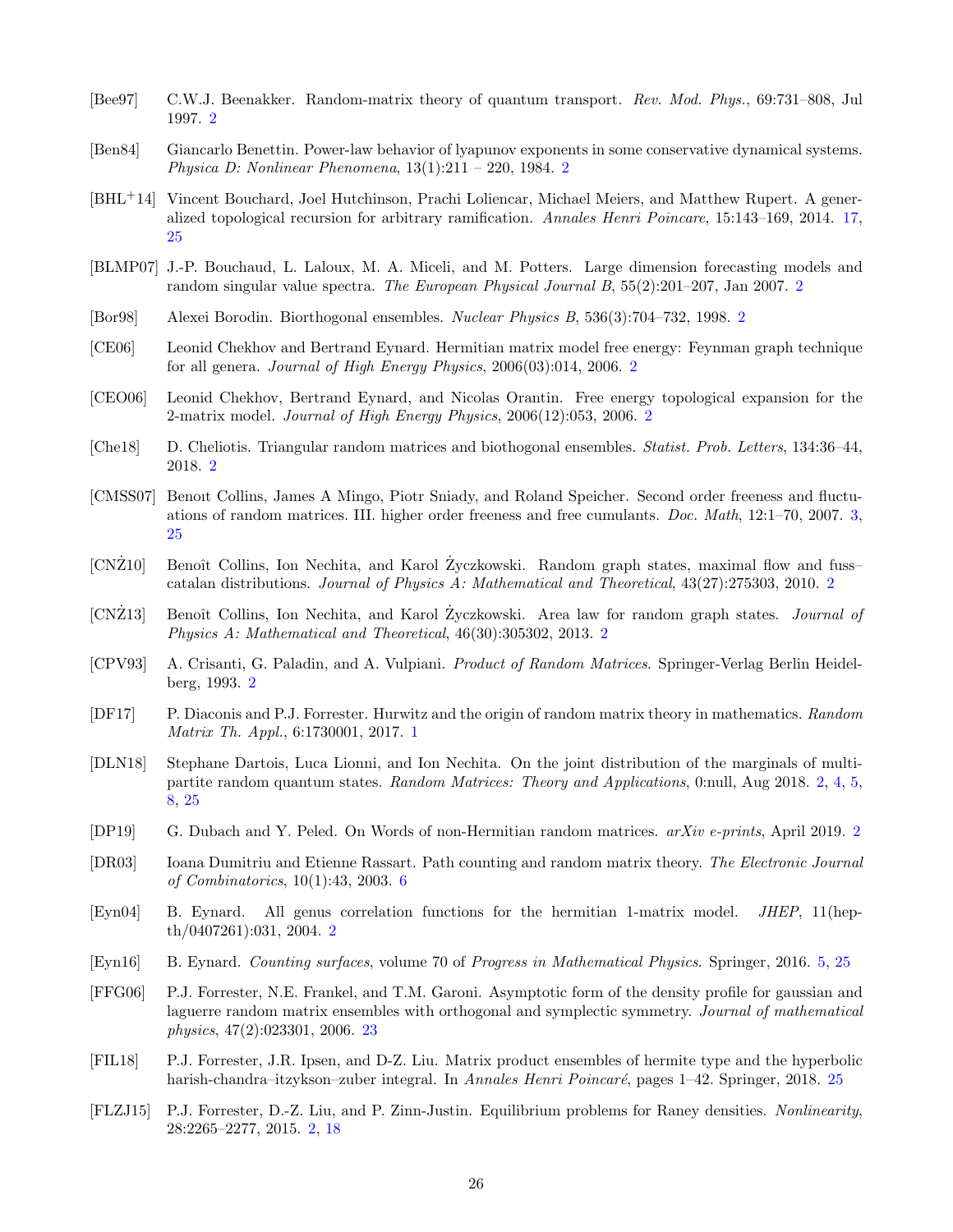- <span id="page-26-6"></span>[For10] P.J. Forrester. Log-gases and random matrices. Princeton University Press, Princeton, NJ, 2010. [2](#page-1-1)
- <span id="page-26-18"></span>[Fus91] N.I. Fuss. Solutio quaestionis, quot modis polygonum n laterum in polygona m laterum, per diagonales resolvi queat. Nova Acta Academiae Scientiarum Imperialis Petropolitanae, 9:243–251, 1791. [10](#page-9-2)
- <span id="page-26-12"></span>[FW17] P.J. Forrester and D. Wang. Muttalib–Borodin ensembles in random matrix theory — realisations and correlation functions. Elec. J. Probab., 22:54 (43pp), 2017. [2](#page-1-1)
- <span id="page-26-9"></span>[HN18] Boris Hanin and Mihai Nica. Products of many large random matrices and gradients in deep neural networks. arXiv preprint arXiv:1812.05994, 2018. [2](#page-1-1)
- <span id="page-26-0"></span>[Hur97] A. Hurwitz. Über die Erzeugung der Invarianten durch Integration. Nachr. Ges. Wiss. Göttingen, pages 71–90, 1897. [1](#page-0-0)
- <span id="page-26-10"></span>[IF18] J.R. Ipsen and P.J. Forrester. Kac-rice fixed point analysis for single and multi-layered complex systems. J. Phys. A, 51:474003, 2018. [2](#page-1-1)
- <span id="page-26-7"></span>[Ips15] J.R. Ipsen. Product of Independent Gaussian Random Matrices. PhD thesis, Bielefeld University, 2015. [2](#page-1-1)
- <span id="page-26-17"></span>[Iss18] Leon Isserlis. On a formula for the product-moment coefficient of any order of a normal frequency distribution in any number of variables. *Biometrika*,  $12(1/2):134-139$ , 1918. [5](#page-4-4)
- <span id="page-26-14"></span>[KZ14] A.B.J Kuijlaars and L. Zhang. Singular values of products of Ginibre random matrices, multiple orthogonal polynomials and hard edge scaling limits. Comm. Math. Phys., 332:759–781, 2014. [2](#page-1-1)
- <span id="page-26-13"></span>[LSZ06] T Lueck, H.J. Sommers, and M.R. Zirnbauer. Energy correlations for a random matrix model of disordered bosons. J. Math. Phys., 47:103304, 2006. [2](#page-1-1)
- <span id="page-26-16"></span>[MF18] V.V. Mangazeev and P.J. Forrester. Integrable structure of products of finite complex Ginibre random matrices. Physica D, 2018:39–63, 2018. [2](#page-1-1)
- <span id="page-26-19"></span>[Mlo10] Wojciech Mlotkowski. Fuss-catalan numbers in noncommutative probability. Documenta Mathematica, 15:939–955, 2010. [10](#page-9-2)
- <span id="page-26-8"></span>[Mul02] Ralf R Muller. On the asymptotic eigenvalue distribution of concatenated vector-valued fading channels. IEEE Transactions on Information Theory, 48(7):2086–2091, 2002. [2](#page-1-1)
- <span id="page-26-11"></span>[Mut95] Khandker Abdul Muttalib. Random matrix models with additional interactions. Journal of Physics A: Mathematical and General, 28(5):L159, 1995. [2](#page-1-1)
- <span id="page-26-5"></span>[Osb04] James C. Osborn. Universal results from an alternate random-matrix model for qcd with a baryon chemical potential. Phys. Rev. Lett., 93:222001, Nov 2004. [2](#page-1-1)
- <span id="page-26-4"></span>[PW17] J. Pennington and P. Worah. Nonlinear random matrix theory for deep learning. In Advances in Neural Information Processing Systems, volume 30, pages 2637–2646. Curran Associates Inc., 2017. [1](#page-0-0)
- <span id="page-26-15"></span>[PZ11] K.A. Penson and K. Zyczkowski. Product of Ginibre matrices: Fuss-Catalan and raney distributions. Physical Review E, 83(6):061118, 2011. [2,](#page-1-1) [11](#page-10-4)
- <span id="page-26-20"></span>[Riv18] Vincent Rivasseau. Loop vertex expansion for higher-order interactions. Letters in Mathematical Physics, 108(5):1147–1162, May 2018. [10](#page-9-2)
- <span id="page-26-1"></span>[tH74] G t Hooft. A planar diagram theory for strong interactions. Nuclear Physics: B, 72:461, 1974. [1](#page-0-0)
- <span id="page-26-3"></span>[Tro15] J.A. Tropp. An introduction to matrix concentration inequalities, volume 8. Now Publishers Inc, 2015. [1](#page-0-0)
- <span id="page-26-21"></span>[Tut62] W. T. Tutte. A census of planar triangulations. Canadian Journal of Mathematics, 14:21–38, 1962. [25](#page-24-6)
- <span id="page-26-22"></span>[Tut68] W. T. Tutte. On the enumeration of planar maps. Bull. Amer. Math. Soc., 74(1):64–74, 01 1968. [25](#page-24-6)
- <span id="page-26-2"></span>[TV04] A. M. Tulino and S. Verd´u. Random matrix theory and wireless communications, volume 1. Now Publishers Inc, 2004. [1](#page-0-0)